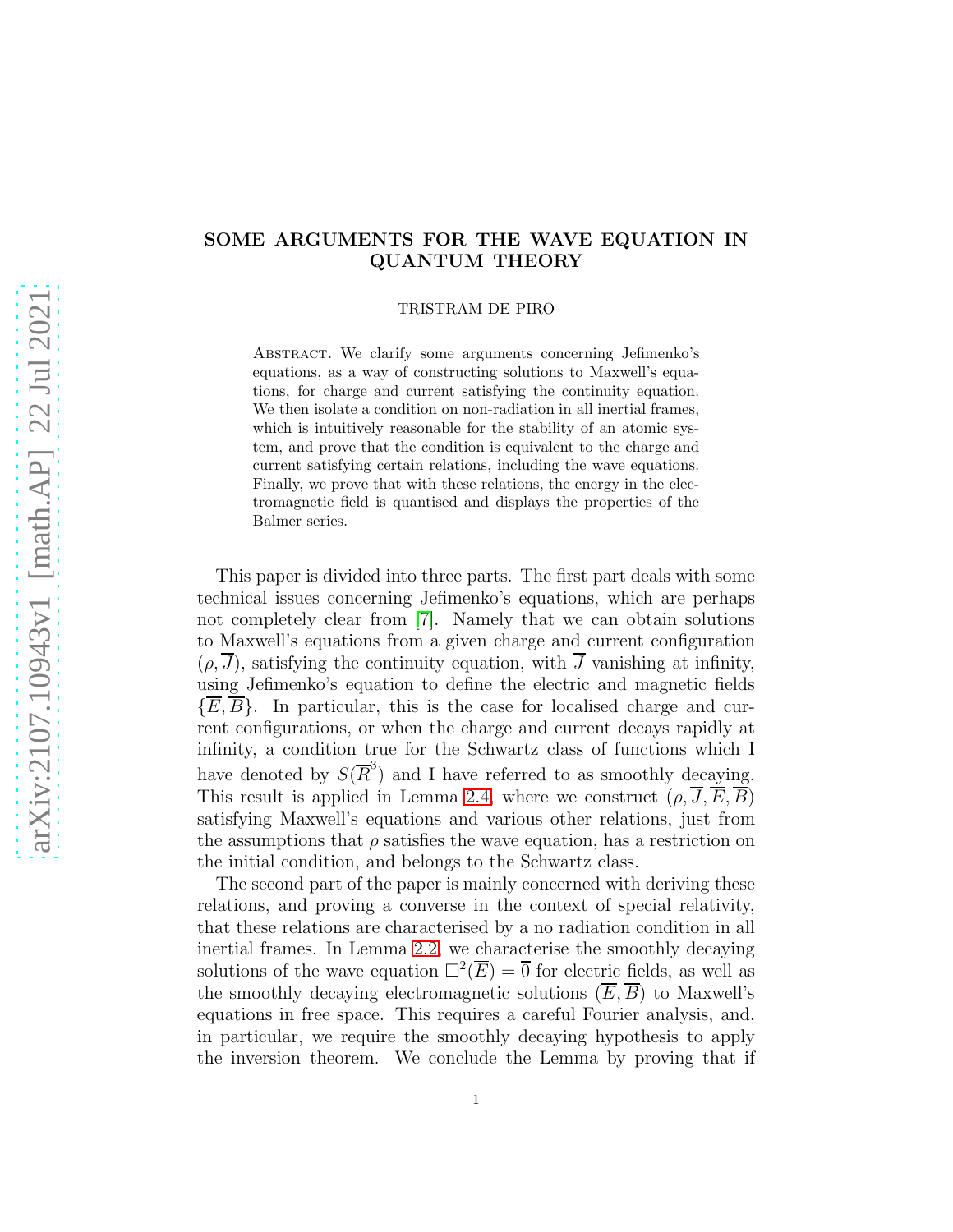$\Box^2(\overline{E}) = \overline{0}$ , then we can find a free space solution  $(\overline{E}_0, \overline{B}_0)$ , such that  $\overline{\nabla} \times (\overline{E} - \overline{E}_0) = \overline{0}$ . This result is required in Lemma [2.4.](#page-14-0)

In Lemma [2.3,](#page-13-0) we characterise  $\Box^2(\overline{E})$  and  $\Box^2(\overline{B})$  in terms of the quantities  $(\rho, \overline{J})$ . Combining these last two Lemmas, we obtain the result of Lemma [2.4](#page-14-0) mentioned above, that we can obtain a number of conditions on  $(\rho, \overline{J}, \overline{E}, \overline{B})$  from essentially the assumption that  $\rho$  satisfies the wave equation. In particularly, we can arrange for the magnetic field B and Poynting vector  $E \times B$  to be both zero. In Lemma [2.5,](#page-16-0) we strengthen this result, to show that if we can obtain the relations of Lemma [2.4](#page-14-0) for  $(\rho, J, E, B)$  in the rest frame S, then for any inertial frame S', we can extend the transformed charge and current  $(\rho', \overline{J}')$  to  $(\rho', \overline{J}', \overline{E}', \overline{B}')$ , satisfying the same relations. This requires the transformation rules for quantities in  $S$ , and we rely on the fact that the transformed quantities are bounded, which follows from the smoothly decaying hypothesis, to apply Liouville's theorem.

These last two Lemmas are the basis for the non-radiating condition, which I formulate in Definition [2.6,](#page-18-0) that in *any* inertial frame  $S'$  we can arrange for a solution  $(\rho', \overline{J}', \overline{E}', \overline{B}')$ , extending the transformed quantities  $(\rho', \overline{J}')$ , with  $\overline{B}' = \overline{0}$ . This certainly ensures that the transformed system doesn't radiate, according to the definition in [\[7\]](#page-37-0), as the Poynting vector  $\overline{E}' \times \overline{B}'$  is zero. Interestingly, in Lemma [2.7,](#page-19-0) a converse is proved, namely that for any system satisfying the non-radiating condition, in the rest frame S,  $\rho$  and  $\overline{J}$  satisfy the wave equation, and we can obtain all the relations proved in Lemma [2.4.](#page-14-0) This suggests that the no-radiation condition might be enough to consider using wave equations for  $(\rho, \overline{J})$  in atomic systems, which should not radiate according to Rutherford's observation.

However, there are weaker definitions of non-radiation, which we give in Definition [2.8.](#page-21-0) Some of these we are able to exclude, while supporting our hypothesis, which we do in Lemmas [2.9](#page-21-1) and [2.10,](#page-22-0) and, others exclusions we leave as conjectures. Certainly, a successful proof of these conjectures, which we believe might be possible with a careful analysis of Jefimenko's equations, would be a compelling argument for the use of the wave equation in quantum theory, and we should make some comparisons. Although Schrodinger's equation has a relativistic formulation in quantum field theory, through the use of the Klein-Gordon equation or the Dirac equation, it still lacks the relativistic invariance of the relations which we were able to derive, and, indeed, uses the possibility of radiating atomic systems to account for the Lamb shift in the hydrogen spectrum. We believe this shift might be accounted for in the discussion of the final part of the paper, and still believe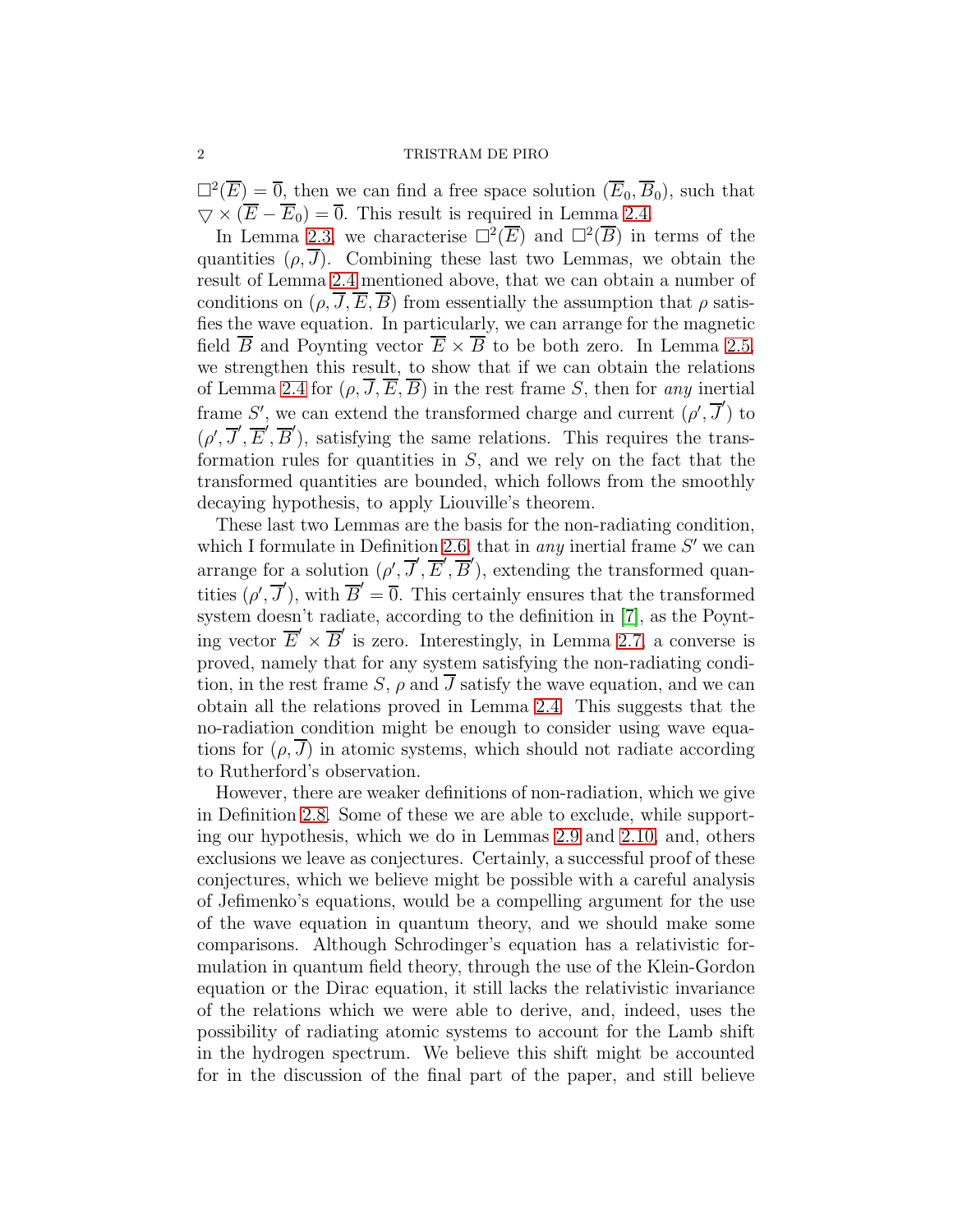that radiative behaviour would be a strange property. For example, the radiated energy would have to oscillate, if the system is to remain stable, and we do not observe this behaviour in the Lamb shift. A successful resolution of these issues is clearly required and we believe that we have made a step in the right direction.

In the last part of this paper, we deal with a common criticism of classical electromagnetism, in it's failure to explain quantised phenomena, in particular the behaviour of the Balmer series or the results of the Franck-Hertz experiment. In Lemma [3.1,](#page-23-0) we start with the relations of Lemma [2.4,](#page-14-0) and characterise these relations in terms of the coefficients governing the Fourier expansions of  $\rho$  and  $\overline{J}$ , a coefficient relation which I later refer to as a radial transform condition. In Lemma [3.2,](#page-26-0) I show that these relations can be obtained while also imposing the condition that  $\overline{J}|_{S(r_0)} = \overline{0}$ , a natural requirement for an atomic system. This introduces a discreteness phenomena in terms of the zeroes of Bessel functions vanishing at  $r_0$  and, in Lemma [3.4,](#page-30-0) I prove a technical result on how these functions, combined with the spherical harmonics, provide an orthogonal basis for smooth functions on the ball  $B(r_0)$ , vanishing at the boundary.

In Lemma [3.5,](#page-32-0) we compute the energy stored in the electromagnetic field, when restricted to  $B(r_0)$ , and find, that when the total charge confined to the ball is non-zero, we are able to remove the one continuous degree of freedom, to obtain quantisation of the energy values, in line with the Balmer series, see [\[12\]](#page-37-1). The ionisation condition, on the total charge Q confined to the ball, seems quite interesting, and is observed in the Frank-Hertz experiment. Again, some comparative remarks should be made, namely the success of Schrodinger's equation, together with Bohr's atomic model, in accounting for the Balmer series. We were not able to verify the value of the Rydberg constant in this paper, due to computational issues, but we emphasise that we were able to get the  $\frac{1}{n^2}$  dependence, where *n* is an integer. Possible, further computations of Bessel functions and spherical harmonics can be done to resolve this issue, and, again, we believe that we have gone some way to answering this potential criticism of the use of the wave equation. I believe there is some scope for developing the classical theory here, without relying on Planck's photonic theory of radiation, in how the system switches between electromagnetic energy levels, and in how light of certain energies, which we propose would come from the differences in these energy levels, is emitted.

We make some observations which are not part of this paper, but instead direct the reader to further work. A principle justification for using the Schrodinger equation is its reliance on wave-particle duality.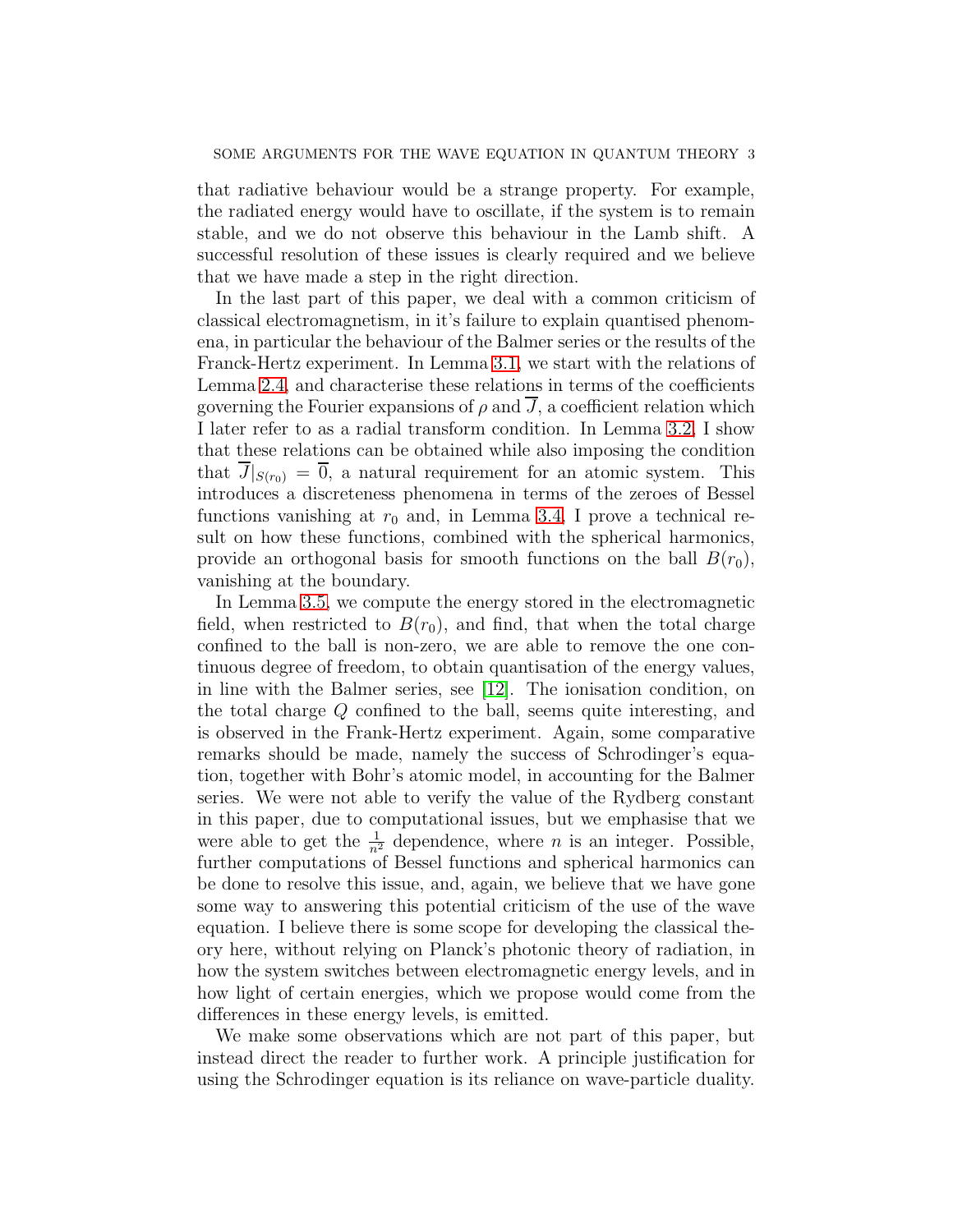This requires that an electron can simultaneously be both a particle and a guiding wave, modelled on the square of the wave function  $|\Psi|^2$ . The particle nature of the electron can be observed in experiments such as Millikan's deflection or Compton scattering, while the wave nature, can be seen in the interference patterns of electron diffraction, see [\[12\]](#page-37-1). However, it seems that a dual nature which explains these experiments is a failure to find a better explanation, with the cost of developing a rather paradoxical theory. Instead, a wave function, modelling the behaviour of charge and current, and linking directly with classical electromagnetism, has been proposed here.

The author believes that, using nonstandard analysis, one can develop the idea of the wave being composed of individual infinitesimal entities, which behave as particles, and propagate independently and essentially randomly throughout the wave. Some successes for this viewpoint can be found in [\[16\]](#page-38-0), where the heat equation solution is modelled as a random diffusion, and [\[13\]](#page-37-2), where the nonstandard wave equation is shown to perfectly approximate the wave equation at standard values. Instead of considering individual velocities and momenta, one can instead compute the distribution of these quantities, and some unfinished progress in this direction has been made for the diffusion equation in [\[14\]](#page-37-3). A similar idea is present in Boltzmann's derivation of the distribution of molecular speeds for ideal gases. In the case of the wave equation satisfying additional conditions which we have examined, we expect a sharp peak in the distribution function, as would be expected from a single particle. Similar consideration might apply to photons.

We finally mention the theory of black body radiation, developed by Planck, and explained concisely in [\[6\]](#page-37-4). A criticism of classical electromagnetism has been its failure to explain the spectrum of black body radiation, by postulating that the radiated energy is independent of frequency, often referred to as the ultraviolet catastrophe. A central concept used in the experimentally successful resolution of this problem, was Planck's use of the quantisation of particular energies of molecular systems. The author hopes that the present paper goes some way to assuage these criticisms, without abandoning the main component of Planck's argument in quantum statistical mechanics.

# 1. Jefimenko's Equations

We begin this paper, then, by first clarifying a technical issue surrounding Jefimenko's equations.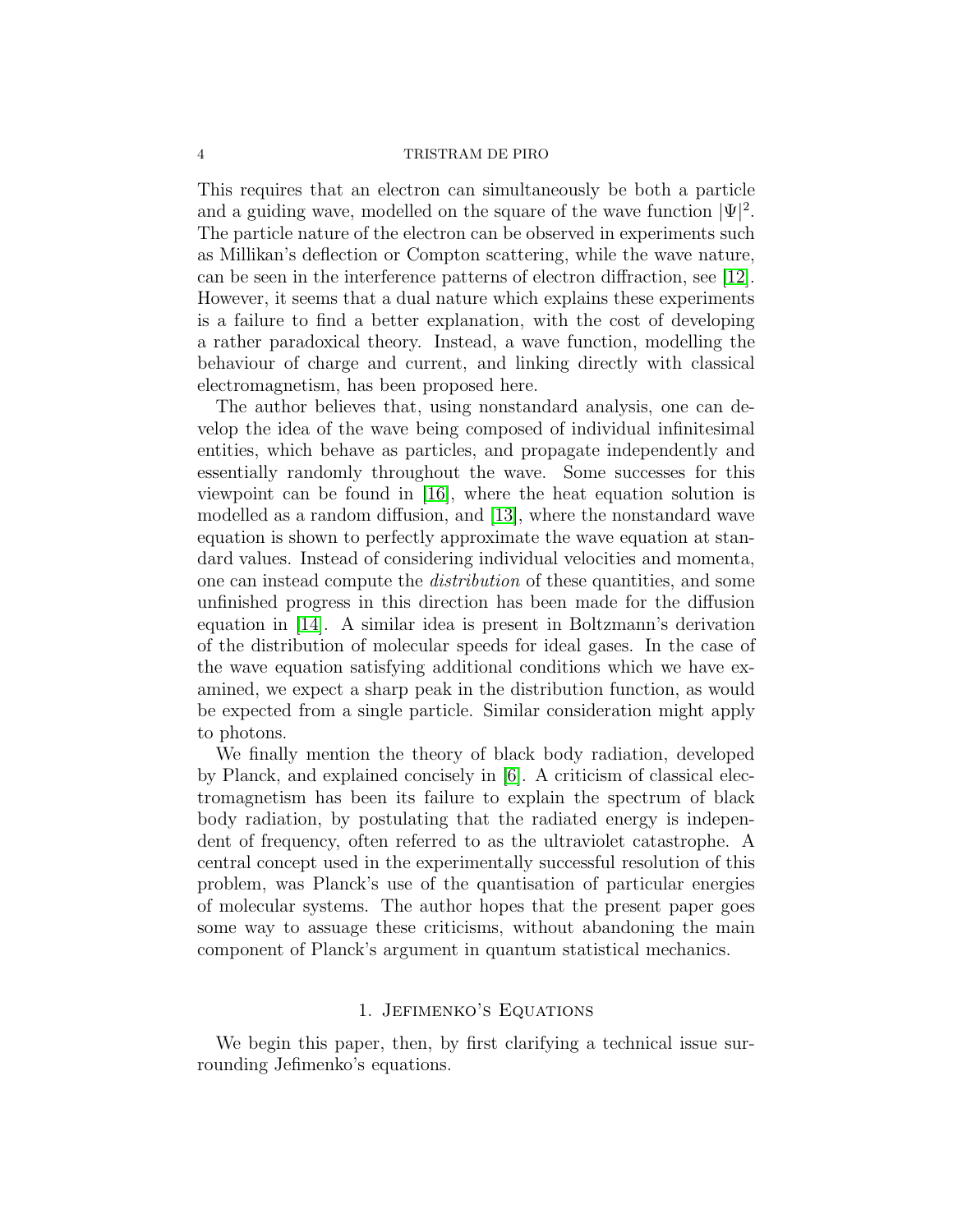<span id="page-4-0"></span>**Lemma 1.1.** Suppose that  $\{\overline{E}, \overline{B}\}\$  satisfy Maxwell equations, for given charge and current  $\{\rho, \overline{J}\}\$ , and the potentials  $\{\overline{A}, V\}$ , with;

$$
\overline{E} = -\bigtriangledown (V) -
$$

$$
\overline{B} = \bigtriangledown \times \overline{A}
$$

are chosen to satisfy the Lorentz gauge condition;

$$
\nabla \cdot \overline{A} + \mu_0 \epsilon_0 \frac{\partial V}{\partial t} = 0
$$

Suppose that  $\{\overline{A}', V'\}$  also satisfy the Lorentz gauge condition, with the additional equations;

$$
\nabla^2 (V') - \mu_0 \epsilon_0 \frac{\partial^2 V'}{\partial t^2} = -\frac{\rho}{\epsilon_0} (i)
$$
  

$$
\nabla^2 (\overline{A}') - \mu_0 \epsilon_0 \frac{\partial^2 \overline{A}'}{\partial t^2} = -\mu_0 \overline{J} (ii)
$$

∂A ∂t

Then the corresponding fields  $\{\overline{E}', \overline{B}'\}$  still satisfy Maxwell's equations for the same charge and current  $\{\rho, \overline{J}\}.$ 

*Proof.* It follows from [\[7\]](#page-37-0) that  $\{A, V\}$  satisfy the equations  $(i)$ ,  $(ii)$  from the lemma. Let  $V'' = V - V'$ ,  $\overline{A}'' = \overline{A} - \overline{A}'$ , then  $\{\overline{A}''$ ,  $V''\}$  satisfy the equations;

$$
\nabla^2 (V'') - \mu_0 \epsilon_0 \frac{\partial^2 V''}{\partial t^2} = 0 \ (i)'
$$

$$
\nabla^2 (\overline{A}'') - \mu_0 \epsilon_0 \frac{\partial^2 \overline{A}''}{\partial t^2} = \overline{0} \ (ii)'
$$

and the Lorentz gauge condition. Let  $\{\overline{E}'', \overline{B}''\}$  be the corresponding fields. Then, it is sufficient to show that they satisfy Maxwell's equation in vacuum;

$$
\nabla \cdot \overline{E}'' = 0
$$
 (a)  

$$
\nabla \cdot \overline{B}'' = 0
$$
 (b)  

$$
\nabla \times \overline{E}'' = -\frac{\partial \overline{B}''}{\partial t} \quad (c)
$$
  

$$
\nabla \times \overline{B}'' = \mu_0 \epsilon_0 \frac{\partial \overline{E}''}{\partial t} \quad (d)
$$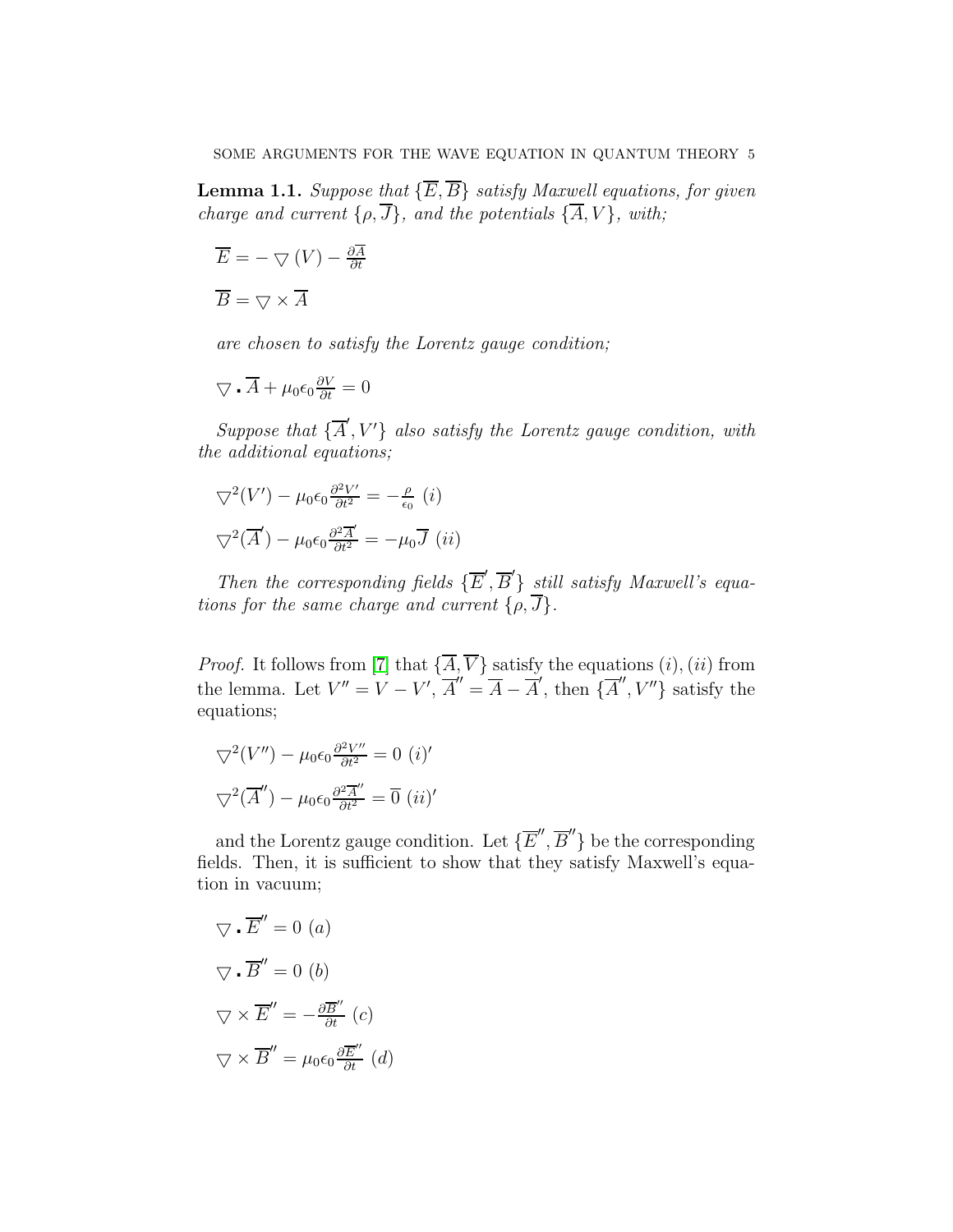For  $(a)$ , we have, using the definition of  $\overline{E}''$ , the Lorentz gauge condition, and condition  $(i)'$  that;

$$
\nabla \cdot \overline{E}'' = \nabla \cdot (-\nabla (V'') - \frac{\partial \overline{A''}}{\partial t})
$$

$$
= -\nabla^2 (V'') - \frac{\partial (\nabla \cdot \overline{A''})}{\partial t}
$$

$$
= -\mu_0 \epsilon_0 \frac{\partial^2 V''}{\partial t^2} - \frac{\partial (\nabla \cdot \overline{A''})}{\partial t}
$$

$$
= -\mu_0 \epsilon_0 \frac{\partial^2 V''}{\partial t^2} + \mu_0 \epsilon_0 \frac{\partial^2 V''}{\partial t^2} = 0
$$

For  $(b)$ , we have, using vector analysis, see [\[1\]](#page-37-5),  $(4.46)$ ;

$$
\nabla \cdot \overline{B}'' = \nabla \cdot (\nabla \times \overline{A''}) = 0
$$

For  $(c)$ , we have, using the definition of  $\overline{E}'$ ,  $\overline{B}''$  and vector analysis, see [\[1\]](#page-37-5), (4.47), that;

$$
\nabla \times \overline{E}'' = \nabla \times (-\nabla (V'') - \frac{\partial \overline{A''}}{\partial t})
$$

$$
= -(\nabla \times (\nabla (V)) - \frac{\partial (\nabla \times \overline{A''})}{\partial t})
$$

$$
= -\frac{\partial \overline{B''}}{\partial t}
$$

For  $(d)$ , we have, using the definition of  $\overline{B}^{\prime\prime}$  and condition  $(ii)^{\prime}$  that;

$$
\nabla \times \overline{B}'' = \nabla \times (\nabla \times \overline{A}'')
$$

A simple calculation shows that;

$$
\bigtriangledown \times (\bigtriangledown \times \overline{A}'') = (d_1, d_2, d_3) = (c_1, c_2, c_3)
$$

where;

$$
d_1 = \frac{\partial^2 a_2}{\partial x \partial y} + \frac{\partial^2 a_3}{\partial x \partial z} + \left(-\frac{\partial^2 a_1}{\partial y^2} - \frac{\partial^2 a_1}{\partial z^2}\right)
$$
  
\n
$$
d_2 = \frac{\partial^2 a_1}{\partial x \partial y} + \frac{\partial^2 a_3}{\partial y \partial z} + \left(-\frac{\partial^2 a_2}{\partial x^2} - \frac{\partial^2 a_2}{\partial x^2}\right)
$$
  
\n
$$
d_3 = \frac{\partial^2 a_1}{\partial x \partial z} + \frac{\partial^2 a_2}{\partial y \partial z} + \left(-\frac{\partial^2 a_3}{\partial x^2} - \frac{\partial^2 a_3}{\partial y^2}\right)
$$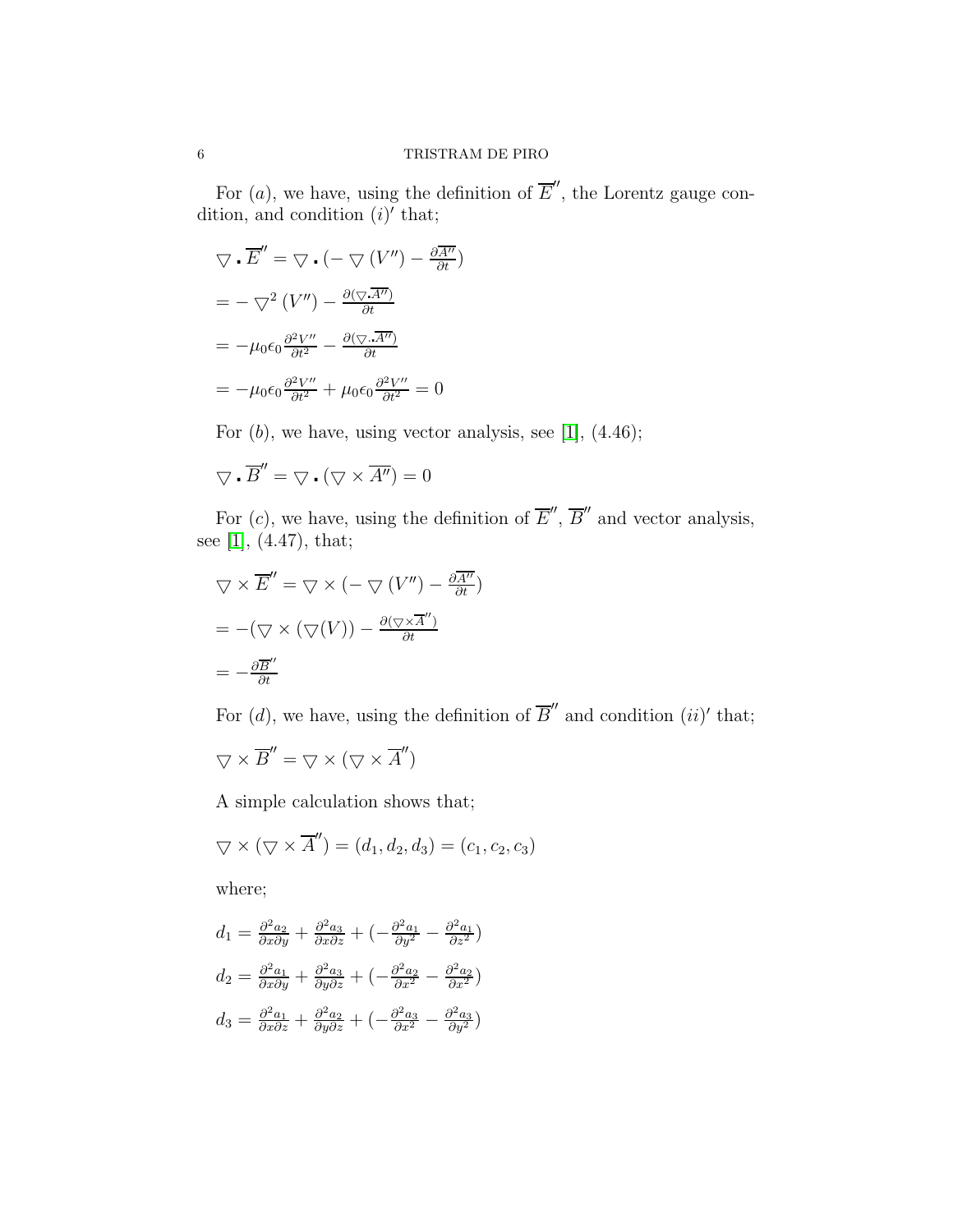$$
c_1 = \frac{\partial^2 a_2}{\partial x \partial y} + \frac{\partial^2 a_3}{\partial x \partial z} + \left(\frac{\partial^2 a_1}{\partial x^2} - \mu_0 \epsilon_0 \frac{\partial^2 a_1}{\partial t^2}\right)
$$
  
\n
$$
c_2 = \frac{\partial^2 a_1}{\partial x \partial y} + \frac{\partial^2 a_3}{\partial y \partial z} + \left(\frac{\partial^2 a_2}{\partial x^2} - \mu_0 \epsilon_0 \frac{\partial^2 a_2}{\partial t^2}\right)
$$
  
\n
$$
c_3 = \frac{\partial^2 a_1}{\partial x \partial z} + \frac{\partial^2 a_2}{\partial y \partial z} + \left(\frac{\partial^2 a_3}{\partial z^2} - \mu_0 \epsilon_0 \frac{\partial^2 a_3}{\partial t^2}\right)
$$

whereas, using the definition of  $\overline{E}''$ ;

$$
\mu_0 \epsilon_0 \frac{\partial \overline{E}''}{\partial t}
$$
\n
$$
= \mu_0 \epsilon_0 \frac{\partial (-\nabla (V'') - \frac{\partial \overline{A}''}{\partial t})}{\partial t}
$$
\n
$$
= -\mu_0 \epsilon_0 \nabla \left(\frac{\partial V''}{\partial t}\right) - \mu_0 \epsilon_0 \frac{\partial^2 \overline{A}''}{\partial t^2}
$$

It is, therefore, sufficient to prove that;

$$
-\mu_0 \epsilon_0 \nabla \left(\frac{\partial V''}{\partial t}\right) = (e_1, e_2, e_3), \text{ where;}
$$
  
\n
$$
e_1 = \frac{\partial^2 a_2}{\partial x \partial y} + \frac{\partial^2 a_3}{\partial x \partial z} + \frac{\partial^2 a_1}{\partial x^2}
$$
  
\n
$$
e_2 = \frac{\partial^2 a_1}{\partial x \partial y} + \frac{\partial^2 a_3}{\partial y \partial z} + \frac{\partial^2 a_2}{\partial x^2}
$$
  
\n
$$
e_3 = \frac{\partial^2 a_1}{\partial x \partial z} + \frac{\partial^2 a_2}{\partial y \partial z} + \frac{\partial^2 a_3}{\partial z^2}
$$

This holds, using the Lorentz gauge condition, as;

$$
-\mu_0 \epsilon_0 \nabla \left(\frac{\partial V''}{\partial t}\right)
$$
  
=  $-\mu_0 \epsilon_0 \nabla \left(-\frac{\nabla \cdot \overline{A''}}{\mu_0 \epsilon_0}\right)$   
=  $\nabla (\nabla \cdot \overline{A''})$   
=  $\nabla \left(\frac{\partial a_1}{\partial x} + \frac{\partial a_2}{\partial y} + \frac{\partial a_3}{\partial z}\right)$   
=  $(e_1, e_2, e_3)$ 

 $\Box$ 

<span id="page-6-0"></span>**Lemma 1.2.** Let the potentials  $\{\overline{A}', V'\}$  be defined be given as retarded potentials;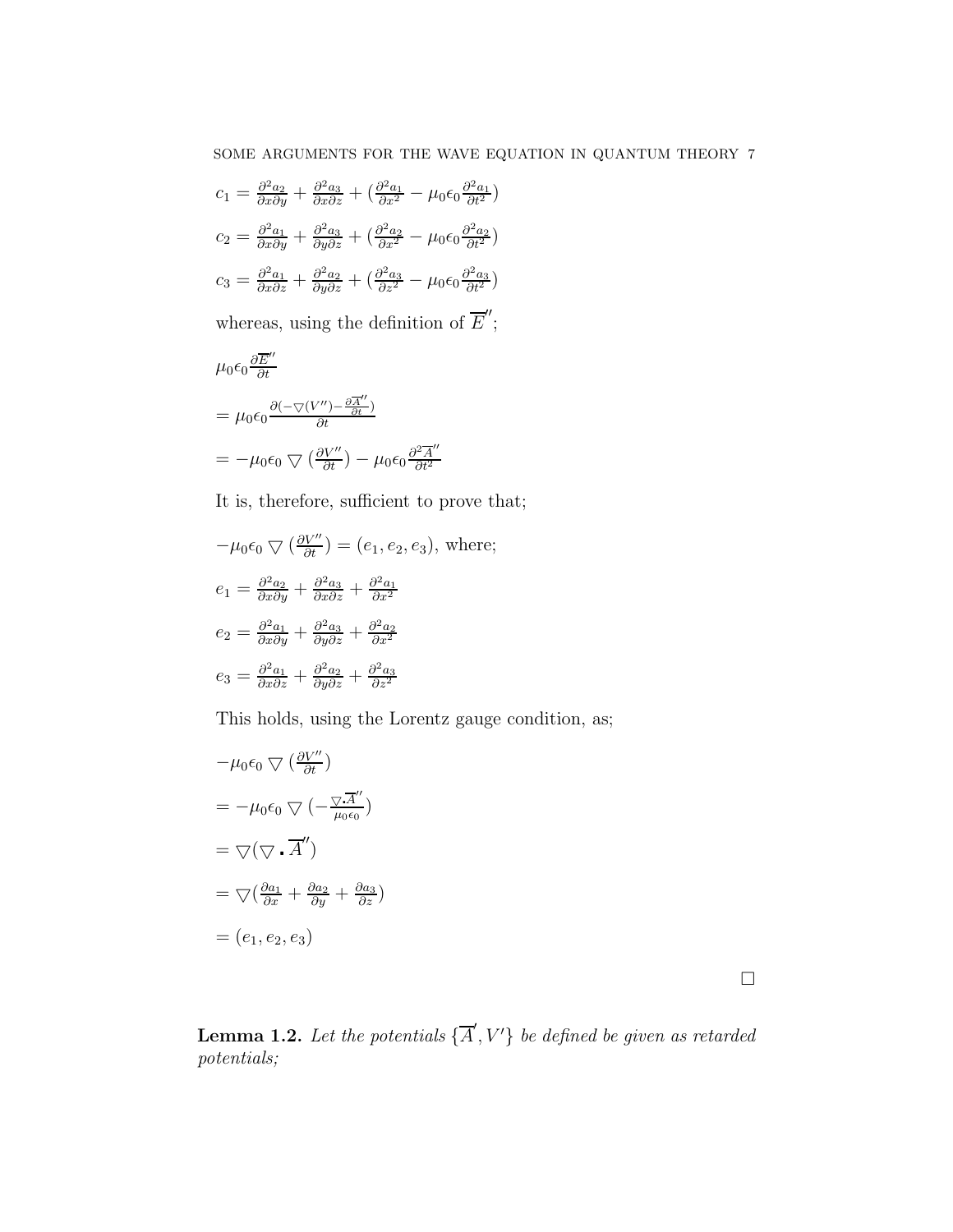$$
V'(\overline{r}, t) = \frac{1}{4\pi\epsilon_0} \int \frac{\rho(\overline{r}', t_r)}{\mathfrak{r}} d\tau'
$$

$$
\overline{A}'(\overline{r}, t) = \frac{\mu_0}{4\pi} \int \frac{\overline{J}(\overline{r}', t_r)}{\mathfrak{r}} d\tau'
$$

then, assuming  $\{\rho, \overline{J}\}\$  satisfy the continuity equation and  $\overline{J}$  vanishes at infinity, these potentials satisfy the Lorentz gauge condition and the equations in the hypotheses  $(i)$  and  $(ii)$  from Lemma [1.1.](#page-4-0) In particular, the corresponding fields  $\{\overline{E}', \overline{B}'\}$ , given by Jefimenko's Equations;

$$
\overline{E}'(\overline{r},t) = \frac{1}{4\pi\epsilon_0} \int \left[\frac{\rho(\overline{r'},t_r)}{\tau^2} \hat{\overline{\tau}} + \frac{\rho(\overline{r'},t_r)}{c\tau} \hat{\overline{\tau}} - \frac{\overline{J}(\overline{r'},t_r)}{c^2\tau}\right] d\tau'
$$
\n
$$
\overline{B}'(\overline{r},t) = \frac{\mu_0}{4\pi} \int \left[\frac{\overline{J}(\overline{r'},t_r)}{\tau^2} + \frac{\overline{J}(\overline{r'},t_r)}{c\tau}\right] \times \hat{\overline{\tau}} d\tau'
$$

satisfy Maxwell's equations.

Proof. The first part of the claim, under the stated hypotheses, is proved in [\[7\]](#page-37-0), p424, see also footnote 2 of that page and Exercise 10.8, with the solutions given in [\[8\]](#page-37-6). For the final part of the claim, one can assume the existence of a solution  $\{\rho, \overline{J}, \overline{E}, \overline{B}\}\$ to Maxwell's equations, then construct potentials  $\{V, \overline{A}\}\$ abstractly, satisfying the Lorentz gauge condition, as is done in [\[7\]](#page-37-0). Applying the result of Lemma [1.1,](#page-4-0) we obtain the result. Alternatively, one can verify Maxwell's equations directly, for  $\{\overline{E}', \overline{B}'\}$ , using the method of Lemma [1.1,](#page-4-0) just replacing the conditions  $(i)'(ii)'$  on  $\{V', \overline{A}'\}$ , in the proof, with their non-homogeneous versions. The fact that the fields  $\{\overline{E}', \overline{B}'\}$  are given by Jefimenko's equations is proved in [\[7\]](#page-37-0), p427-428.

 $\Box$ 

Remarks 1.3. There is an alternative strategy to construct explicit solutions for  $(\overline{A}, V)$ , given the corresponding fields  $\{\overline{E}, \overline{B}\}\$ , satisfying Maxwell's equations, and the potentials satisfying the Lorentz gauge condition. Namely, one can use the explicit formulas, suitably rescaled, for solutions to the homogeneous and inhomogeneous wave equations given in  $[5]$ , (p73 formula (22) and p82 formula (44)) respectively, with the initial conditions given by  $\{V_0, V_{0,t}, \overline{A}_0, \overline{A}_{0,t}\}\$  and the driving terms given by  $\{-\frac{\rho}{\epsilon_0}, -\mu_0 \overline{J}\}$ . In the context of Lemma [1.2,](#page-6-0) one can easily compute the initial conditions, and, in principle derive new formulas for  $(\overline{A}, V)$ , replacing the retarded potentials, and for  $\{\overline{E}, \overline{B}\}\$ , replacing Jefimenko's equations.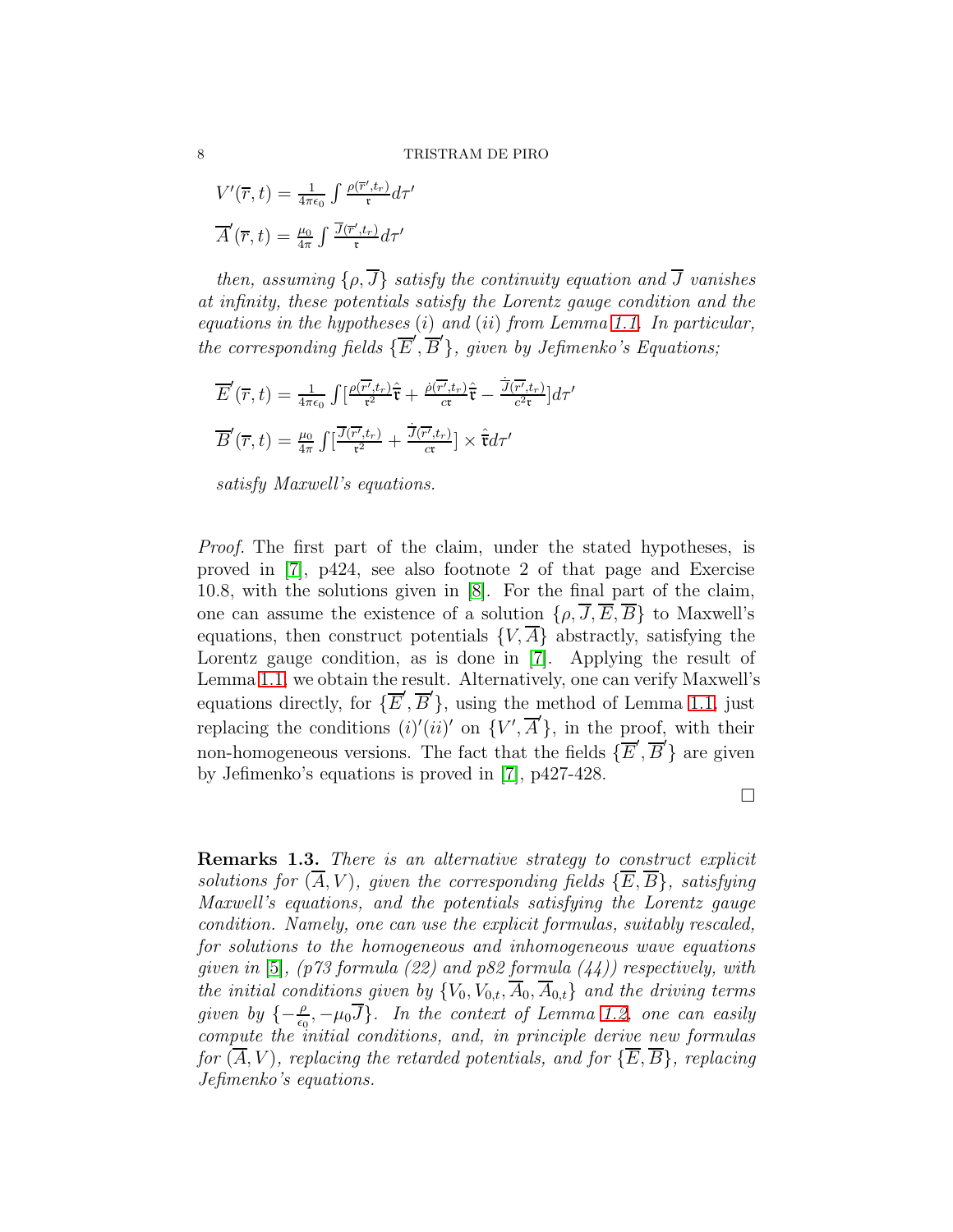# 2. A No Radiation Condition

We now clarify some results about smoothly decaying solutions to Maxwell's equations in free space.

<span id="page-8-1"></span>**Definition 2.1.** By Maxwell's equations in free space, we mean;

 $(i)$ .  $div(\overline{E}) = 0$  $(ii).$   $div(\overline{B})=0$ (iii).  $\bigtriangledown \times \overline{E} = -\frac{\partial \overline{B}}{\partial t}$ ∂t  $(iv)$ .  $\bigtriangledown \times \overline{B} = \mu_0 \epsilon_0 \frac{\partial E}{\partial t}$ ∂t

We abbreviate the operator  $\bigtriangledown^2 - \mu_0 \epsilon_0 \frac{\partial^2}{\partial t^2}$  by  $\Box^2$ 

<span id="page-8-0"></span>Lemma 2.2. The smoothly decaying solutions of the wave equation  $\square^2(\overline{E}) = \overline{0}$  are given by;

$$
\overline{E}(\overline{x},t) = \int_{\mathcal{R}^3} \overline{A}(\overline{k}) e^{i(\overline{k}.\overline{x} - \omega(\overline{k})t)} d\overline{k} + \int_{\mathcal{R}^3} \overline{B}(\overline{k}) e^{i(\overline{k}.\overline{x} + \omega(\overline{k})t)} d\overline{k}
$$
  
where  $A, B \subset S(\mathcal{R}^3)$ 

while the smoothly decaying solutions of Maxwell's equations in free space, are given by;

$$
\overline{E}(\overline{x},t) = \int_{\overline{k}\in\mathcal{R}^3} \int_{S_{\overline{k}}} G(\overline{k},\overline{n}) e^{i(\overline{k}.\overline{x}-\omega(\overline{k})t)} d\overline{S}_{\overline{k}}(\overline{n}) d\overline{k} \n+ \int_{\overline{k}\in\mathcal{R}^3} \int_{S_{\overline{k}}} H(\overline{k},\overline{n}) e^{i(\overline{k}.\overline{x}+\omega(\overline{k})t)} d\overline{S}_{\overline{k}}(\overline{n}) d\overline{k} (*)
$$

where  $k = |\overline{k}|, \ \omega(\overline{k}) = c|\overline{k}| = \frac{k}{\sqrt{\mu_0 \epsilon_0}}$  and  $\{G, H\} \subset \mathcal{S}(M)$  where  $S_{\overline{k}} = (S_{\overline{k}}^2(\overline{k}, 1) \cap P_{\overline{k}}), P_{\overline{k}} = (\overline{n} \times (\overline{n} - \overline{k}), \overline{k} = 0), d\overline{S}_{\overline{k}}(\overline{n}) = (\overline{n} - \overline{k})dS_{\overline{k}}$  $\overline{M} = \{(\overline{k}, \overline{n}) \in \mathcal{R}^6 : (\overline{n} - \overline{k}) \cdot \overline{k} = 0, |\overline{n} - \overline{k}| = 1\}$  and  $\mathcal{S}(M) = \{f \in$  $C(M): \int_{S_{\overline{k}}} f d\overline{S}_{\overline{k}} \in \mathcal{S}(\mathcal{R}^3, \mathcal{R}_{\geq 0}, \mathcal{C})\}$ 

$$
\overline{B}(\overline{x},t) = \int_{\overline{k}\in\mathcal{R}^3} \int_{S_{\overline{k}}} \overline{M}(\overline{k},\overline{n}) e^{i(\overline{k}.\overline{x}-\omega(\overline{k})t)} dS_{\overline{k}}(\overline{n}) d\overline{k} \n+ \int_{\overline{k}\in\mathcal{R}^3} \int_{S_{\overline{k}}} \overline{N}(\overline{k},\overline{n}) e^{i(\overline{k}.\overline{x}+\omega(\overline{k})t)} dS_{\overline{k}}(\overline{n}) d\overline{k} \quad (**)
$$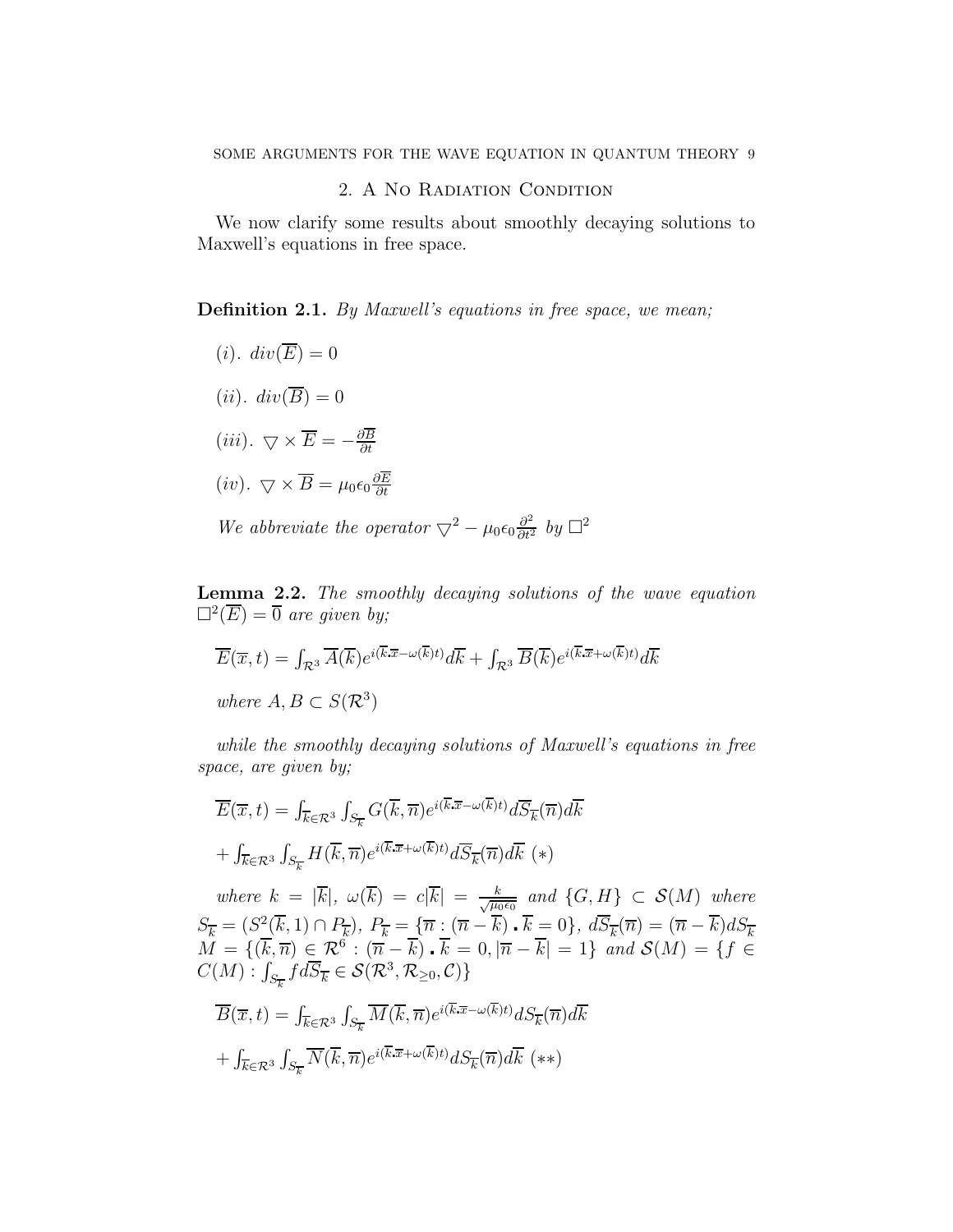where 
$$
k = |\overline{k}|
$$
,  $\omega(\overline{k}) = c|\overline{k}| = \frac{k}{\sqrt{\mu_0 \epsilon_0}}$ ,  $\overline{M}(\overline{k}, \overline{n}) = \frac{-G(\overline{k}, \overline{n})}{\omega(\overline{k})} (\overline{k} \times \overline{n})$   
 $\overline{N}(\overline{k}, \overline{n}) = \frac{H(\overline{k}, \overline{n})}{\omega(\overline{k})} (\overline{k} \times \overline{n})$ 

Finally, if E is a smoothly decaying solutions of the wave equation  $\Box^2(\overline{E}) = \overline{0}$ , there exists a pair  $(\overline{E}_0, \overline{B}_0)$  which is a smoothly decaying solution of Maxwell's equations in free space, such that;

$$
\nabla \times (\overline{E} - \overline{E}_0) = 0
$$

*Proof.* It is easily checked that the solutions  $(*), (**)$  satisfy  $(i)–(iv)$  of Definition [2.1.](#page-8-1) Conversely, let  $\{\overline{E}, \overline{B}\}\$ be smooth solutions of  $(i) - (iv)$ . We have, using  $(i)$ ,  $(iii)$ ,  $(iv)$ , that;

$$
(\nabla \times \overline{E}) = -\frac{\partial \overline{B}}{\partial t}, \text{ and, hence;}
$$

$$
\nabla \times (\nabla \times \overline{E}) = -(\nabla \times \frac{\partial \overline{B}}{\partial t})
$$

$$
-\nabla^2 \overline{E} = -\frac{\partial}{\partial t} (\nabla \times \overline{B}) = -\mu_0 \epsilon_0 \frac{\partial^2 \overline{E}}{\partial t^2}
$$

$$
\nabla^2 \overline{E} = \frac{1}{c^2} \frac{\partial^2 \overline{E}}{\partial t^2} \ (c = \frac{1}{\sqrt{\mu_0 \epsilon_0}})
$$

If  $E_i \in \mathcal{S}_{(\mathcal{R}^3,\mathcal{R})}(\mathcal{R}^4)$  solve the wave equation,  $\bigtriangledown^2 E_i = \frac{1}{c^2}$  $\frac{1}{c^2} \frac{\partial^2 E_i}{\partial t^2}$ , where  $\mathcal{S}_{(\mathcal{R}^3,\mathcal{R})}(\mathcal{R}^4) = \{f \in C^{\infty}(\mathcal{R}^4) : f_t \in \mathcal{S}(\mathcal{R}^3)\},\text{ for }t \in \mathcal{R},\text{ then};$ 

$$
E_i(\overline{x}, t) = (\frac{1}{2\pi})^3 \int_{\mathcal{R}^3} \hat{E}_i(\overline{k}, t) e^{i\overline{k} \cdot \overline{x}} d\overline{k}
$$

by the inversion theorem of Fourier analysis, see [\[5\]](#page-37-7) and [\[17\]](#page-38-1). Hence;

$$
\nabla^2 E_i = -\left(\frac{1}{2\pi}\right)^3 \int_{\mathcal{R}^3} |\overline{k}|^2 \hat{E}_i(\overline{k}, t) e^{i\overline{k} \cdot \overline{x}} d\overline{k}
$$
  

$$
\frac{\partial^2 E_i}{\partial t^2} = \left(\frac{1}{2\pi}\right)^3 \int_{\mathcal{R}^3} \frac{\partial^2 \hat{E}_i}{\partial t^2} (\overline{k}, t) e^{i\overline{k} \cdot \overline{x}} d\overline{k}
$$
  

$$
\nabla^2 E_i - \frac{1}{c^2} \frac{\partial^2 E_i}{\partial t^2} = \left(\frac{1}{2\pi}\right)^3 \int_{\mathcal{R}^3} (-|\overline{k}|^2 \hat{E}_i - \frac{1}{c^2} \frac{\partial^2 \hat{E}_i}{\partial t^2}) (\overline{k}, t) e^{i\overline{k} \cdot \overline{x}} d\overline{k} = 0
$$

so that;

$$
|\overline{k}|^2 \hat{E}_i + \frac{1}{c^2} \frac{\partial^2 \hat{E}_i}{\partial t^2} = 0
$$

using the inversion formula again.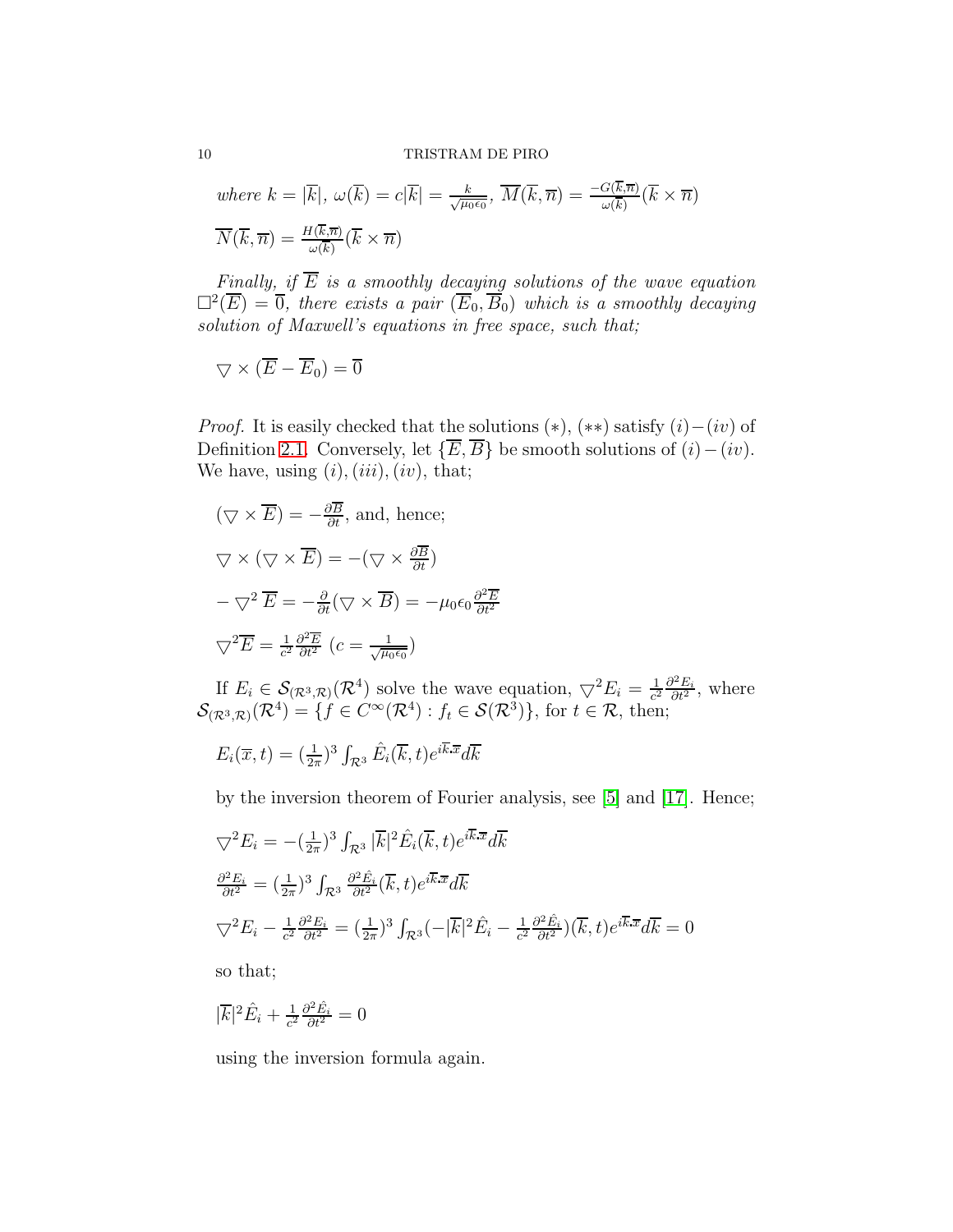SOME ARGUMENTS FOR THE WAVE EQUATION IN QUANTUM THEORY 11

$$
\hat{E}_{i}(\overline{k},t) = A_{i}(\overline{k})e^{-i|\overline{k}|ct} + B_{i}(\overline{k})e^{i|\overline{k}|ct}, \text{ as } \hat{E}_{i}(\overline{k},t) \in \mathcal{S}_{(\mathcal{R}^{3},\mathcal{R})}(\mathcal{R}^{4})
$$
\n
$$
E_{i}(\overline{x},t) = (\frac{1}{2\pi})^{3} \left( \int_{\mathcal{R}^{3}} (A_{i}(\overline{k})e^{-i|\overline{k}|ct})e^{i\overline{k}.\overline{x}}d\overline{k} + \int_{\mathcal{R}^{3}} (B_{i}(\overline{k})e^{i|\overline{k}|ct})e^{i\overline{k}.\overline{x}}d\overline{k} \right)
$$
\n
$$
= (\frac{1}{2\pi})^{3} \left( \int_{\mathcal{R}^{3}} A_{i}(\overline{k})e^{i(\overline{k}.\overline{x}-\omega(\overline{k})t)}d\overline{k} + \int_{\mathcal{R}^{3}} B_{i}(\overline{k})e^{i(\overline{k}.\overline{x}+\omega(\overline{k})t)}d\overline{k} \right)
$$
\n
$$
\overline{E}(\overline{x},t) = \int_{\mathcal{R}^{3}} \overline{A}(\overline{k})e^{i(\overline{k}.\overline{x}-\omega(\overline{k})t)}d\overline{k} + \int_{\mathcal{R}^{3}} \overline{B}(\overline{k})e^{i(\overline{k}.\overline{x}+\omega(\overline{k})t)}d\overline{k}
$$

where  $A, B \subset S(\mathcal{R}^3)$ , as required for the first part. Using (i), we have that;

$$
\int_{\mathcal{R}^3} (\overline{A}(\overline{k}) \cdot i\overline{k}) e^{i(\overline{k} \cdot \overline{x} - \omega(\overline{k})t)} d\overline{k} + \int_{\mathcal{R}^3} (\overline{B}(\overline{k}) \cdot \overline{k}) e^{i(\overline{k} \cdot \overline{x} + \omega(\overline{k})t)} d\overline{k} = 0
$$

At  $t = 0$  and  $t = 1$ , we obtain that;

$$
\int_{\mathcal{R}^3} (\overline{A}(\overline{k}) \cdot i\overline{k}) e^{i(\overline{k} \cdot \overline{x})} d\overline{k} + \int_{\mathcal{R}^3} (\overline{B}(\overline{k}) \cdot \overline{k}) e^{i(\overline{k} \cdot \overline{x})} d\overline{k} = 0
$$
  

$$
\int_{\mathcal{R}^3} (\overline{A}(\overline{k}) \cdot i\overline{k}) e^{i(\overline{k} \cdot \overline{x} - ck)} d\overline{k} + \int_{\mathcal{R}^3} (\overline{B}(\overline{k}) \cdot \overline{k}) e^{i(\overline{k} \cdot \overline{x} + ck)} d\overline{k} = 0
$$

As this holds for all  $\overline{x} \in \overline{R}^3$ , using the inversion formula, we obtain that;

$$
(\overline{A}(\overline{k}) + \overline{B}(\overline{k})) \cdot \overline{k} = 0
$$

$$
(\overline{A}(\overline{k})e^{-ck} + \overline{B}(\overline{k})e^{ck}) \cdot \overline{k} = 0
$$

Assuming  $k \neq 0$ , we obtain that;

$$
\overline{A}(\overline{k}) \cdot \overline{k} = \overline{B}(\overline{k}) \cdot \overline{k} = 0
$$

so that;

 $A(\overline{k}) = \int_{S_{\overline{k}}} G(\overline{k}, \overline{n}) d\overline{S}_{\overline{k}}(\overline{n}), B(\overline{k}) = \int_{S_{\overline{k}}} H(\overline{k}, \overline{n}) d\overline{S}_{\overline{k}}(\overline{n})$  and the first part of the result (∗) follows.

Using the same argument, we obtain that;

 $\overline{B}(\overline{x},t)$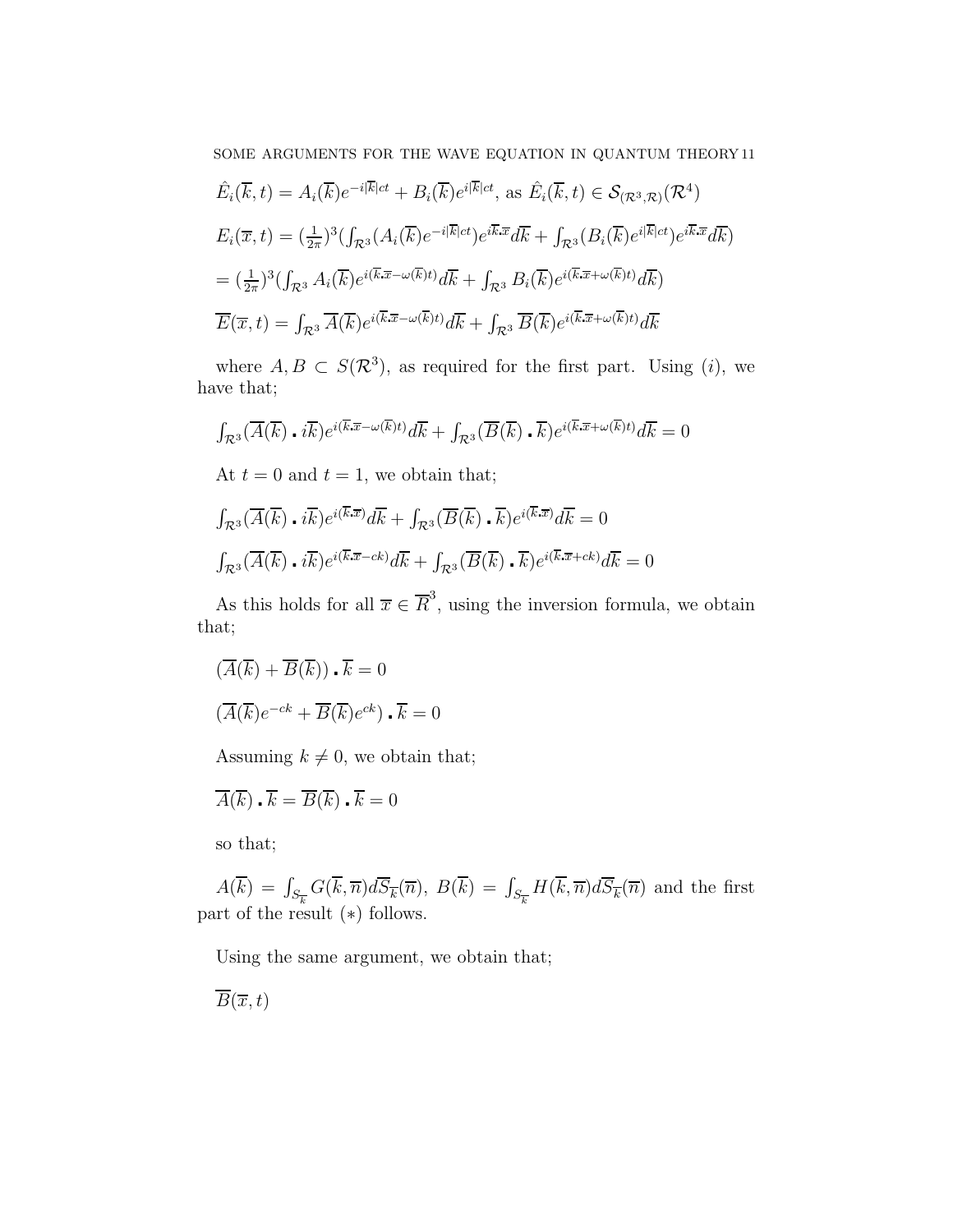$$
= \int_{\overline{k}\in\mathcal{R}^3} \int_{S_{\overline{k}}} \overline{K}(\overline{k},\overline{n}) e^{i(\overline{k}\overline{x}-\omega(\overline{k})t)} d\overline{S}_{\overline{k}}(\overline{n}) d\overline{k} + \int_{\overline{k}\in\mathcal{R}^3} \int_{S_{\overline{k}}} \overline{L}(\overline{k},\overline{n}) e^{i(\overline{k}\overline{x}+\omega(\overline{k})t)} d\overline{S}_{\overline{k}}(\overline{n}) d\overline{k}
$$
  
\n
$$
= \int_{\overline{k}\in\mathcal{R}^3} \int_{S_{\overline{k}}} iG(\overline{k},\overline{n}) e^{i(\overline{k}\overline{x}-\omega(\overline{k})t)} (d\overline{S}_{\overline{k}}(\overline{n}) \times \overline{k}) d\overline{k}
$$
  
\n
$$
+ \int_{\overline{k}\in\mathcal{R}^3} \int_{S_{\overline{k}}} iG(\overline{k},\overline{n}) e^{i(\overline{k}\overline{x}-\omega(\overline{k})t)} (d\overline{S}_{\overline{k}}(\overline{n}) \times \overline{k}) d\overline{k}
$$
  
\n
$$
= \int_{\overline{k}\in\mathcal{R}^3} \int_{S_{\overline{k}}} iH(\overline{k},\overline{n}) e^{i(\overline{k}\overline{x}-\omega(\overline{k})t)} (d\overline{S}_{\overline{k}}(\overline{n}) \times \overline{k}) d\overline{k}
$$
  
\n
$$
+ \int_{\overline{k}\in\mathcal{R}^3} \int_{S_{\overline{k}}} iG(\overline{k},\overline{n}) ((\overline{n}-\overline{k}) \times \overline{k}) e^{i(\overline{k}\overline{x}-\omega(\overline{k})t)} dS_{\overline{k}}(\overline{n}) d\overline{k}
$$
  
\n
$$
= \int_{\overline{k}\in\mathcal{R}^3} \int_{S_{\overline{k}}} iG(\overline{k},\overline{n}) (\overline{n} \times \overline{k}) e^{i(\overline{k}\overline{x}-\omega(\overline{k})t)} dS_{\overline{k}}(\overline{n}) d\overline{k}
$$
  
\n
$$
+ \int_{\overline{k}\in\mathcal{R}^3} \int_{S_{\overline{k}}} iH(\overline{k},\overline{n}) (\overline
$$

This proves the second part of the result. For the final part, we can use the first part to write;

$$
\overline{E}(\overline{x},t) = \int_{\mathcal{R}^3} \overline{A}(\overline{k}) e^{i(\overline{k}.\overline{x} - \omega(\overline{k})t)} d\overline{k} + \int_{\mathcal{R}^3} \overline{B}(\overline{k}) e^{i(\overline{k}.\overline{x} + \omega(\overline{k})t)} d\overline{k}, \text{ (†)}
$$
\nwhere  $\overline{A}, \overline{B} \subset S(\mathcal{R}^3)$ . For  $\overline{k} \neq \overline{0}$ , let;  
\n
$$
\overline{A}_2(\overline{k}) = \frac{(\overline{A}(\overline{k}).\overline{k})}{|\overline{k}|^2} \overline{k} = A_3(\overline{k}) \overline{k}
$$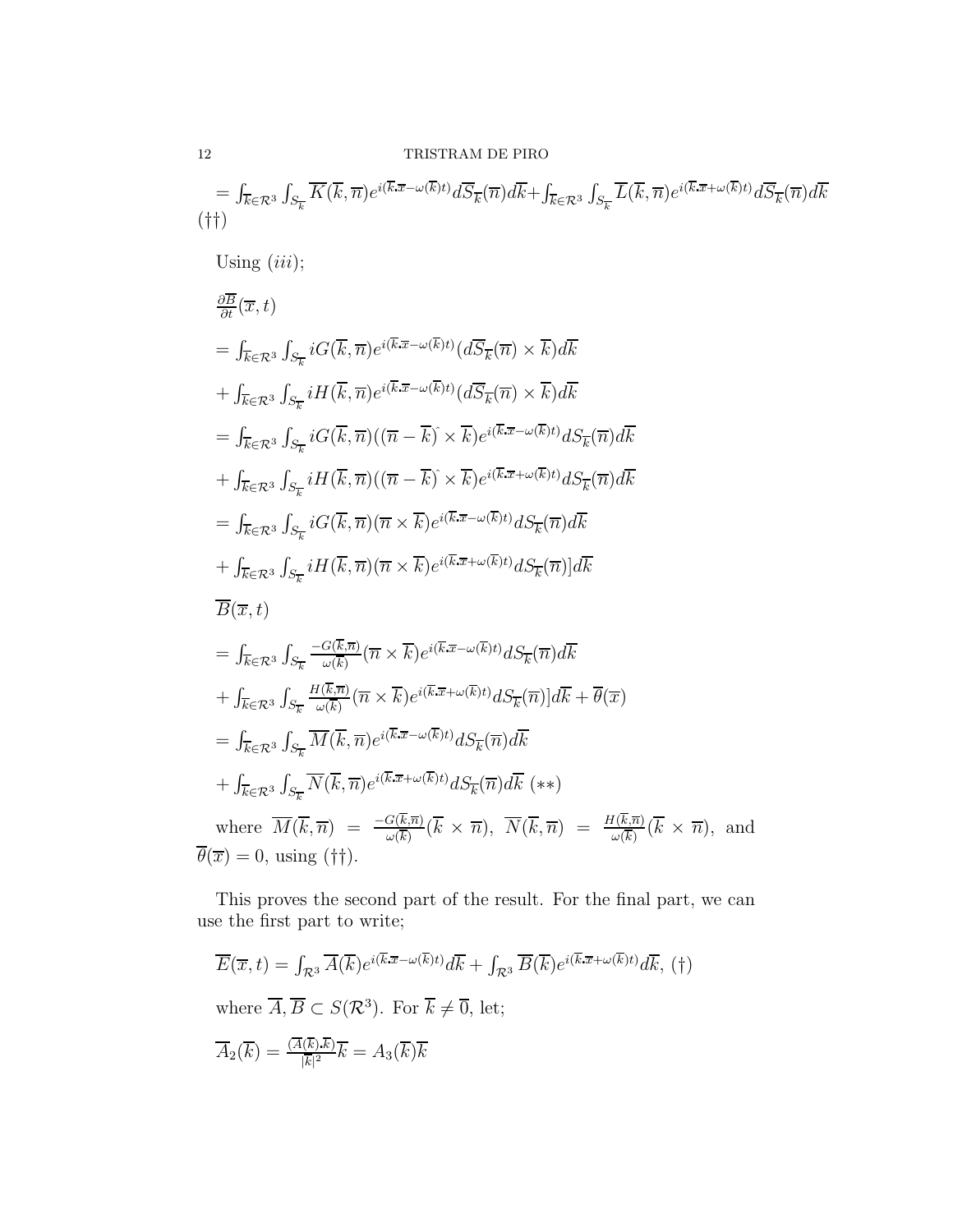SOME ARGUMENTS FOR THE WAVE EQUATION IN QUANTUM THEORY 13

$$
\overline{A}_1(\overline{k}) = \overline{A}(\overline{k}) - \overline{A}_2(\overline{k})
$$
  
Then  $\overline{A}_1(\overline{k}) \cdot \overline{k} = 0$ , and we can write;

$$
\overline{A}_1(\overline{k}) = A_2(\overline{k})(\overline{n} - \overline{k}) \text{ with } \overline{n} \in S_{\overline{k}} \text{ and } A_2 \in S(\mathcal{R}^3)
$$

so that;

$$
\overline{A}_1(\overline{k}) = \int_{S_{\overline{k}}} G(\overline{k}, \overline{n}) d\overline{S_{\overline{k}}}(\overline{n}) \text{ with } G \in S(M)
$$

It follows that we can write;

$$
\int_{\mathcal{R}^3} \overline{A}(\overline{k}) e^{i(\overline{k}.\overline{x} - \omega(\overline{k})t)} d\overline{k}
$$
  
=  $\int_{\overline{k} \in \mathcal{R}^3} \int_{S_{\overline{k}}} G(\overline{k}, \overline{n}) e^{i(\overline{k}.\overline{x} - \omega(\overline{k})t)} d\overline{S_{\overline{k}}}(\overline{n}) d\overline{k} + \int_{\overline{k} \in \mathcal{R}^3} A_3(\overline{k}) \overline{k} e^{i(\overline{k}.\overline{x} - \omega(\overline{k})t)} \overline{k} d\overline{k}$   
Similarly, repeating the procedure for  $\overline{B}(\overline{k})$ , we can write;

$$
\int_{\mathcal{R}^3} \overline{B}(\overline{k}) e^{i(\overline{k} \cdot \overline{x} + \omega(\overline{k})t)} d\overline{k}
$$
\n
$$
= \int_{\overline{k} \in \mathcal{R}^3} \int_{S_{\overline{k}}} H(\overline{k}, \overline{n}) e^{i(\overline{k} \cdot \overline{x} + \omega(\overline{k})t)} d\overline{S_{\overline{k}}}(\overline{n}) d\overline{k} + \int_{\overline{k} \in \mathcal{R}^3} B_3(\overline{k}) \overline{k} e^{i(\overline{k} \cdot \overline{x} + \omega(\overline{k})t)} \overline{k} d\overline{k}
$$

We set;

$$
\overline{E}_0(\overline{x},t) = \int_{\overline{k}\in\mathcal{R}^3} \int_{S_{\overline{k}}} G(\overline{k},\overline{n}) e^{i(\overline{k}.\overline{x}-\omega(\overline{k})t)} d\overline{S_{\overline{k}}}(\overline{n}) d\overline{k} + \int_{\overline{k}\in\mathcal{R}^3} \int_{S_{\overline{k}}} H(\overline{k},\overline{n}) e^{i(\overline{k}.\overline{x}+\omega(\overline{k})t)} d\overline{S_{\overline{k}}}(\overline{n}) d\overline{k}
$$

We need to check that if  $\overline{E}$  is real, then so is  $\overline{E}_0$ . If  $\overline{E} = \overline{E}^*$ , then, using (†) and equating coefficients, we have that;

$$
\overline{A}(\overline{k})^* = \overline{B}(-\overline{k}), \ \overline{B}(\overline{k})^* = \overline{A}(-\overline{k})
$$

It follows that;

$$
\overline{A}_{2}(\overline{k})^{*} = \frac{(\overline{A}(\overline{k})^{*} \cdot \overline{k})}{|\overline{k}|^{2}} \overline{k}
$$
\n
$$
= \frac{(\overline{B}(-\overline{k}) \cdot \overline{k})}{|\overline{k}|^{2}} \overline{k}
$$
\n
$$
= -\frac{(\overline{B}(-\overline{k}) \cdot \overline{k})}{|\overline{k}|^{2}} \overline{k}
$$
\n
$$
= \overline{B}_{2}(-\overline{k})
$$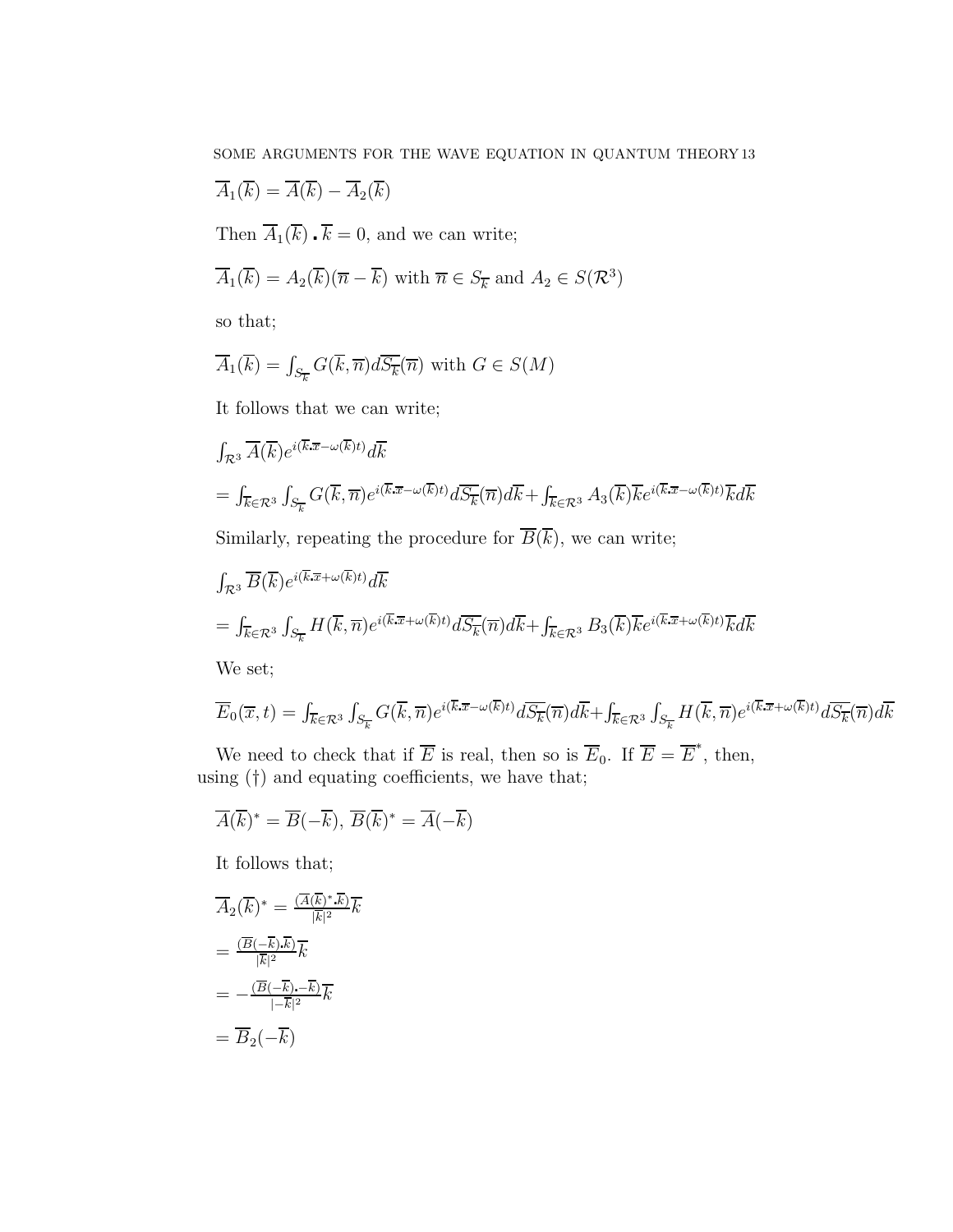and, similarly  $B_2(k)^* = A_2(-k)$ , so that  $E - E_0$  is real, and, therefore,  $\overline{E}_0$  is real.

Using the second part, we can find  $\overline{B}_0$  such that  $(\overline{E}_0, \overline{B}_0)$  is a smoothly decaying solution of Maxwell's equations in free space. Finally, we compute;

$$
\nabla \times (\overline{E} - \overline{E}_0)
$$
  
=  $\nabla \times (\int_{\overline{k} \in \mathcal{R}^3} A_3(\overline{k}) e^{i(\overline{k} \cdot \overline{x} - \omega(\overline{k})t)} \overline{k} d\overline{k} + \int_{\overline{k} \in \mathcal{R}^3} B_3(\overline{k}) e^{i(\overline{k} \cdot \overline{x} + \omega(\overline{k})t)} \overline{k} d\overline{k}$   
=  $\int_{\overline{k} \in \mathcal{R}^3} A_3(\overline{k}) e^{i(\overline{k} \cdot \overline{x} - \omega(\overline{k})t)} (-i\overline{k} \times \overline{k}) d\overline{k}$   
+  $\int_{\overline{k} \in \mathcal{R}^3} B_3(\overline{k}) e^{i(\overline{k} \cdot \overline{x} + \omega(\overline{k})t)} (-i\overline{k} \times \overline{k}) d\overline{k} = \overline{0}$ 

as required.

 $\Box$ 

<span id="page-13-0"></span>**Lemma 2.3.** Let  $(\rho, \overline{J}, \overline{E}, \overline{B})$  satisfy Maxwell's equations, then;

$$
\Box^2(\overline{E}) = \frac{\nabla(\rho)}{\epsilon_0} + \mu_0 \frac{\partial \overline{J}}{\partial t}
$$

$$
\Box^2(\overline{B}) = -\mu_0(\nabla \times \overline{J})
$$

*Proof.* As is done in [\[7\]](#page-37-0), we can choose potentials  $(V, \overline{A})$  such that;

$$
\overline{E} = -\nabla (V) - \frac{\partial \overline{A}}{\partial t}
$$

$$
\overline{B} = \nabla \times \overline{A}
$$

and  $(V, \overline{A})$  satisfy the Lorentz gauge condition. It follows, see Lemma [1.1,](#page-4-0) that  $(V, \overline{A})$  satisfy the equations;

$$
\Box^2(V) = -\frac{\rho}{\epsilon_0}
$$

$$
\Box^2(\overline{A}) = -\mu_0 \overline{J}
$$

It is an easy exercise in vector calculus to show that  $\Box^2$  commutes with the gradient operator  $\bigtriangledown$ , the curl operator  $\bigtriangledown \times$  and partial differentiation  $\frac{\partial}{\partial t}$ . Therefore, we compute;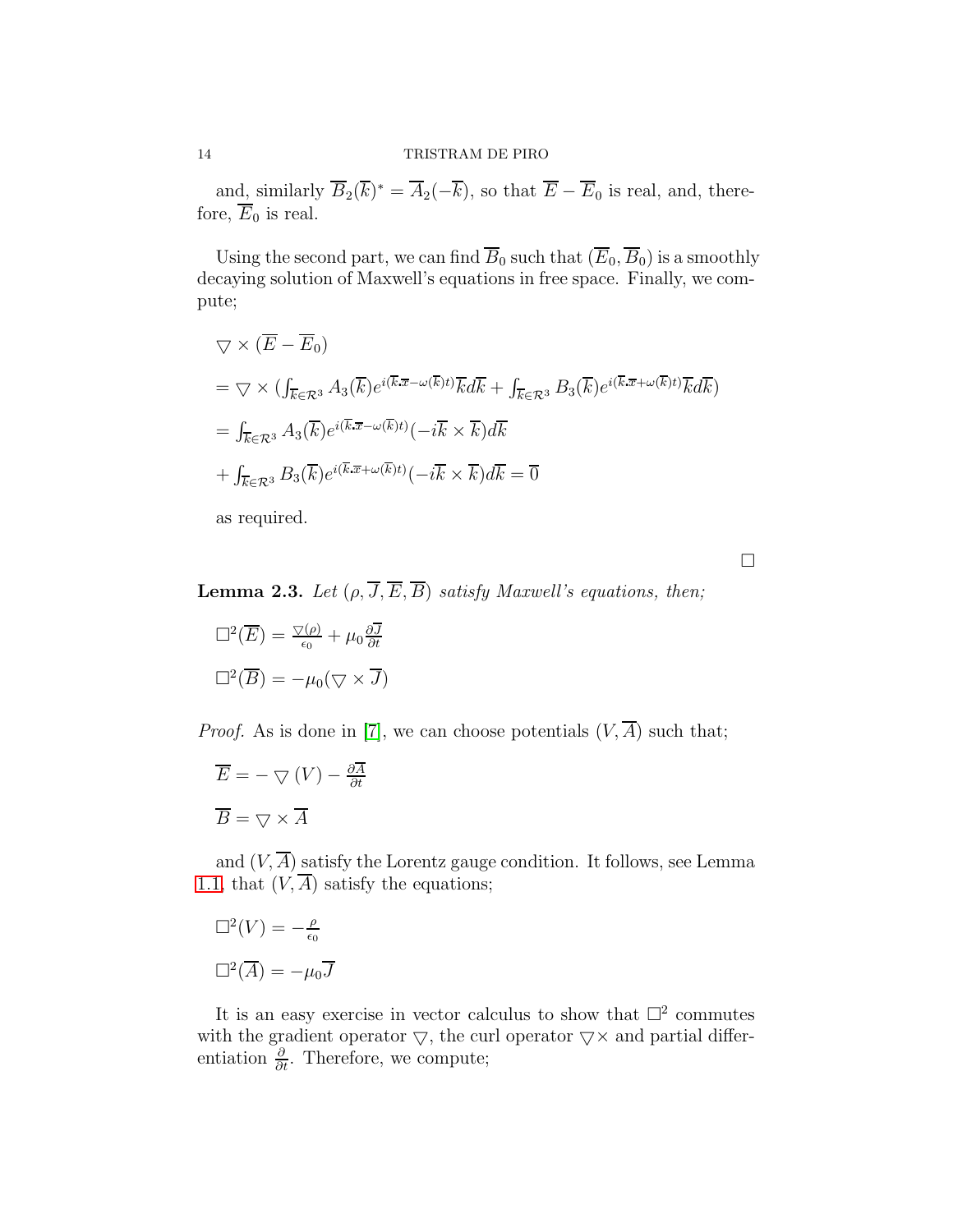$\left( \right)$ 

$$
\Box^2(\overline{E}) = \Box^2(- \nabla(V) - \frac{\partial \overline{A}}{\partial t})
$$

$$
= - \nabla(\Box^2(V)) - \frac{\partial(\Box^2(\overline{A}))}{\partial t}
$$

$$
= - \nabla(-\frac{\rho}{\epsilon_0}) - \frac{\partial(-\mu_0 \overline{J})}{\partial t}
$$

$$
= \nabla(\frac{\rho}{\epsilon_0}) + \mu_0 \frac{\partial \overline{J}}{\partial t}
$$

and;

$$
\Box^2(\overline{B}) = \Box^2(\nabla \times \overline{A})
$$

$$
= \nabla \times \Box^2(\overline{A})
$$

$$
= \nabla \times (-\mu_0 \overline{J})
$$

$$
= -\mu_0(\nabla \times \overline{J})
$$

 $\Box$ 

<span id="page-14-0"></span>**Lemma 2.4.** Let  $\rho$  satisfy the wave equation  $\Box^2(\rho) = 0$ , with the initial conditions  $\frac{\partial \rho}{\partial t}|_{t=0} = 0$  and  $\rho|_{t=0} \in S(\overline{R}^3)$ , then there exists  $\overline{J}$  such that  $(\rho, J)$  satisfies the continuity equation, J satisfies the wave equation  $\Box^2(\overline{J}) = \overline{0}$  with  $\bigtriangledown \times \overline{J} = \overline{0}$ , and  $(\overline{E}, \overline{B})$  such that  $(\rho, \overline{J}, \overline{E}, \overline{B})$  satisfy Maxwell's equations, with  $\Box^2(\overline{E}) = \overline{0}$  and  $\overline{B} = \overline{0}$ . In particular, the Poynting vector  $\overline{E} \times \overline{B} = \overline{0}$ 

*Proof.* Define  $\overline{J}$  by;

$$
\overline{J} = \tfrac{-1}{\epsilon_0 \mu_0} \int_0^t \bigtriangledown(\rho) ds
$$

Then, by the fundamental theorem of calculus, we have  $\frac{\partial \overline{J}}{\partial t} = -\frac{\nabla(\rho)}{\epsilon_0 \mu_0}$ . In particular,  $\frac{\nabla(\rho)}{\epsilon_0} + \mu_0 \frac{\partial \overline{J}}{\partial t} = \overline{0}$ , (\*). Applying the divergence operator, differentiating under the integral sign, using the wave equation for  $\rho$ , and the first initial condition, we have;

$$
div(\overline{J}) = \frac{-1}{\epsilon_0 \mu_0} \int_0^t div(\nabla(\rho))ds
$$
  
= 
$$
\frac{-1}{\epsilon_0 \mu_0} \int_0^t \nabla^2(\rho))ds
$$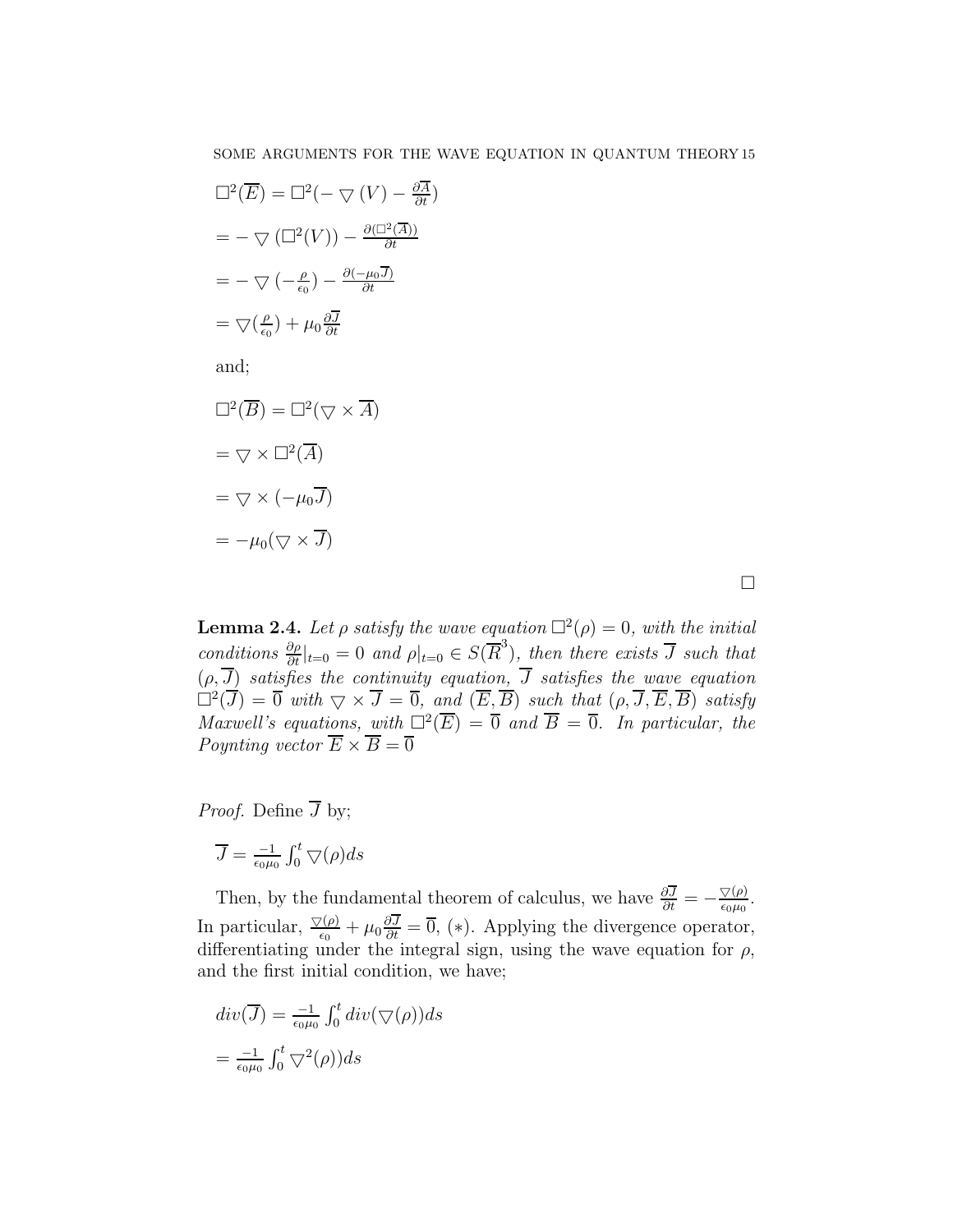$$
= -\int_0^t \frac{\partial^2 \rho}{\partial s^2} ds
$$

$$
= -\frac{\partial \rho}{\partial t}
$$

so that  $(\rho, \overline{J})$  satisfy the continuity equation. By the second initial condition, that  $\rho_0$  belongs to the Schwartz class, and the general solution of the homogeneous wave equation with initial conditions, see [\[5\]](#page-37-7), we have that  $\overline{J}$  vanishes at infinity. It follows, applying the result of Lemma [1.2,](#page-6-0) that we can find a pair  $(\overline{E}, \overline{B})$ , such that  $(\rho, \overline{J}, \overline{E}, \overline{B})$ satisfy Maxwell's equations, and, by the result of Lemma [2.3](#page-13-0) and the condition (\*), we have that  $\square^2(\overline{E}) = \overline{0}$ , so that  $\overline{E}$  also satisfies the wave equation. Moreover, by the explicit formulas in Jefimenko's equations, one can check that  $E$  is also smoothly decaying. Then, using the result of Lemma [2.2,](#page-8-0) we can find  $(\overline{E}_0, \overline{B}_0)$ , which are smoothly decaying solutions of Maxwell's equations in free space and with  $\bigtriangledown \times (\overline{E} - \overline{E}_0) = 0$ , (†). Clearly,  $(\rho, \overline{J}, \overline{E} - \overline{E}_0, \overline{B} - \overline{B}_0)$  still satisfy Maxwell's equations, and, by  $(\dagger)$  and  $(ii)$ , we have that;

$$
-\frac{\partial(\overline{B}-\overline{B}_0)}{\partial t}
$$

$$
=\nabla \times (\overline{E} - \overline{E}_0) = \overline{0}
$$

that is the field  $\overline{B} - \overline{B}_0$  is magnetostatic. Set  $\mu_0 \overline{J}_0 = \nabla \times (\overline{B} - \overline{B}_0)$ , then  $(0, \overline{J}_0, \overline{0}, \overline{B} - \overline{B}_0)$  satisfy Maxwell's equations, so that, subtracting solutions,  $(\rho, \overline{J} - \overline{J}_0, \overline{E} - \overline{E}_0, \overline{0})$  also satisfies Maxwell's equations. We must have then that  $(\rho, \overline{J} - \overline{J}_0)$  satisfies the continuity equation. As  $(\overline{E}_0, \overline{B}_0)$  were solutions to Maxwell's equations in free space, we have  $\Box^2(\overline{E}_0) = \overline{0}$ , so that, as  $\Box^2(\overline{E}) = \overline{0}$ , we must have  $\Box^2(\overline{E} - \overline{E}_0) = \overline{0}$  as well. By Lemma [2.3,](#page-13-0) we have that;

$$
\nabla \times (\overline{J} - \overline{J}_0) = \frac{-1}{\mu_0} \Box^2(\overline{0}) = \overline{0}, (\dagger)
$$

By elementary vector calculus, (†), the continuity equation, the fact that  $\square^2(\overline{E}-\overline{E}_0)=\overline{0}$ , and the first result of Lemma [2.3,](#page-13-0) we have that;

$$
\nabla^2 (\overline{J} - \overline{J}_0)
$$
  
=  $\nabla (div(\overline{J} - \overline{J}_0)) - \nabla \times (\nabla \times (\overline{J} - \overline{J}_0))$   
=  $\nabla (div(\overline{J} - \overline{J}_0))$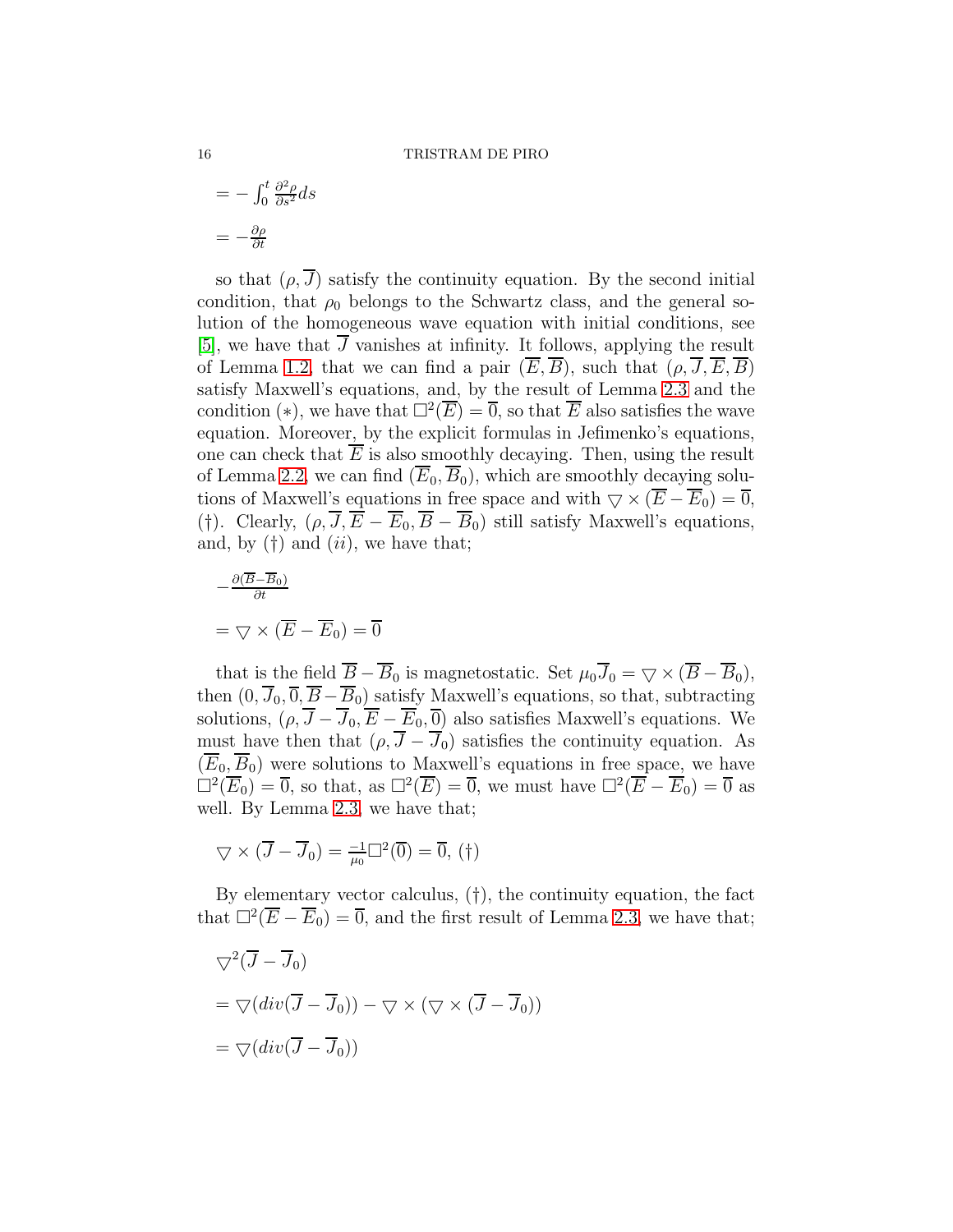$$
= - \nabla \left( \frac{\partial \rho}{\partial t} \right)
$$
  
= 
$$
- \frac{\partial (-\epsilon_0 \mu_0 \frac{\partial (\overline{J} - \overline{J}_0)}{\partial t})}{\partial t}
$$
  
= 
$$
\frac{1}{c^2} \frac{\partial^2 (\overline{J} - \overline{J}_0)}{\partial t^2}
$$

so that  $\square^2(\overline{J} - \overline{J}_0) = \overline{0}$ . This proves the main claim. The fact that the Poynting vector is zero follows trivially from the fact that the magnetic field vanishes.

 $\Box$ 

We now strengthen this result;

<span id="page-16-0"></span>**Lemma 2.5.** Let  $(\rho, \overline{J}, \overline{E}, \overline{B})$  satisfy the conclusions of Lemma [2.4,](#page-14-0) then in any inertial frame S' moving with velocity vector  $\overline{v}$  relative to S, if  $(\rho', \overline{J}')$  are the transformed charge distribution and current, there exists a pair  $(\overline{E}', \overline{B}')$  such that  $(\rho', \overline{J}', \overline{E}', \overline{B}')$  satisfy Maxwell's equations in S', and  $\Box^2(\overline{E}') = \overline{0}$  with  $\overline{B}' = \overline{0}$  in S'. In particular, the Poynting vector  $\overline{E}' \times \overline{B}' = \overline{0}$ . Moreover, the pair  $(\rho', \overline{J}')$  still satisfy the wave equations  $\Box'^2(\rho') = 0$  and  $\Box'^2(\overline{J}') = \overline{0}$ , with  $\bigtriangledown \times \overline{J}' = \overline{0}$ .

*Proof.* Let  $(\rho', \overline{J}', \overline{E}'', \overline{B}'')$  be the transformed quantities in S', corresponding to  $(\rho, \overline{J}, \overline{E}, \overline{B})$  in S. The transformation rule for the electric field, see [\[3\]](#page-37-8), is given by;

$$
\overline{E}'' = \overline{E}_{||} + \gamma(\overline{E}_{\perp} + \overline{v} \times \overline{B})
$$

where  $\parallel$  and  $\perp$  denote the parallel and perpendicular components respectively. Note that  $\overline{E}_{\parallel}$  is defined in the equation by  $(\overline{E} \cdot \overline{v}) \frac{\overline{v}}{|\overline{v}|}$  $\frac{\overline{v}}{|\overline{v}|^2}$ , and  $\overline{E}_{\perp}$  by  $\overline{E} - \overline{E}_{\parallel}$ . As  $\overline{v} \times \overline{B} = \overline{0}$ , from the assumption that  $\overline{B} = \overline{0}$  in S, we have that an observer in  $S'$  sees the electric field;

 $\overline{E}'' = \overline{E}_{||} + \gamma \overline{E}_{\perp}$ 

Let  $\Box$ <sup>2</sup> be the d'Alembertian operators in S', then using the Lorentz invariance of the d'Alembertian operator, the obvious fact that it commutes with parallel and perpendicular components, the above transformation rule, and the fact that  $\Box^2(\overline{E}) = \overline{0}$ , we have;

$$
\Box^{\prime 2}(\overline{E}^{\prime\prime}) = \Box^{\prime 2}(\overline{E}_{||} + \gamma \overline{E}_{\perp})
$$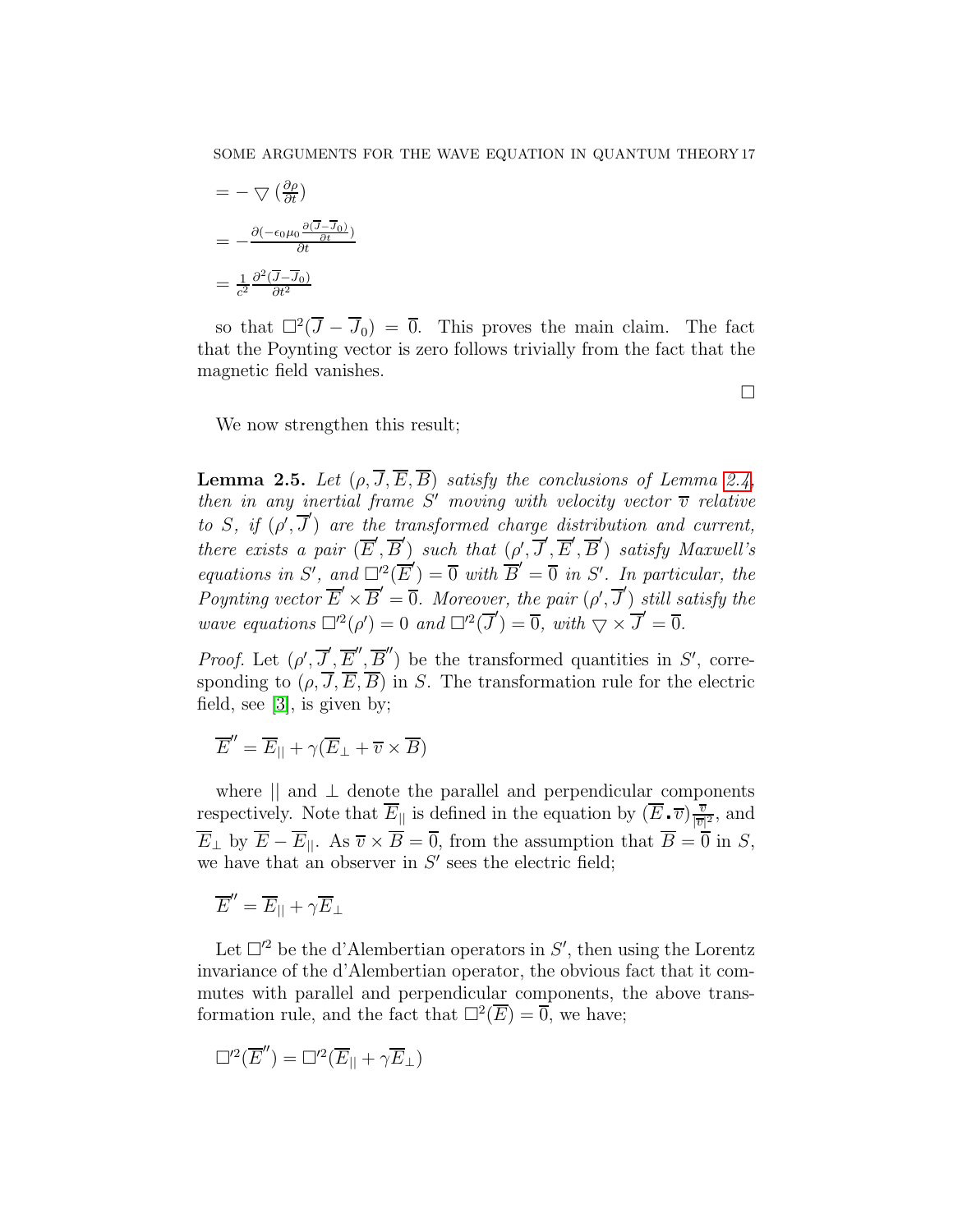$$
= \Box^{2}(\overline{E}_{||} + \gamma \overline{E}_{\perp})
$$

$$
= (\Box^{2}(\overline{E}))_{||} + \gamma(\Box^{2}\overline{E})_{\perp} = \overline{0}
$$

Similarly the transformation rule for the magnetic field, see [\[3\]](#page-37-8), is given by;

$$
\overline{B}'' = \overline{B}_{||} + \gamma (\overline{B}_{\perp} - \frac{\overline{v} \times \overline{E}}{c^2})
$$

which, using the fact that  $\overline{B} = \overline{0}$  in S again, becomes;

$$
\overline{B}'' = -\frac{\gamma}{c^2} (\overline{v} \times \overline{E})
$$

Using, a similar argument to the above, this time using the fact that the d'Alembertian commutes with taking a cross product with  $\overline{v}$ , we have;

$$
\Box^2(\overline{B}'') = \Box^2(-\frac{\gamma}{c^2}(\overline{v} \times \overline{E}))
$$

$$
= \Box^2(-\frac{\gamma}{c^2}(\overline{v} \times \overline{E}))
$$

$$
= -\frac{\gamma}{c^2}(\overline{v} \times \Box^2(\overline{E})) = \overline{0}
$$

As in Lemma [2.4,](#page-14-0) and using the last part of the result of Lemma [2.2,](#page-8-0) with the fact that  $\Box^{\prime 2}(\overline{E}'') = \overline{0}$ , we can find a pair  $(\overline{E}'_0, \overline{B}'_0)$  which are smoothly decaying solutions of Maxwell's equation in free space, and with  $\bigtriangledown \times (\overline{E}'' - \overline{E}'_0) = \overline{0}$ , (†). Then clearly, we still have that;

$$
\Box^{\prime 2}(\overline{E}^{\prime\prime}-\overline{E}^{\prime\prime}_0)=\Box^{\prime 2}(\overline{B}^{\prime\prime}-\overline{B}^{\prime\prime}_0)=\overline{0}
$$

and, moreover, by Maxwell's equations in  $S'$  and  $(\dagger)$ ;

$$
\nabla' \times (\overline{E}'' - \overline{E}'_0)
$$
  
=  $-\frac{\partial}{\partial t}(\overline{B}'' - \overline{B}'_0) = \overline{0}$ 

so that  $\overline{B}'' - \overline{B}_0''$  is magnetostatic. However, we then have;

$$
\Box^{\prime 2}(\overline{B}^{\prime\prime} - \overline{B}_0^{\prime\prime}) = \bigtriangledown^{\prime 2}(\overline{B}^{\prime\prime} - \overline{B}_0^{\prime\prime}) = \overline{0}
$$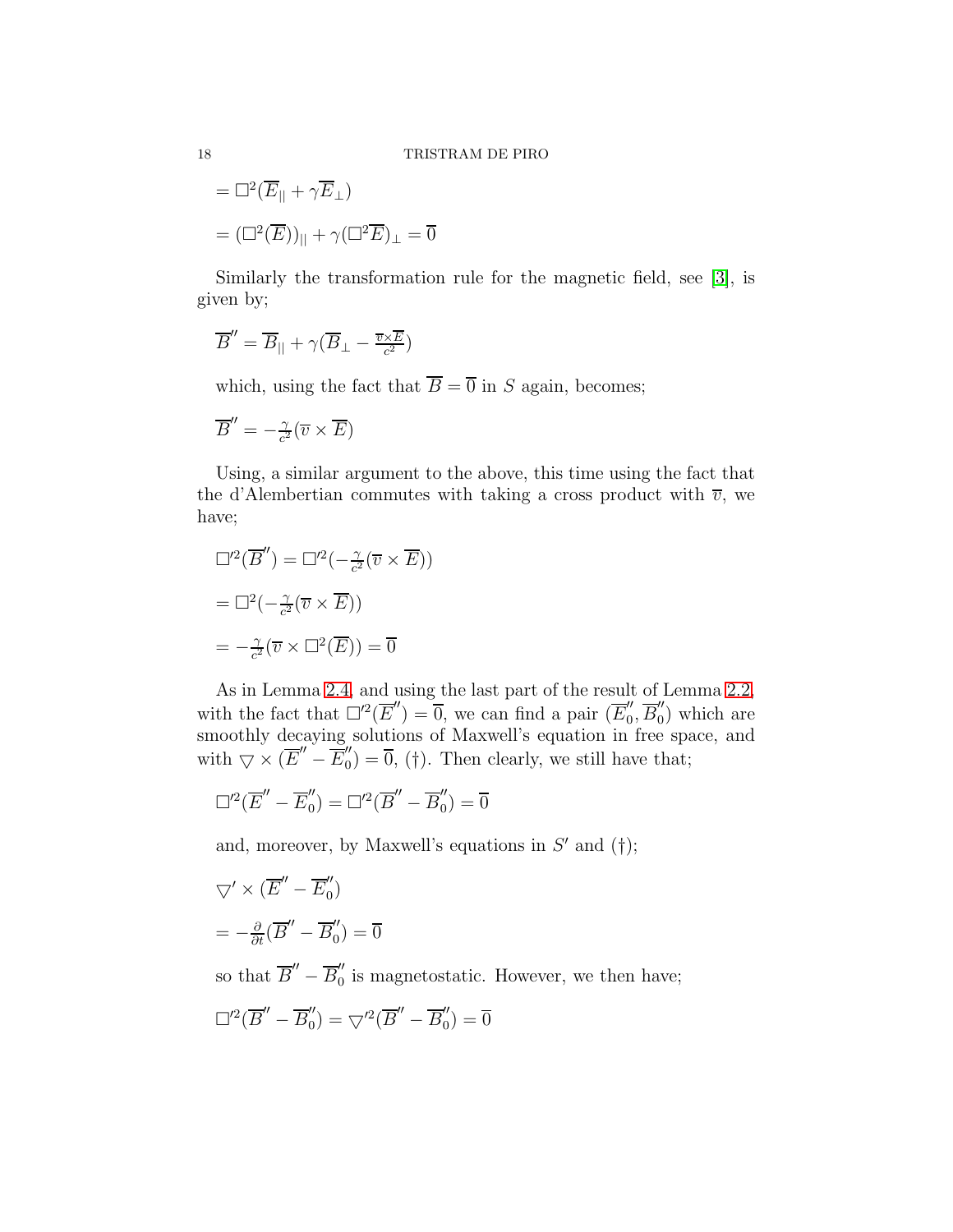so that  $\overline{B}'' - \overline{B}''_0$  satisfies Laplace's equation and is harmonic. Using 0 the fact that  $\overline{B}'' - \overline{B}''_0$  is bounded, we can use Liouville's theorem to conclude that  $\overline{B}'' - \overline{B}''_0$  is constant, and using the fact that  $\overline{B}'' - \overline{B}''_0$ vanishes at infinity, that in fact  $\overline{B}'' - \overline{B}'_0 = \overline{0}$ . Setting  $\overline{E}' = \overline{E}'' - \overline{E}'_0$ and  $\overline{B}' = \overline{B}'' - \overline{B}''_0$  then gives the firs result. The result about the Poynting vector is clear. Finally, we have the transformation rules for current and charge, see [\[3\]](#page-37-8), given by;

$$
\rho' = \gamma(\rho - \frac{vJ_{\parallel}}{c^2})
$$

$$
\overline{J}' = \gamma(\overline{J}_{\parallel} - \rho \overline{v}) + \overline{J}_{\perp}
$$

where  $\overline{v} = v\hat{\overline{v}}$  and  $\overline{J}_{||} = J_{||}\hat{\overline{J}}_{||}$ . We then compute, using the usual commutation rules, the transformation rules just given, and the fact that  $\Box^2(\rho) = 0$  and  $\Box^2(\overline{J}) = \overline{0}$  in S, that;

$$
\Box^2(\rho') = \Box^2(\gamma(\rho - \frac{vJ_{||}}{c^2}))
$$

$$
= \Box^2(\gamma(\rho - \frac{vJ_{||}}{c^2}))
$$

$$
= \gamma(\Box^2(\rho) - \frac{v\Box^2(J_{||})}{c^2}) = 0
$$

and;

$$
\Box^{2}(\overline{J}') = \Box^{2}(\gamma(\overline{J}_{||} - \rho \overline{v}) + \overline{J}_{\perp})
$$
  
= 
$$
\Box^{2}(\gamma(\overline{J}_{||} - \rho \overline{v}) + \overline{J}_{\perp})
$$
  
= 
$$
(\gamma(\Box^{2}(\overline{J})_{||} - \Box^{2}(\rho)\overline{v}) + \Box^{2}(\overline{J})_{\perp}) = \overline{0}
$$

Finally, the fact that  $\nabla' \times \overline{J}' = \overline{0}$  follows from the result that  $\Box^2(\overline{B}') = \overline{0}$  and the second result in Lemma [2.3.](#page-13-0)

 $\Box$ 

We now prove a kind of converse to this result. We first require a definition;

<span id="page-18-0"></span>**Definition 2.6.** Let  $(\rho, \overline{J})$  be a charge distribution and current, satisfying the continuity equation in the rest frame S. Then, we say that  $(\rho, J)$  is non-radiating if in any inertial frame S', with velocity vector  $\overline{v}$ , for the transformed current and charge  $(\rho', \overline{J}')$ , there exist electric and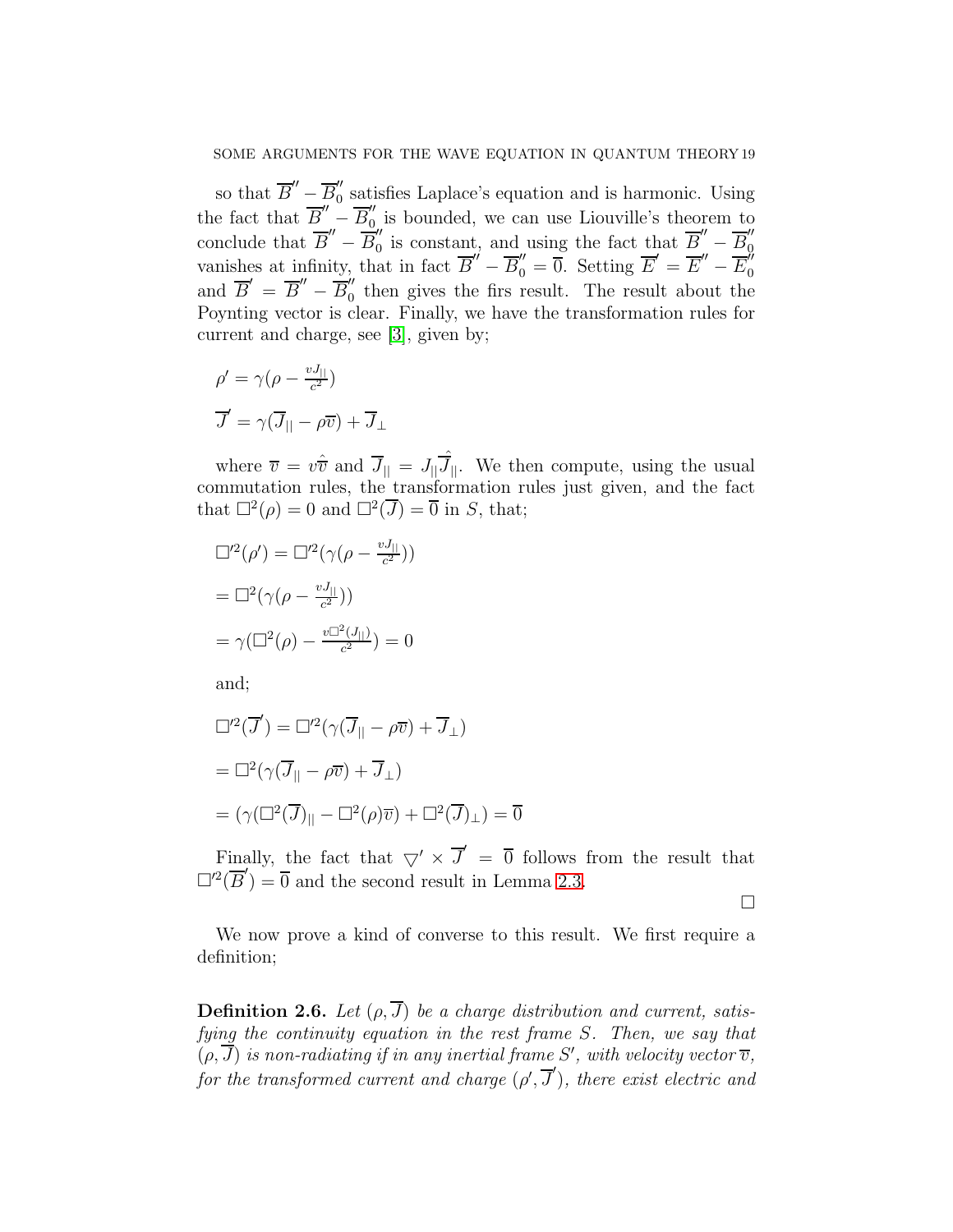magnetic fields  $(\overline{E}', \overline{B}')$  in S' such that  $(\rho', \overline{J}', \overline{E}', \overline{B}')$  satisfy Maxwell's equations in S' and with  $\overline{B}' = \overline{0}$ .

<span id="page-19-0"></span>**Lemma 2.7.** Let  $(\rho, \overline{J})$ , as in Definition [2.6,](#page-18-0) be non-radiating, then  $((\rho, \overline{J}))$  satisfy the wave equations  $\Box^2(\rho) = 0$  and  $\Box^2(\overline{J}) = \overline{0}$ .

*Proof.* By the definition of non-radiating, there exist fields  $(\overline{E}, \overline{B})$  in the rest frame S such that  $(\rho, \overline{J}, \overline{E}, \overline{B})$  satisfy Maxwell's equations and  $\overline{B} = \overline{0}$ . We then have that  $\square^2(\overline{B}) = \overline{0}$  and, by the second result in Lemma [2.3,](#page-13-0) that  $\bigtriangledown \times \overline{J} = \overline{0}$ . By the same argument, and using the definition of non-radiating, we must have that  $\bigtriangledown' \times \overline{J}' = \overline{0}$  for the transformed current and charge  $(\rho', \overline{J}')$  in any inertial frame S' with velocity vector  $\overline{v}$ . We now compute  $\bigtriangledown' \times \overline{J}'$ . We have, as above, the transformation rule for  $\overline{J}'$  given by;

$$
\overline{J}' = \gamma(\overline{J}_{||} - \rho \overline{v}) + \overline{J}_{\perp}
$$

so that, using elementary vector calculus;

$$
\nabla' \times \overline{J}' = \gamma(\nabla' \times \overline{J}_{||}) + \gamma(\overline{v} \times \nabla'(\rho)) + \nabla' \times \overline{J}_{\perp}
$$

We also have, see [\[3\]](#page-37-8), the transformation rule for  $\bigtriangledown'$ ;

$$
\nabla' = \gamma(\nabla_{||} + \frac{\overline{v}}{c^2} \frac{\partial}{\partial t}) + \nabla_{\perp}
$$

Taking  $\overline{v} = v\hat{x}$ , we have that  $\nabla || = \left(\frac{\partial}{\partial x}, 0, 0\right), \nabla \perp = \left(0, \frac{\partial}{\partial y}, \frac{\partial}{\partial z}\right),$  $\overline{v}$  $\frac{\overline{v}}{c^2} \frac{\partial}{\partial t} = (\frac{v}{c^2} \frac{\partial}{\partial t}, 0, 0), \overline{J}_{\parallel} = (J_1, 0, 0)$  and  $\overline{J}_{\perp} = (0, J_2, J_3)$  so that;

$$
\nabla' = \left(\frac{\partial}{\partial x'}, \frac{\partial}{\partial y'}, \frac{\partial}{\partial z'}\right)
$$
  
=  $\gamma \left(\frac{\partial}{\partial x}, 0, 0\right) + \gamma \left(\frac{v}{c^2} \frac{\partial}{\partial t}, 0, 0\right) + \left(0, \frac{\partial}{\partial y}, \frac{\partial}{\partial z}\right)$   
=  $\left(\gamma \frac{\partial}{\partial x} + \frac{\gamma v}{c^2} \frac{\partial}{\partial t}, \frac{\partial}{\partial y}, \frac{\partial}{\partial z}\right)$ 

while;

$$
\gamma(\nabla' \times \overline{J}_{||}) = \gamma(0, \frac{\partial J_1}{\partial z'}, -\frac{\partial J_1}{\partial y'})
$$
  
=  $(0, \gamma \frac{\partial J_1}{\partial z}, -\gamma \frac{\partial J_1}{\partial y})$ 

and;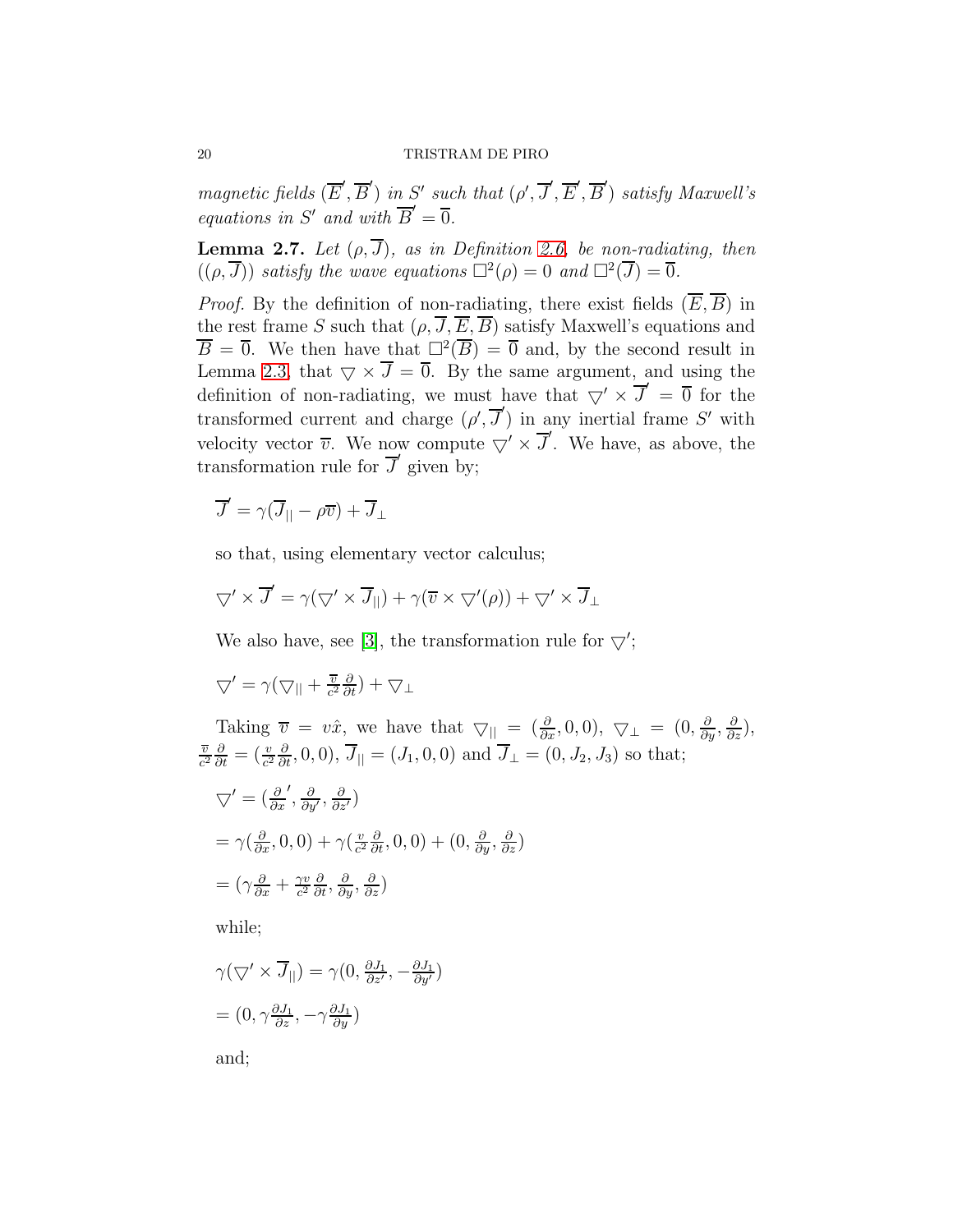$$
\begin{aligned}\n\nabla' \times \overline{J}_{\perp} &= \left(\frac{\partial J_3}{\partial y'} - \frac{\partial J_2}{\partial z'}, -\frac{\partial J_3}{\partial x'}, \frac{\partial J_2}{\partial x'}\right) \\
&= \left(\frac{\partial J_3}{\partial y} - \frac{\partial J_2}{\partial z}, -\gamma \frac{\partial J_3}{\partial x} - \frac{\gamma v}{c^2} \frac{\partial J_3}{\partial t}, \gamma \frac{\partial J_2}{\partial x} + \frac{\gamma v}{c^2} \frac{\partial J_2}{\partial t}\right)\n\end{aligned}
$$

and;

$$
\nabla'(\rho) = (\frac{\partial \rho}{\partial x'}, \frac{\partial \rho}{\partial y'}, \frac{\partial \rho}{\partial z'})
$$
  
=  $(\gamma \frac{\partial \rho}{\partial x} + \frac{\gamma v}{c^2} \frac{\partial \rho}{\partial t}, \frac{\partial \rho}{\partial y}, \frac{\partial \rho}{\partial z})$   
 $\gamma(\overline{v} \times \nabla'(\rho)) = (0, -\gamma v \frac{\partial \rho}{\partial z}, \gamma v \frac{\partial \rho}{\partial y})$ 

Combining these results, it follows that;

$$
\nabla' \times \overline{J}' = (0, \gamma \frac{\partial J_1}{\partial z}, -\gamma \frac{\partial J_1}{\partial y}) + (0, -\gamma \nu \frac{\partial \rho}{\partial z}, \gamma \nu \frac{\partial \rho}{\partial y})
$$
  
+  $(\frac{\partial J_3}{\partial y} - \frac{\partial J_2}{\partial z}, -\gamma \frac{\partial J_3}{\partial x} - \frac{\gamma \nu}{c^2} \frac{\partial J_3}{\partial t}, \gamma \frac{\partial J_2}{\partial x} + \frac{\gamma \nu}{c^2} \frac{\partial J_2}{\partial t})$   
=  $(\frac{\partial J_3}{\partial y} - \frac{\partial J_2}{\partial z}, \gamma \frac{\partial J_1}{\partial z} - \gamma \frac{\partial J_3}{\partial x} - \frac{\gamma \nu}{c^2} \frac{\partial J_3}{\partial t} - \gamma \nu \frac{\partial \rho}{\partial z}, -\gamma \frac{\partial J_1}{\partial y} + \gamma \frac{\partial J_2}{\partial x} + \frac{\gamma \nu}{c^2} \frac{\partial J_2}{\partial t} + \gamma \nu \frac{\partial \rho}{\partial y})$ 

As we have seen,  $\bigtriangledown \times \overline{J} = \overline{0}$  in S. In coordinates, this implies that;

$$
\frac{\partial J_3}{\partial y} - \frac{\partial J_2}{\partial z} = \frac{\partial J_1}{\partial z} - \frac{\partial J_3}{\partial x} = \frac{\partial J_2}{\partial x} - \frac{\partial J_1}{\partial y} = 0
$$

It follows, using Lemma [2.3,](#page-13-0) that;

$$
\nabla' \times \overline{J}' = (0, -\frac{\gamma v}{c^2} \frac{\partial J_3}{\partial t} - \gamma v \frac{\partial \rho}{\partial z}, \frac{\gamma v}{c^2} \frac{\partial J_2}{\partial t} + \gamma v \frac{\partial \rho}{\partial y})
$$
  
=  $\gamma (\overline{v} \times (\nabla(\rho) + \frac{1}{c^2} \frac{\partial \overline{J}}{\partial t}))$ 

As  $\overline{v}$  is arbitrary and  $\bigtriangledown' \times \overline{J}' = \overline{0}$ , we conclude that;

$$
(\nabla(\rho) + \frac{1}{c^2} \frac{\partial \overline{J}}{\partial t}) = \overline{0}, (\dagger)
$$

Taking the divergence  $div$  of  $(†)$  and using the continuity equation, we obtain that;

$$
div(\nabla(\rho)) + \frac{1}{c^2} \frac{\partial div(\overline{J})}{\partial t}
$$

$$
= \nabla^2(\rho) - \frac{1}{c^2} \frac{\partial^2 \rho}{\partial t^2} = 0
$$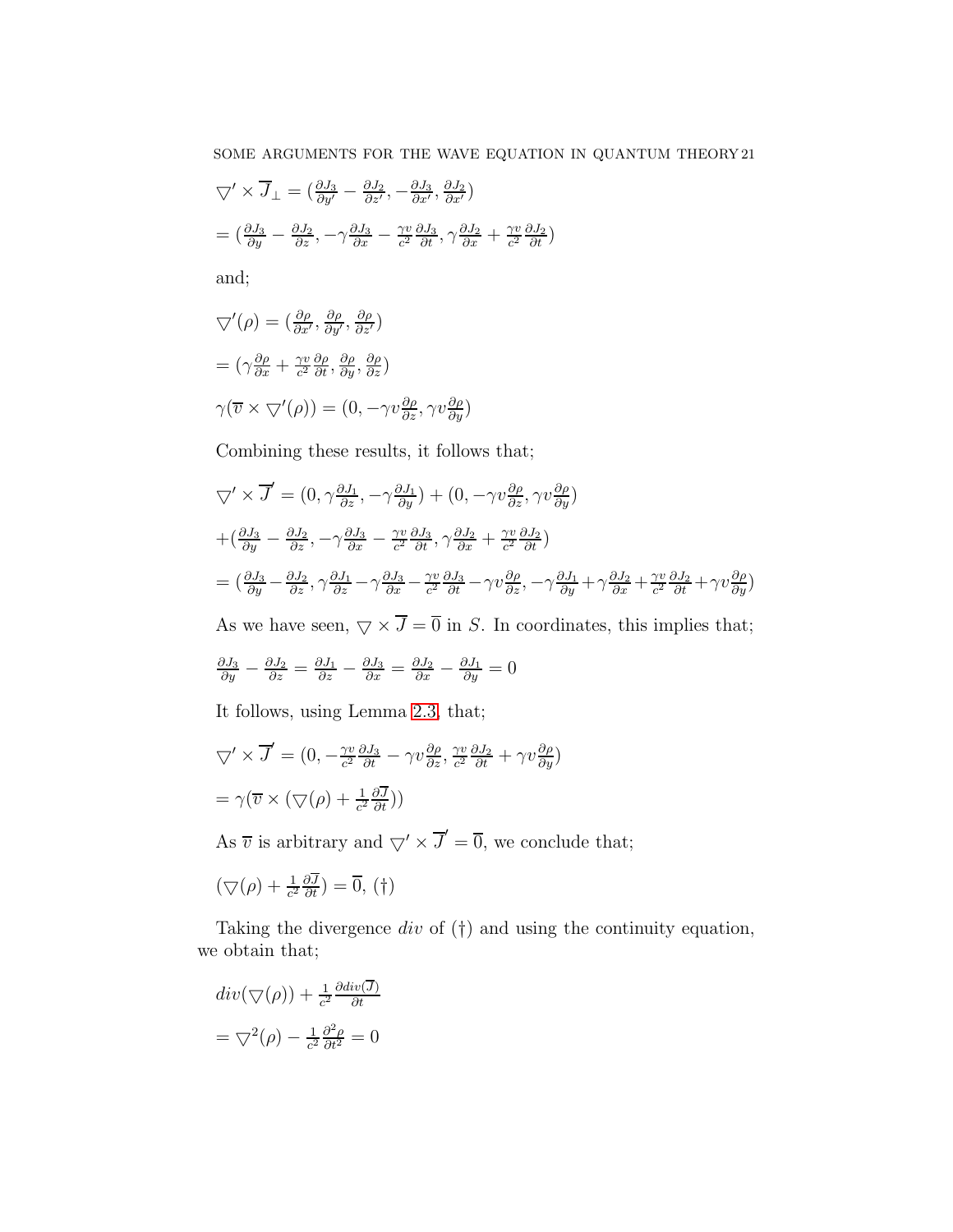so that  $\Box^2(\rho) = 0$ . We can conclude as in Lemma [2.4,](#page-14-0) using (†), the continuity equation and the fact that  $\bigtriangledown \times \overline{J} = \overline{0}$ , that  $\bigtriangleup^2(\overline{J}) = \overline{0}$  as required.

We make a further definition;

<span id="page-21-0"></span>**Definition 2.8.** Let  $(\rho, \overline{J})$  be a charge distribution and current, satisfying the continuity equation in the rest frame S. Then, we say that  $(\rho, J)$  is strongly non-radiating if in any inertial frame S', with velocity vector  $\overline{v}$ , for the transformed current and charge  $(\rho', \overline{J}')$ , there exist electric and magnetic fields  $(\overline{E}', \overline{B}')$  in S' such that  $(\rho', \overline{J}', \overline{E}', \overline{B}')$  satisfy Maxwell's equations in S' and with  $\overline{E}' = \overline{0}$ . We say that  $(\rho, \overline{J})$  is mixed non-radiating if in any inertial frame S', with velocity vector  $\overline{v}$ , for the transformed current and charge  $(\rho', \overline{J}')$ , there exist electric and magnetic fields  $(\overline{E}', \overline{B}')$  in S' such that  $(\rho', \overline{J}', \overline{E}', \overline{B}')$  satisfy Maxwell's equations in S' and with either  $\overline{E}' = \overline{0}$  or  $\overline{B}' = \overline{0}$ . We say that  $(\rho, \overline{J})$ is Poynting non-radiating if in any inertial frame S', with velocity vector  $\overline{v}$ , for the transformed current and charge  $(\rho', \overline{J}')$ , there exist electric and magnetic fields  $(\overline{E}', \overline{B}')$  in S' such that  $(\rho', \overline{J}', \overline{E}', \overline{B}')$  satisfy Maxwell's equations in S' and with the Poynting vector  $\overline{E}' \times \overline{B}' = \overline{0}$ . We say that  $(\rho, J)$  is surface non-radiating if in any inertial frame S', with velocity vector  $\overline{v}$ , for the transformed current and charge  $(\rho', \overline{J}')$ , there exist electric and magnetic fields  $(\overline{E}', \overline{B}')$  in S' such that  $(\rho', \overline{J}', \overline{E}', \overline{B}')$ satisfy Maxwell's equations in S' and with  $div(\overline{E}' \times \overline{B}') = 0$ .

We note the following;

<span id="page-21-1"></span>**Lemma 2.9.** Let  $(\rho, \overline{J})$  be strongly non-radiating, then  $(\rho, \overline{J})$  is trivial, that is  $\rho = 0$  and  $\overline{J} = \overline{0}$ .

*Proof.* In the rest frame S, we can find a pair  $(\overline{E}, \overline{B})$  such that  $(\rho, \overline{J}, \overline{E}, \overline{B})$ satisfy Maxwell's equations and with  $\overline{E} = \overline{0}$ . By Maxwell's equations, we have that  $div(\overline{E}) = \frac{\rho}{\epsilon_0} = 0$ , so that  $\rho = 0$ , (\*). In an inertial frame S', with velocity vector  $\overline{v}$ , we have, by the transformation rules and  $(*),$  that;

$$
\rho' = \gamma(\rho - \frac{vJ_{||}}{c^2}) = -\frac{\gamma vJ_{||}}{c^2}, \, (\ast \ast)
$$

Using the fact that we can find  $(\overline{E}', \overline{B}')$  such that  $(\rho', \overline{J}', \overline{E}', \overline{B}')$  satisfy Maxwell's equations and with  $\overline{E}' = \overline{0}$ , we can conclude again, that

 $\Box$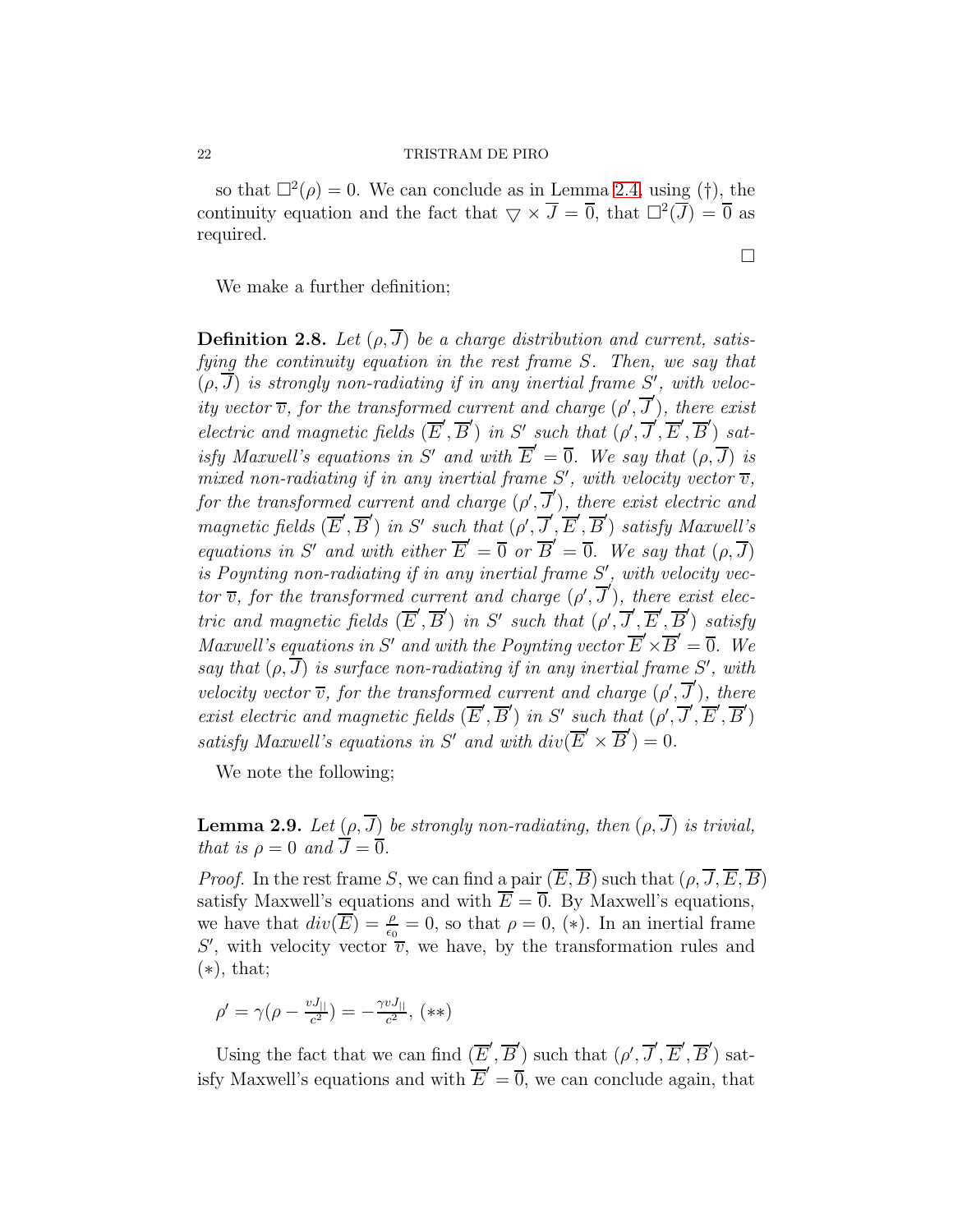$\rho' = 0$ . By (\*\*), we then have that  $J_{\parallel} = 0$ , so that  $J, \overline{v} = 0$ , for every velocity vector  $\overline{v}$ . This clearly implies that  $\overline{J} = \overline{0}$  as required.

 $\Box$ 

<span id="page-22-0"></span>**Lemma 2.10.** Let  $(\rho, \overline{J})$  be mixed non-radiating, but not non-radiating, then  $(\rho, \overline{J})$  is trivial, that is  $\rho = 0$  and  $\overline{J} = \overline{0}$ .

Proof. Without loss of generality, using the result of Lemma [2.8,](#page-21-0) we can assume that in the rest frame S, there exists a pair  $(\overline{E}, \overline{B})$  such that  $(\rho, \overline{J}, \overline{E}, \overline{B})$  satisfy Maxwell's equations and with  $\overline{E} = \overline{0}$ , and that there exists an inertial frame S', with velocity vector  $\overline{v}$ , such that, for the transformed charge and current  $(\rho', \overline{J}')$ , there exists a pair  $(\overline{E}', \overline{B}')$ such that  $(\rho', \overline{J}', \overline{E}', \overline{B}')$  satisfy Maxwell's equations and with  $\overline{B'} = \overline{0}$ . Working in the rest frame  $S$ , we have that, by Maxwell's equations,  $div(\overline{E}) = \frac{\rho}{\epsilon_0}$ , so that  $\rho = 0$ . As  $\Box^2(\overline{E}) = \overline{0}$ , we have by Lemma [2.3,](#page-13-0) that;

$$
\mu_0 \frac{\partial \overline{J}}{\partial t} = \frac{\nabla(\rho)}{\epsilon_0} + \mu_0 \frac{\partial \overline{J}}{\partial t} = \overline{0}
$$

so that  $\overline{J}$  is static. Again by Maxwell's equations, we have that;

$$
\nabla \times \overline{E} = -\frac{\partial \overline{B}}{\partial t}
$$

$$
\nabla \times \overline{B} = \mu_0 \overline{J} + \mu_0 \epsilon_0 \frac{\partial \overline{E}}{\partial t}
$$

so that, as  $\overline{E} = \overline{0}$ ,  $\overline{B}$  is static, and  $\overline{\vee} \times \overline{B} = \mu_0 \overline{J}$ , (\*). Switching to the frame S', using the fact that  $\overline{B}' = \overline{0}$  and the second result of Lemma [2.3,](#page-13-0) we have that  $\nabla' \times \overline{J}' = \overline{0}$ . Repeating the calculation of Lemma [2.7,](#page-19-0) and using the fact that  $\Box^2(\overline{E}) = 0$ , we have that;

$$
\nabla' \times \overline{J}' = (\nabla \times \overline{J})_{||} + \gamma((\nabla \times \overline{J})_{\perp}) + \gamma(\overline{v} \times \square^2(\overline{E}))
$$

$$
= (\nabla \times \overline{J})_{||} + \gamma((\nabla \times \overline{J})_{\perp}) = \overline{0}
$$

It follows that;

$$
((\nabla \times \overline{J}), \overline{v})
$$
  
=  $(\nabla \times \overline{J})_{||}, \overline{v})$   
=  $-\gamma((\nabla \times \overline{J})_{\perp}, \overline{v}) = \overline{0}$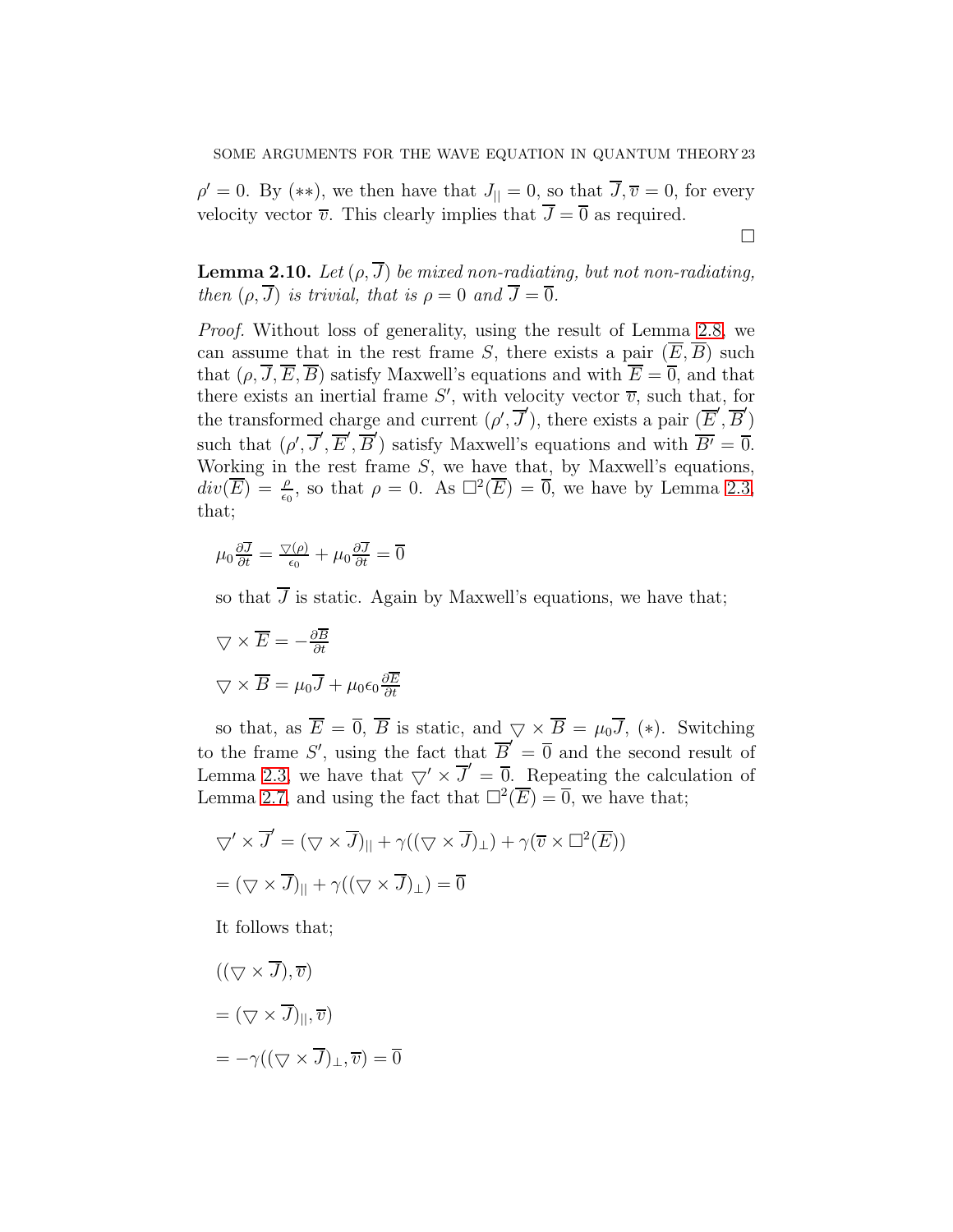so that;

$$
(\nabla \times \overline{J})_{||} = -\gamma (\nabla \times \overline{J})_{\perp} = \overline{0}
$$

and;

$$
(\nabla \times \overline{J}) = (\nabla \times \overline{J})_{||} + (\nabla \times \overline{J})_{\perp} = \overline{0}
$$

By the second result of Lemma [2.3,](#page-13-0) we obtain that  $\Box^2(\overline{B}) = \overline{0}$ , but  $\overline{B}$  is static, so in fact  $\nabla^2(\overline{B}) = \overline{0}$ . Applying Liouville's theorem, and using the fact that  $\overline{B}$  is bounded and vanishing at infinity, we obtain that  $\overline{B} = \overline{0}$ . From (\*), we must have that  $\overline{J} = \overline{0}$  as well, proving the claim.

 $\Box$ 

**Remarks 2.11.** We conjecture that if  $(\rho, \overline{J})$  are Poynting or surface non-radiating, but not non-radiating, then  $(\rho, \overline{J})$  are trivial. Given these conjectures, if an electromagnetic system fails to satisfy the wave equation outline above, then in some inertial frame, without loss of generality, we would have that  $div(\overline{E} \times \overline{B}) > 0$  on some open U. By the divergence theorem, would imply an energy flux through the boundary of U. This imposes strong restrictions on the nature of this flux, as if the total energy V of the system were to reduce to zero, or even decrease then, we can consider Rutherford's observation, that, in an atomic system, the orbiting electrons would spiral into the nucleus.

#### 3. The Balmer Series

We now consider flows satisfying the wave equation.

<span id="page-23-0"></span>**Lemma 3.1.** Let  $(\rho, \overline{J})$  be a pair, satisfying the continuity equation, with  $\rho \in S(\mathcal{R}^3, \mathcal{R})$ ,  $\overline{J} \in S((\mathcal{R}^3, \mathcal{R}^3))$  and the wave equations  $\Box^2(\rho) = 0$ and  $\Box^2(\overline{J}) = \overline{0}$ , with the additional equation;

$$
\nabla(\rho) + \frac{1}{c^2} \frac{\partial \overline{J}}{\partial t} = \overline{0} \ (*)
$$

Then if;

$$
\rho(\overline{x},t) = \int_{\mathcal{R}^3} f(\overline{k}) e^{i(\overline{k}.\overline{x}-\omega(\overline{k})t)} d\overline{k} + \int_{\mathcal{R}^3} g(\overline{k}) e^{i(\overline{k}.\overline{x}+\omega(\overline{k})t)} d\overline{k}
$$

$$
\overline{J}(\overline{x},t) = \int_{\mathcal{R}^3} \overline{F}(\overline{k}) e^{i(\overline{k}.\overline{x}-\omega(\overline{k})t)} d\overline{k} + \int_{\mathcal{R}^3} \overline{G}(\overline{k}) e^{i(\overline{k}.\overline{x}+\omega(\overline{k})t)} d\overline{k}
$$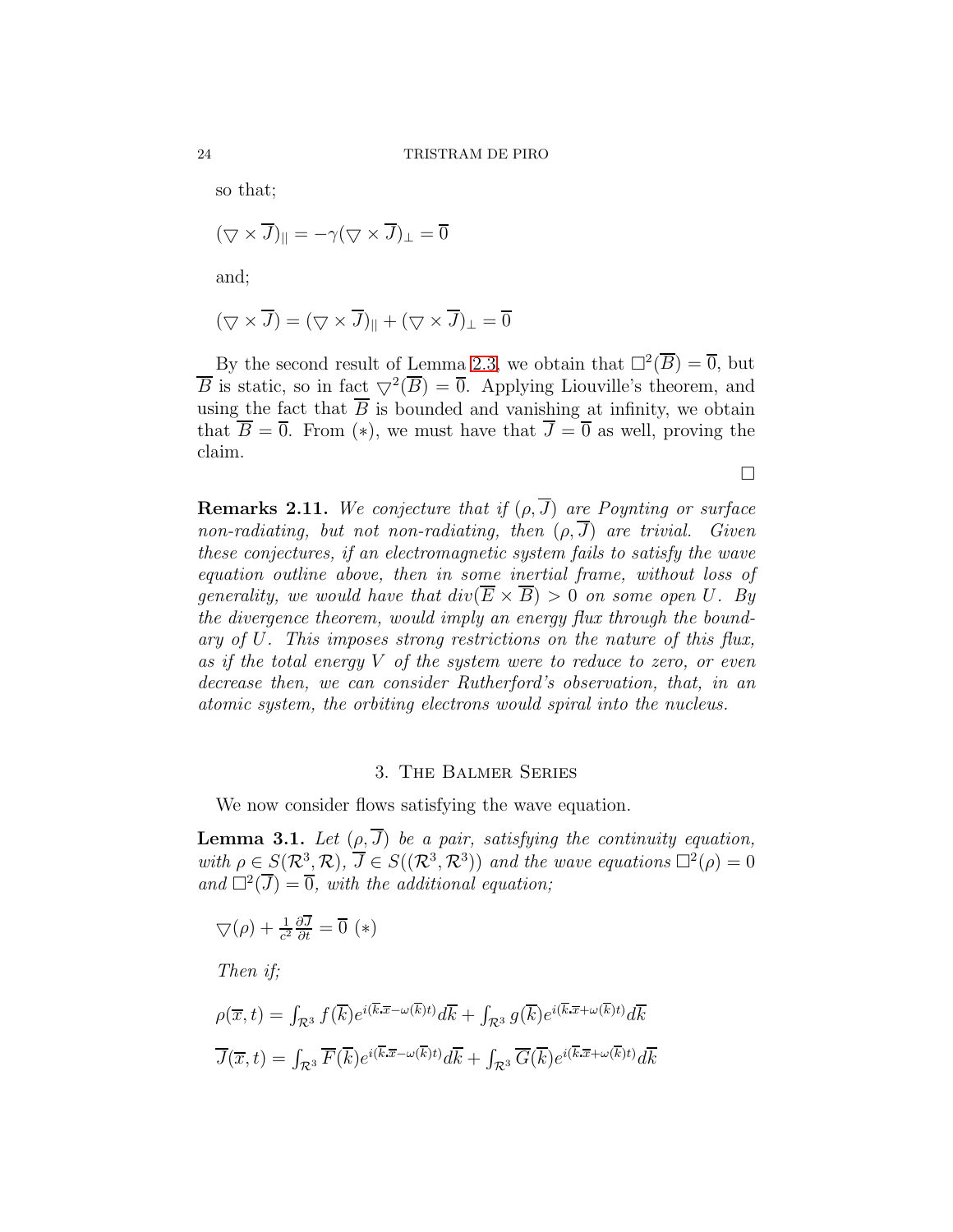we have that, for  $\overline{k} \neq \overline{0}$ ;

$$
\overline{F}(\overline{k}) = \frac{cf(\overline{k})\overline{k}}{|\overline{k}|}, f(\overline{k}) = \frac{(\overline{k}, F(\overline{k}))}{c|\overline{k}|}
$$

$$
\overline{G}(\overline{k}) = -\frac{cg(\overline{k})\overline{k}}{|\overline{k}|}, g(\overline{k}) = -\frac{(\overline{k}, G(\overline{k}))}{c|\overline{k}|}
$$

If J is tangential, that is for  $\overline{x} \neq \overline{0}$ , and  $t \in \mathcal{R}_{\geq 0}$ ,  $(\overline{x}, J(\overline{x}, t)) = 0$ , then the pair  $(\rho, J)$  is trivial, that is  $\rho = 0$  and  $J = 0$ .

*Proof.* By the first part of Lemma [2.2,](#page-8-0) using the fact that  $\rho$  and  $\overline{J}$ satisfy the wave equation, we can write;

$$
\rho(\overline{x},t) = \int_{\mathcal{R}^3} f(\overline{k}) e^{i(\overline{k}.\overline{x}-\omega(\overline{k})t)} d\overline{k} + \int_{\mathcal{R}^3} g(\overline{k}) e^{i(\overline{k}.\overline{x}+\omega(\overline{k})t)} d\overline{k}
$$
  

$$
\overline{J}(\overline{x},t) = \int_{\mathcal{R}^3} \overline{F}(\overline{k}) e^{i(\overline{k}.\overline{x}-\omega(\overline{k})t)} d\overline{k} + \int_{\mathcal{R}^3} \overline{G}(\overline{k}) e^{i(\overline{k}.\overline{x}+\omega(\overline{k})t)} d\overline{k}
$$
  
where  $f, g \subset S(\mathcal{R}^3, \mathcal{R}), F, G \subset S(\mathcal{R}^3, \mathcal{R})$  and  $\omega(\overline{k}) = c|\overline{k}|$ 

We have that;

$$
\nabla(\rho)(\overline{x},t) = \int_{\mathcal{R}^3} f(\overline{k}) i \overline{k} e^{i(\overline{k} \cdot \overline{x} - \omega(\overline{k})t)} d\overline{k} + \int_{\mathcal{R}^3} g(\overline{k}) i \overline{k} e^{i(\overline{k} \cdot \overline{x} + \omega(\overline{k})t)} d\overline{k}
$$

while;

$$
\frac{\partial \overline{J}}{\partial t}(\overline{x},t) = \int_{\mathcal{R}^3} -i\omega(\overline{k})\overline{F}(\overline{k})e^{i(\overline{k}.\overline{x}-\omega(\overline{k})t)}d\overline{k} + \int_{\mathcal{R}^3} i\omega(\overline{k})\overline{G}(\overline{k})e^{i(\overline{k}.\overline{x}+\omega(\overline{k})t)}d\overline{k}
$$

so that, equating coefficients, using the Inversion Theorem, and  $(*),$ we have that;

$$
f(\overline{k})i\overline{k} - \frac{i}{c^2}\omega(\overline{k})\overline{F}(\overline{k}) = \overline{0}
$$

$$
g(\overline{k})i\overline{k} + \frac{i}{c^2}\omega(\overline{k})\overline{G}(\overline{k}) = \overline{0}
$$

$$
\overline{F}(\overline{k}) = \frac{cf(\overline{k})\overline{k}}{|\overline{k}|}, (\overline{k} \neq \overline{0})
$$

$$
\overline{G}(\overline{k}) = -\frac{cg(\overline{k})\overline{k}}{|\overline{k}|}, (\overline{k} \neq \overline{0}) (**)
$$

We have that;

$$
\frac{\partial \rho}{\partial t}(\overline{x},t) = \int_{\mathcal{R}^3} -i\omega(\overline{k})f(\overline{k})e^{i(\overline{k}.\overline{x}-\omega(\overline{k})t)}d\overline{k} + \int_{\mathcal{R}^3} i\omega(\overline{k})g(\overline{k})e^{i(\overline{k}.\overline{x}+\omega(\overline{k})t)}d\overline{k}
$$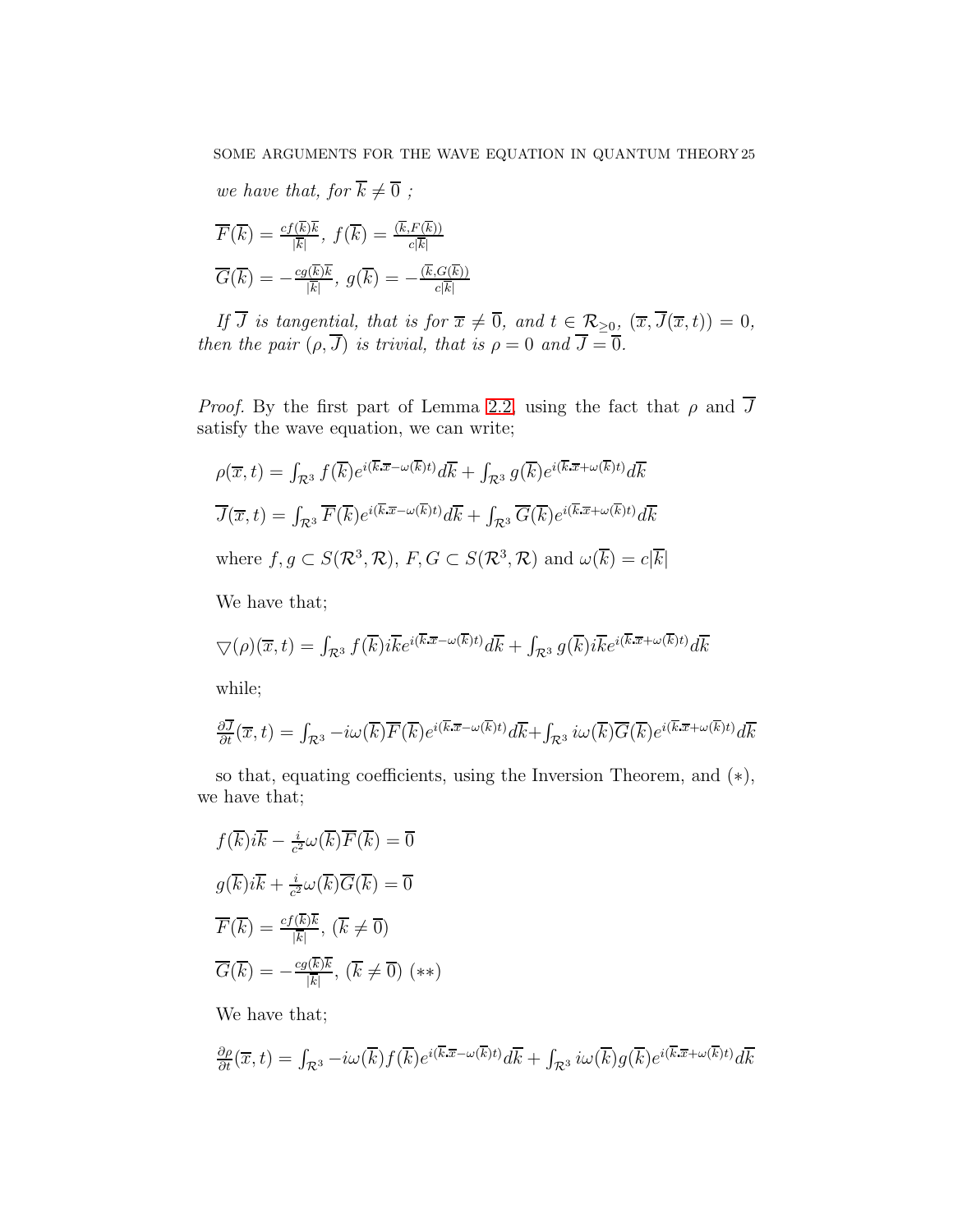and;

$$
div(\overline{J})(\overline{x},t) = \int_{\mathcal{R}^3} i(\overline{k},\overline{F}(\overline{k})) e^{i(\overline{k}\cdot\overline{x}-\omega(\overline{k})t)} d\overline{k} + \int_{\mathcal{R}^3} i(\overline{k},\overline{G}(\overline{k})) e^{i(\overline{k}\cdot\overline{x}+\omega(\overline{k})t)} d\overline{k}
$$

so that, equating coefficients again, and using the continuity equation  $\frac{\partial \rho}{\partial t} + div(\overline{J}) = 0$ , we have;

$$
-i\omega(\overline{k})f(\overline{k}) + i(\overline{k}, F(\overline{k})) = 0
$$
  

$$
i\omega(\overline{k})g(\overline{k}) + i(\overline{k}, G(\overline{k})) = 0
$$
  

$$
f(\overline{k}) = \frac{(\overline{k}, F(\overline{k}))}{c|\overline{k}|}, (\overline{k} \neq \overline{0})
$$
  

$$
g(\overline{k}) = -\frac{(\overline{k}, G(\overline{k}))}{c|\overline{k}|}, (\overline{k} \neq \overline{0}) (* *)
$$

Now suppose that  $\overline{J}$  is tangential. We then have, applying the fourier transform  $\mathcal{F}$ , see [\[5\]](#page-37-7);

$$
\mathcal{F}(x_1J_1 + x_2J_2 + x_3J_3)
$$
  
=  $-i(\frac{\partial \mathcal{F}(J_1)}{\partial k_1} + \frac{\partial \mathcal{F}(J_2)}{\partial k_2} + \frac{\partial \mathcal{F}(J_3)}{\partial k_3})$   
=  $-i(div(\mathcal{F}(\overline{J})(\overline{k}, t))) = 0$ 

so that  $div(\mathcal{F}(\underline{J})(k,t)) = 0$  which implies, equating coefficients, that  $div(F)(k) = div(G)(k) = 0$ . Using the formula (\*\*), we have;

$$
div(\overline{F})(\overline{k}) = div(\frac{cf(\overline{k})\overline{k}}{|\overline{k}|})
$$
  
=  $c(\nabla(f)(\overline{k}), \frac{\overline{k}}{|\overline{k}|}) + cf(\overline{k})div(\frac{\overline{k}}{|\overline{k}|})$   
=  $c(\nabla(f)(\overline{k}), \frac{\overline{k}}{|\overline{k}|}) + cf(\overline{k})\frac{2}{|\overline{k}|} = 0$ 

so that;

$$
= (\nabla(f), \overline{k}) = -2f, \text{ for } \overline{k} \neq \overline{0}
$$

In coordinates, this would imply that;

$$
\frac{\partial f}{\partial k_1} = \frac{\partial f}{\partial k_2} = \frac{\partial f}{\partial k_3} = \frac{\partial f}{\partial k_1} + \frac{\partial f}{\partial k_2} + \frac{\partial f}{\partial k_3} = -2f
$$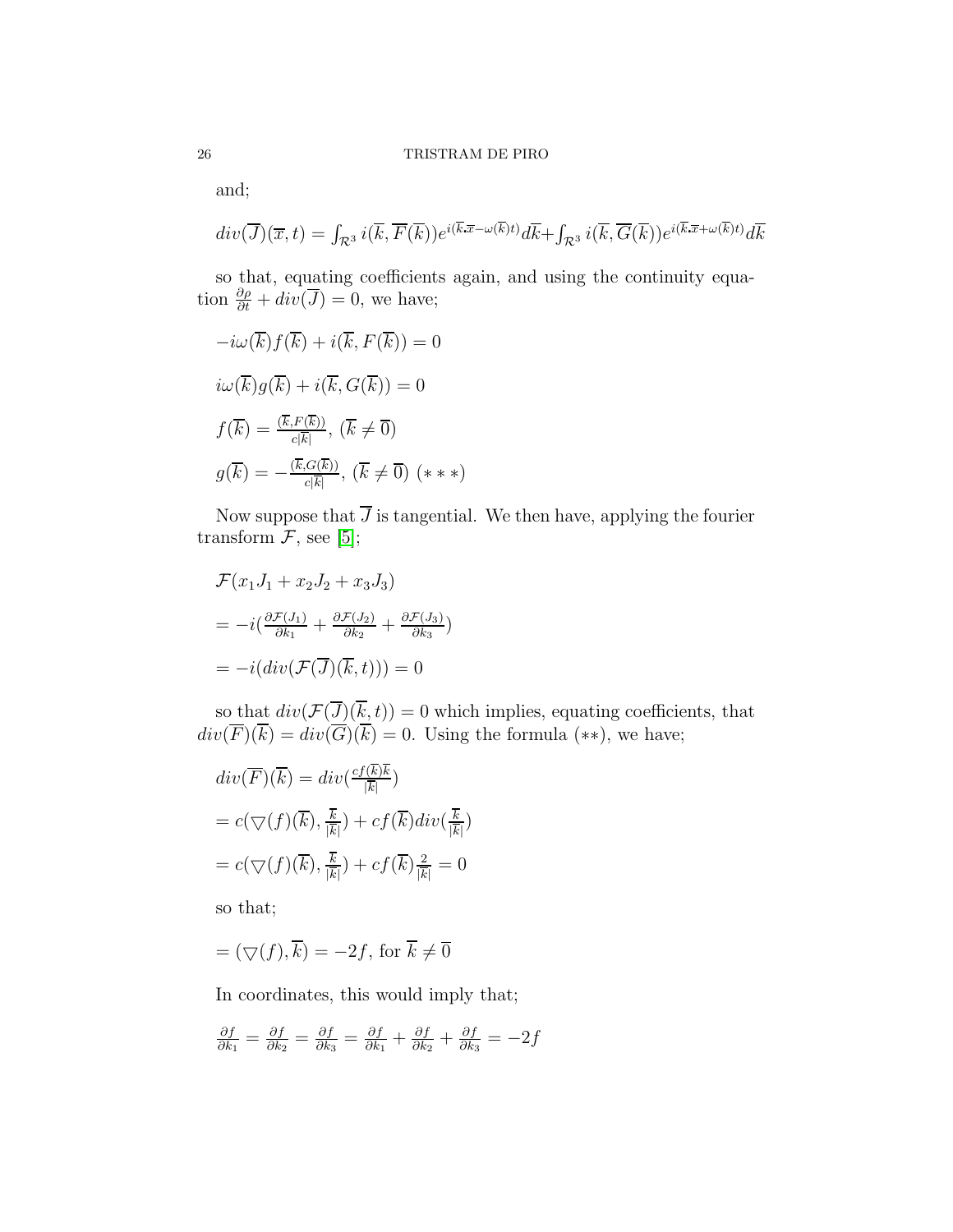so that  $-6f = -2f$  and  $f = 0$ . Similarly, we conclude that  $g = 0$ , and, using the equations (\*\*), that  $\overline{F} = \overline{G} = \overline{0}$ . This implies that  $\rho = 0$  and  $\overline{J} = \overline{0}$  as required.

$$
\Box
$$

<span id="page-26-0"></span>**Lemma 3.2.** We can find a pair  $(\rho, \overline{J})$  satisfying the hypotheses of Lemma [3.1,](#page-23-0) with the additional requirement that  $\overline{J}|_{S(r_0)} = \overline{0}$ .

*Proof.* We convert to spherical polar coordinates,  $x = r\cos(\phi)\sin(\theta)$ ,  $y = r\sin(\phi)\sin(\theta)$ ,  $z = r\cos(\theta)$ , for  $0 \le \theta \le \pi$ ,  $-\pi \le \phi \le \pi$ , writing the Laplacian;

$$
\nabla^2(u) = (R_r + \tfrac{1}{r^2} A_{\theta,\phi})(u)
$$

where;

$$
R_r(u) = \frac{\partial^2 u}{\partial r^2} + \frac{2}{r} \frac{\partial u}{\partial r}
$$
  

$$
A_{\theta,\phi}(u) = \frac{1}{\sin(\theta)} \frac{\partial}{\partial \theta} (\sin(\theta) \frac{\partial u}{\partial \theta}) + \frac{1}{\sin^2 \theta} \frac{\partial^2 u}{\partial \phi^2}
$$

are the radial and angular components respectively. The eigenvectors of the operator  $A_{\theta,\phi}$  are the spherical harmonics, defined by;

$$
Y_{l,m}(\theta,\phi) = (-1)^m \left(\frac{2l+1}{4\pi} \frac{(l-m)!}{(l+m)!}\right)^{\frac{1}{2}} P_{l,m}(\cos(\theta)) e^{im\phi}, (l \ge 0, 0 \le m \le l)
$$
  

$$
\overline{Y_{l,m}}(\theta,\phi) = (-1)^m Y_{l,-m}, (l \ge 0, 0 \le m \le l)
$$

where;

$$
P_{l,m}(x) = (1 - x^2)^{\frac{m}{2}} \frac{d^m}{dx^m} (P_l(x)), \ (l \ge 0, 0 \le m \le l)
$$
  

$$
P_l(x) = \frac{1}{2^{l}l!} \frac{d^l}{dx^l} ((x^2 - 1)^l), \ (l \ge 0)
$$

see the appendix of [\[11\]](#page-37-9). We have that  $\{Y_{l,m} : l \geq 0, -l \leq m \leq l\}$ forms a complete orthonormal basis of  $L^2(S(1))$ , and, moreover;

$$
A_{\theta,\phi}(Y_{l,m}) = -l(l+1)Y_{l,m}, (l \ge 0, -l \le m \le l)
$$

see the appendix of [\[11\]](#page-37-9) again. We look for eigenvectors of  $\nabla^2$  of the form  $\psi_{l,m,E}(r,\theta,\phi) = Y_{l,m}(\theta,\phi)\chi_{l,E}(r)$ . We have, using (†), that;

$$
\nabla^2(\psi_{l,m,E}) = (R_r + \frac{1}{r^2}A_{\theta,\phi})(Y_{l,m}(\theta,\phi)\chi_{l,E}(r))
$$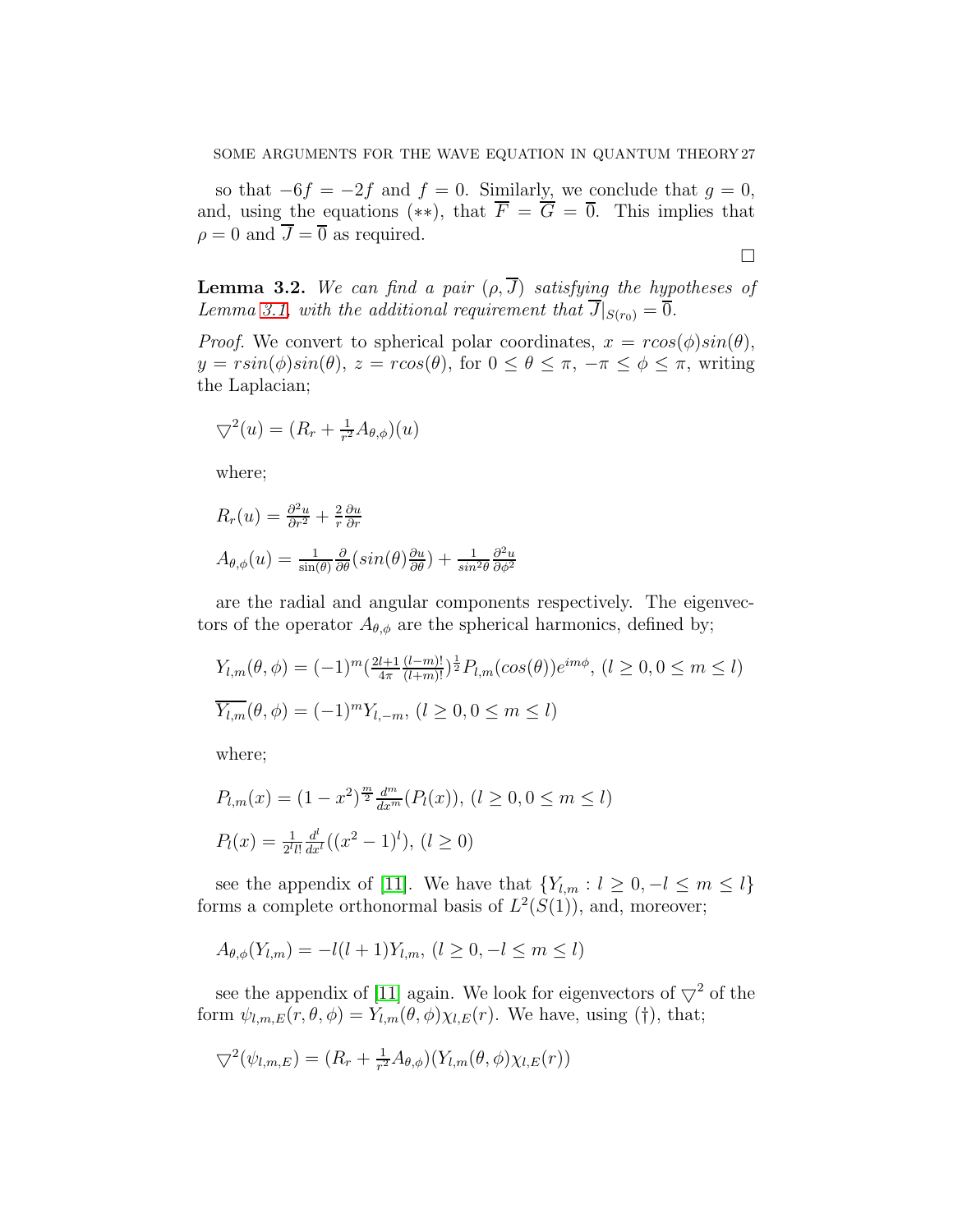$$
= Y_{l,m}(\theta,\phi)R_r(\chi_{l,E}(r)) - \frac{l(l+1)}{r^2}Y_{l,m}(\theta,\phi)\chi_{l,E}(r))
$$

so that;

$$
\nabla^2(\psi_{l,m,E}) = E \psi_{l,m,E}
$$

iff  $\chi_{l,E}(r)$  satisfies the radial equation;

$$
(R_r - \frac{l(l+1)}{r^2} - E)\chi_{l,E}(r) = 0
$$
  

$$
(\frac{d^2}{dr^2} + \frac{2}{r}\frac{d}{dr} - \frac{l(l+1)}{r^2} - E)\chi_{l,E}(r) = 0, \text{ (†\dagger)}
$$

We can solve (††) using the method of Frobenius, see [\[2\]](#page-37-10), but the solutions are only bounded for  $E < 0$ . Explicitly, taking  $E = -k^2$ , with  $k > 0$ , and making the change of variables  $s = kr$ , the radial equation reduces to the spherical Bessel equation;

$$
\left(\frac{d^2}{ds^2} + \frac{2}{s}\frac{d}{ds} + 1 - \frac{l(l+1)}{s^2}\right)\chi_{l,E}(s) = 0, \, (\dagger \dagger \dagger)
$$

which, as noted in [\[11\]](#page-37-9) has a unique bounded solution (up to scalar multiplication) on  $(0, \infty)$  defined by;

$$
j_l(s) = \left(\frac{\pi}{2s}\right)^{\frac{1}{2}} J_{l+\frac{1}{2}}(s)
$$

where  $J_{l+\frac{1}{2}}(s)$  denotes the ordinary (of the first kind) Bessel function of order  $l+\frac{1}{2}$  $\frac{1}{2}$ . As is shown in [\[11\]](#page-37-9) again, see also [\[10\]](#page-37-11), the functions;

$$
k(\frac{2}{\pi})^{\frac{1}{2}}Y_{l,m}(\theta,\phi)j_l(kr) \ (k \in (0,\infty))
$$

form a complete orthonormal set in  $C(R^3)$ . Moreover, we have the explicit representations;

$$
J_{\frac{1}{2}}(s) = \left(\frac{2}{\pi s}\right)^{\frac{1}{2}} \sin(s)
$$
  

$$
J_{l+\frac{1}{2}}(s) = \left(\frac{2}{\pi s}\right)^{\frac{1}{2}} \left(P_l\left(\frac{1}{s}\right) \sin(s) - Q_{l-1}\left(\frac{1}{s}\right) \cos(s)\right), \ (l \in \mathcal{Z}_{\geq 1})
$$

where  $\{P_l, Q_l\} \subset \mathcal{Q}[x]$  are polynomials of degree l, with the property that  $P_l(-1) = (-1)^l P_l(1)$  and  $Q_l(-1) = (-1)^l Q_l(1)$ , for  $l \geq 0$ , see [\[4\]](#page-37-12).

We set;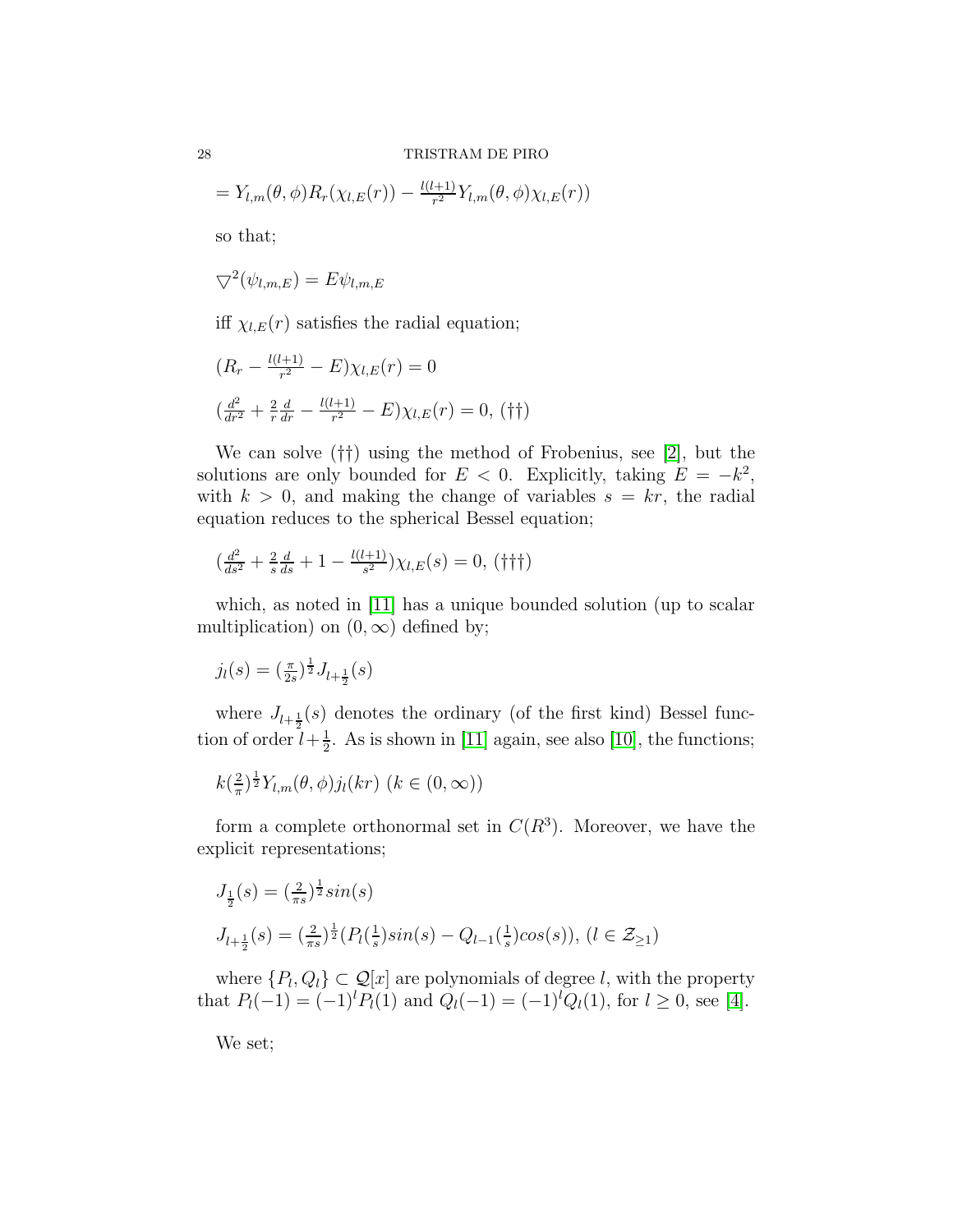$$
\chi_{l,E}(r) = \tau_{l,k}(r) = k(\frac{2}{\pi})^{\frac{1}{2}} j_l(kr)
$$

$$
\gamma_{l,m,k}(r,\theta,\phi) = Y_{l,m}(\theta,\phi)\tau_{l,k}(r)
$$

where  $E = -k^2$  for  $k > 0$ . By what has been shown  $\{\gamma_{l,m,k} : k \in$  $(0, \infty), l \geq 0, -l \leq m \leq l$  forms a complete orthonormal set,  $(*)$ , and  $\nabla^2(\gamma_{l,m,k}) = -k^2 \gamma_{l,m,k}$ . It follows easily, that we can write a general solution for the charge  $\rho$  and current contributions  $\overline{J}$  in the wave equation using the forms;

$$
\rho = \sum_{l\geq 0} \sum_{-l\leq m\leq l} \int_{k>0} (u(l,m,k)\gamma_{l,m,k}e^{-ickt} + v(l,m,k)\gamma_{l,m,k}e^{ickt})dk
$$
  

$$
\overline{J} = \sum_{l\geq 0} \sum_{-l\leq m\leq l} \int_{k>0} (\overline{U}(l,m,k)\gamma_{l,m,k}e^{-ickt} + \overline{V}(l,m,k)\gamma_{l,m,k}e^{ickt})dk,
$$
  
(iii)

We say that  $\overline{J}$  satisfies the radial transform condition, if, in the no-tation of Lemma [3.1,](#page-23-0) we have that, for  $\overline{k} \neq \overline{0}$ ;

$$
\overline{F}(\overline{k}) = \alpha(k)\overline{k}
$$

$$
\overline{G}(\overline{k}) = \beta(k)\overline{k}
$$

for some  $\{\alpha, \beta\} \subset S(\mathcal{R}_{>0})$ . As is easily shown, if  $\overline{J}$  satisfies the radial transform condition, then if we define  $\rho$  according to the second pair of equations in Lemma [3.1,](#page-23-0) we automatically have that  $\overline{J}$  satisfies the first pair, and all the assumptions of Lemma [3.1](#page-23-0) are met. By considering the representation of  $\overline{J}$  in Lemma [3.1,](#page-23-0) equating coefficients, and applying the inversion theorem, we see that;

$$
2ickF(\overline{k}) = ick \int_{\overline{R}^3} \overline{J}_0 e^{-i\overline{k} \cdot \overline{x}} d\overline{x} - \int_{\overline{R}^3} (\frac{\partial \overline{J}}{\partial t})_0 e^{-i\overline{k} \cdot \overline{x}} d\overline{x}
$$
  

$$
2ickG(\overline{k}) = ick \int_{\overline{R}^3} \overline{J}_0 e^{-i\overline{k} \cdot \overline{x}} d\overline{x} + \int_{\overline{R}^3} (\frac{\partial \overline{J}}{\partial t})_0 e^{-i\overline{k} \cdot \overline{x}} d\overline{x} \quad (**)
$$

for  $\overline{k} \neq \overline{0}$ . We compute these integrals using the representation of  $\overline{J}$ in (††††) and the representation;

$$
e^{i\overline{k}.\overline{x}} = 4\pi \sum_{l=0}^{\infty} \sum_{m=-l}^{l} i^{l} j_{l}(kx) Y_{l,m}(\hat{\overline{k}}) Y_{l,m}(\hat{\overline{x}})
$$

$$
= 4\pi \sum_{l=0}^{\infty} \sum_{m=-l}^{l} \frac{i^{l}}{k} (\frac{\pi}{2})^{\frac{1}{2}} Y_{l,m}(\hat{\overline{k}}) \gamma_{l,m,k}
$$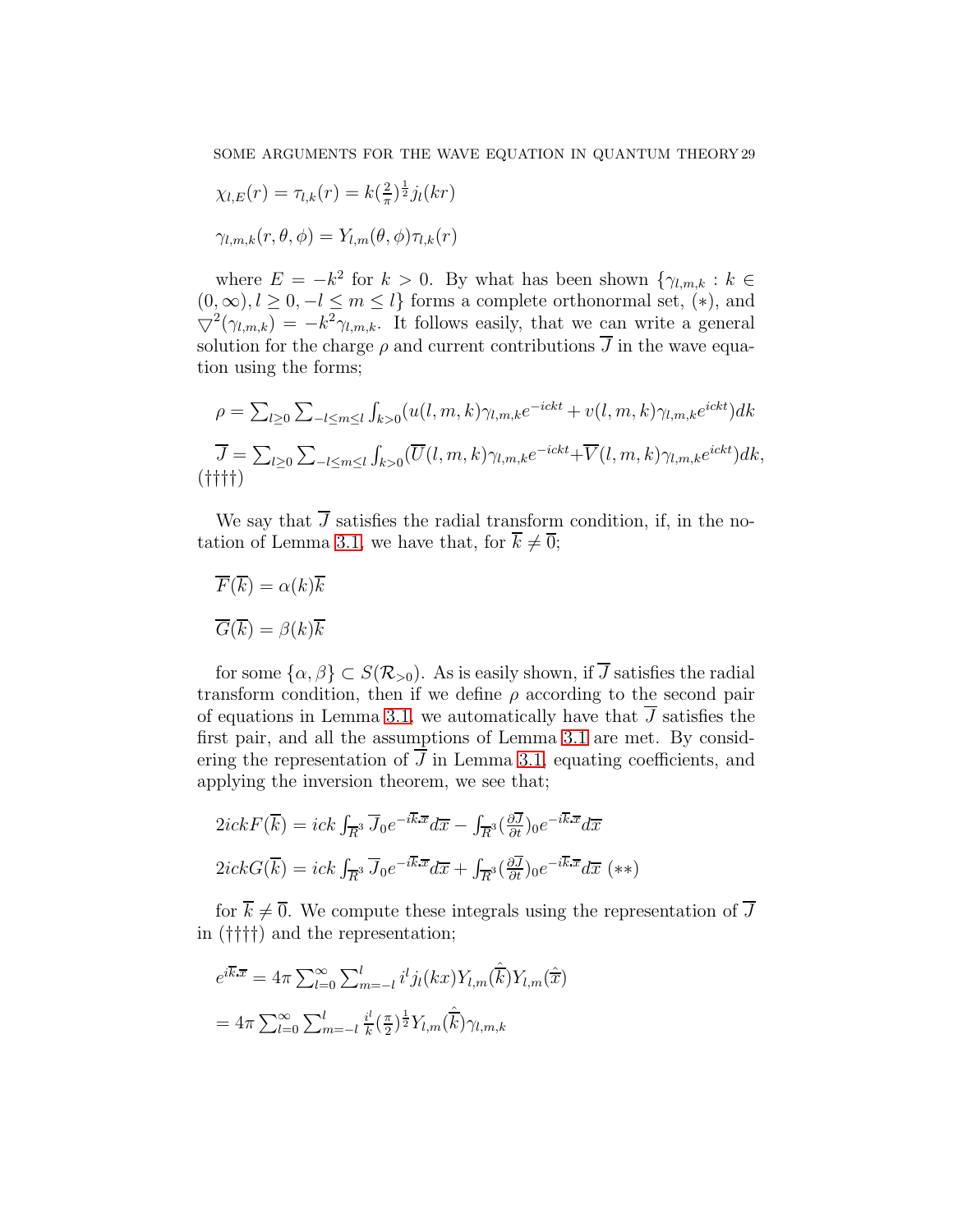given in [\[11\]](#page-37-9), where  $k = |\overline{k}|$ . We have, using the property (\*), that;

$$
\int_{\overline{R}^3} \overline{J}_0 e^{-i\overline{k} \cdot \overline{x}} d\overline{x}
$$
\n
$$
= \int_{\overline{R}^3} \left( \sum_{l \ge 0} \sum_{-l \le m \le l} \int_{k>0} (\overline{U}(l, m, k) \gamma_{l, m, k} + \overline{V}(l, m, k) \gamma_{l, m, k}) dk \right) e^{-i\overline{k} \cdot \overline{x}} d\overline{x}
$$
\n
$$
= 4\pi \int_{\overline{R}^3} \left( \sum_{l \ge 0} \sum_{-l \le m \le l} \int_{k>0} (\overline{U}(l, m, k) \gamma_{l, m, k} + \overline{V}(l, m, k) \gamma_{l, m, k}) dk \right)
$$
\n
$$
\left( \sum_{l=0}^{\infty} \sum_{m=-l}^{l} \frac{i^{-l}}{k} \left( \frac{\pi}{2} \right)^{\frac{1}{2}} Y_{l, m}^*(\hat{k}) \gamma_{l, m, k}^* \right) d\overline{x}
$$
\n
$$
= 4\pi \sum_{l=0}^{\infty} \sum_{m=-l}^{l} (\overline{U}(l, m, k) + \overline{V}(l, m, k)) \frac{i^{-l}}{k} \left( \frac{\pi}{2} \right)^{\frac{1}{2}} Y_{l, m}^*(\hat{k})
$$

A similar calculation shows that;

$$
\int_{\overline{R}^3} (\frac{\partial \overline{J}}{\partial t})_0 e^{-i\overline{k} \cdot \overline{x}} d\overline{x}
$$
\n
$$
= 4\pi \sum_{l=0}^{\infty} \sum_{m=-l}^{l} (-ick\overline{U}(l, m, k) + ick\overline{V}(l, m, k)) \frac{i^{-l}}{k} (\frac{\pi}{2})^{\frac{1}{2}} Y_{l,m}^*(\hat{k})
$$

It follows from (∗∗) that;

$$
\overline{F}(\overline{k}) = 4\pi \sum_{l=0}^{\infty} \sum_{m=-l}^{l} \overline{U}(l, m, k) \frac{i^{-l}}{k} \left(\frac{\pi}{2}\right)^{\frac{1}{2}} Y_{l, m}^{*}(\hat{\overline{k}})
$$

$$
\overline{G}(\overline{k}) = 4\pi \sum_{l=0}^{\infty} \sum_{m=-l}^{l} \overline{V}(l, m, k) \frac{i^{-l}}{k} \left(\frac{\pi}{2}\right)^{\frac{1}{2}} Y_{l, m}^{*}(\hat{\overline{k}}) \left(+\right)
$$

We can compute  $\overline{k}$  in spherical harmonics by;

$$
\overline{k} = \overline{k}^* = k(cos(\phi)sin(\theta), sin(\phi)sin(\theta), cos(\theta))
$$

$$
= \sum_{l=0}^{\infty} \sum_{m=-l}^{l} k \overline{W}(l, m)^* Y_{l,m}^*(\hat{k})
$$

noting that, by orthonormality of the spherical harmonics;

$$
\sum_{l=0}^{\infty} \sum_{m=-l}^{l} |\overline{W}(l,m)|^2 = 4\pi (+)
$$

Equating coefficients, the radial transform condition is satisfied setting;

$$
\overline{U}(l, m, k) = \alpha(k) \left(\frac{2}{\pi}\right)^{\frac{1}{2}} \frac{i^l k^2}{4\pi} \overline{W}(l, m)^*
$$
  

$$
\overline{V}(l, m, k) = \beta(k) \left(\frac{2}{\pi}\right)^{\frac{1}{2}} \frac{i^l k^2}{4\pi} \overline{W}(l, m)^* \quad (* * *)
$$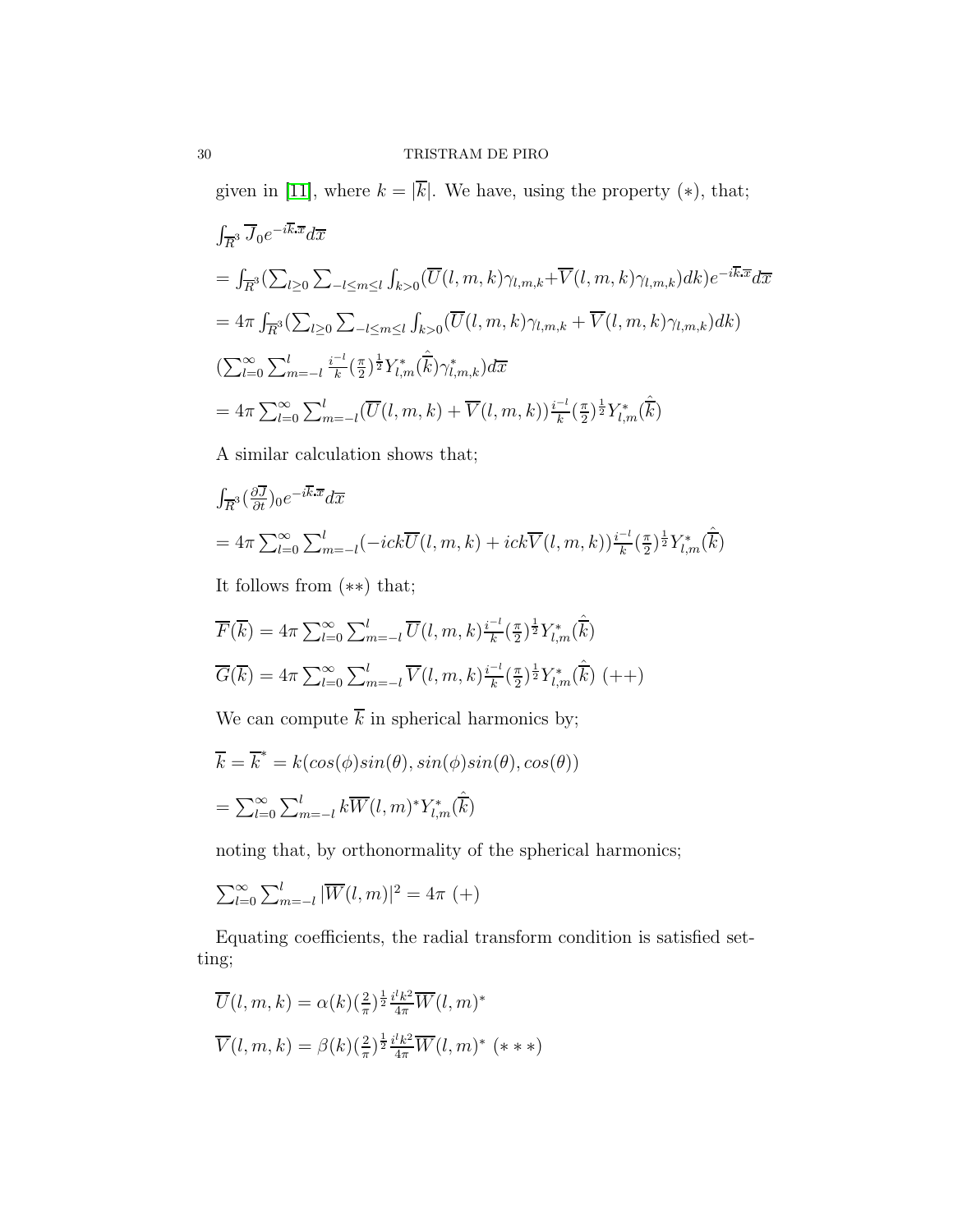where  $\{\alpha, \beta\} \subset S(\mathcal{R}_{>0}),$  and  $l \geq 0, -l \leq m \leq l, k > 0.$ 

We now impose the boundary condition, that  $\overline{J}|_{S(r_0)} = \overline{0}$ . We can achieve this by requiring that  $\gamma_{l,m,k}|_{S(r_0)} = 0$ , or equivalently, that  $\tau_{k,l}(r_0) = 0$ , or  $j_l(kr_0) = 0$ . The positive zeros  $S_l$  of  $j_l$  form a discrete set and we require that  $k \in \frac{S_l}{r_0}$  $\frac{S_l}{r_0}$ . Using the asymptotic approximation;

$$
j_l(s) \sim_{s \to \infty} \frac{\sin(s - \frac{l\pi}{2})}{s}
$$

given in [\[11\]](#page-37-9), we have;

$$
k \sim \frac{\pi}{r_0}(n + \frac{l}{2}), n \in \mathcal{Z}_{>0}
$$

for large values of k. Using (††††), we have that  $\overline{J}$  takes the form;

$$
\overline{J} = \sum_{l \geq 0} \sum_{l \leq m \leq l} \sum_{k \in \frac{S_l}{r_0}} (\overline{U_1}(l, m, k) \gamma_{l, m, k} e^{-ickt} + \overline{V_1}(l, m, k) \gamma_{l, m, k} e^{ickt})
$$
\n
$$
(\dagger \dagger \dagger \dagger \dagger)
$$

where we have that;

$$
\overline{U} = \sqrt{\eta} \overline{U_1}
$$

$$
\overline{V} = \sqrt{\eta} \overline{V_1}, (\sharp)
$$

for some nonstandard infinite  $\eta$  and the coefficients  $\{\overline{U},\overline{V}\}$  are chosen to satisfy (∗ ∗ ∗) at the discrete eigenvalues.

 $\Box$ 

**Remarks 3.3.** Technically, the calculation  $(++)$  requires smoothness of the coefficients  $\{\overline{U},\overline{V}\}\$ in the continuous variable k, so that we can invoke the Riemann-Lebsegue lemma, to eliminate the orthogonal terms  $k \neq k'$ . When passing to a discrete sum, we lose this property, and, and argument involving equating coefficients is required. We have sketched over this by involving a nonstandard element  $\eta$ , but, if the reader is unfamiliar with this circle of ideas, we are essentially using distributions. As this is primarily a Physics paper, we leave the technical details for another occasion.

<span id="page-30-0"></span>**Lemma 3.4.** Let  $s_{l,k}(r) = \frac{\tau_{l,k}(r)}{c_{l,k}},$  where  $c_{l,k} = \frac{k^{\frac{1}{2}}}{\sqrt{k}}$  $\frac{2 r_0}{\sqrt{2}}$  $\frac{r_0}{2}J_{l+\frac{3}{2}}(kr_0), \text{ then,}$ for  $k \in \frac{S_l}{r_0}$  $\frac{S_l}{r_0}, l \geq 0, l$  fixed,  $s_{k,l}$  forms a complete orthonormal system in  $C_{0,2}((0,r_0))$ , consisting of continuous functions on the interval  $(0, r_0)$ , vanishing at  $r_0$ , with respect to the measure  $r^2dr$ . Moreover,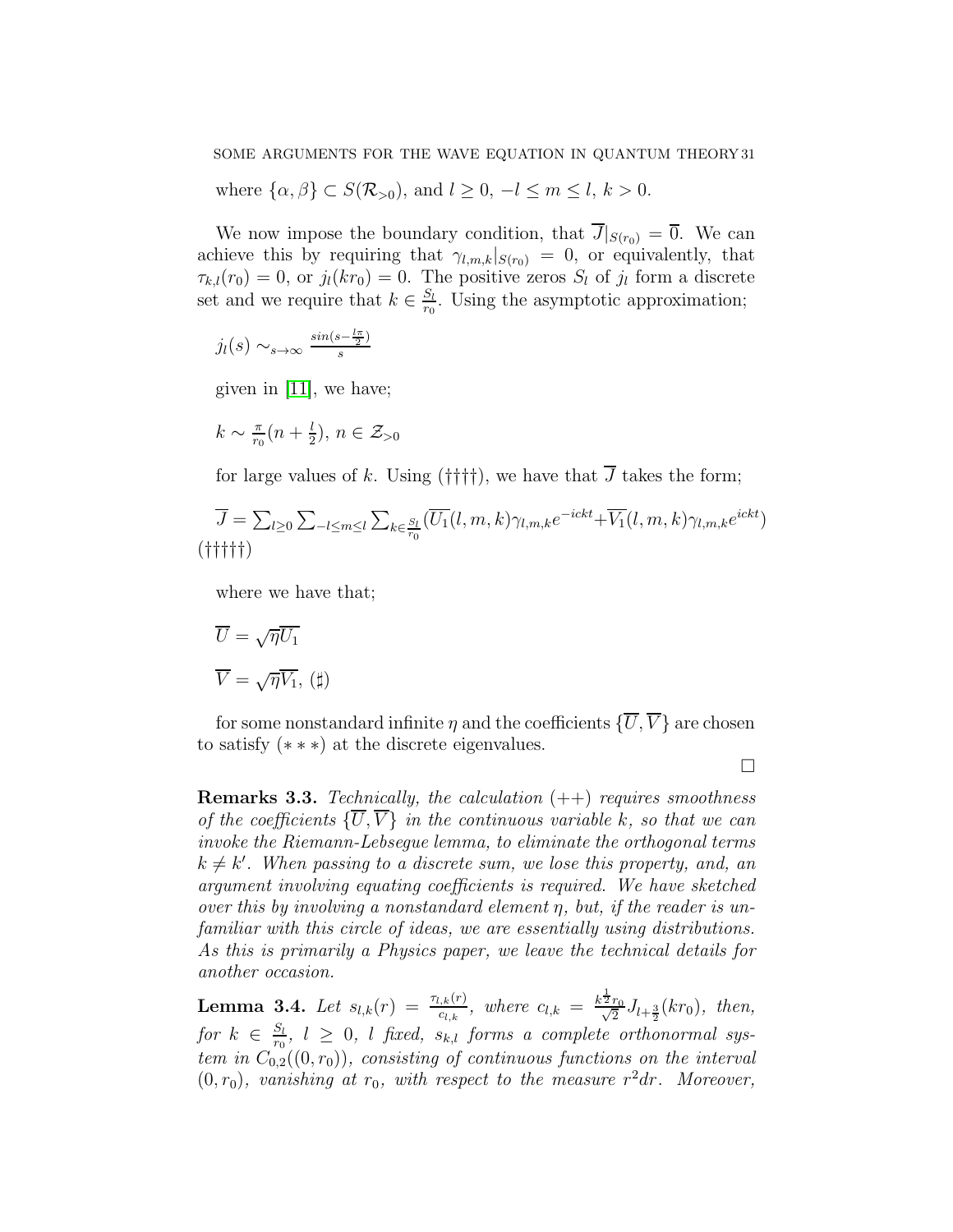the functions  $\delta_{l,m,k}(r,\theta,\phi) = Y_{l,m}(\theta,\phi) s_{l,k}(r)$ , for  $l \geq 0, -l \leq m \leq l$ ,  $k \in \frac{S_l}{r_0}$  $\frac{S_l}{r_0}$  form a complete orthonormal system in  $C_{0,2}(B(r_0))$ , consisting of continuous functions on the ball  $B(r_0)$  of radius  $r_0$ , vanishing at the boundary  $S(r_0)$ , with respect to the standard measure dB.

Proof. Let;

$$
M_{l,r} = \frac{d^2}{dr^2} + \frac{2}{r}\frac{d}{dr} - \frac{l(l+1)}{r^2}
$$
  

$$
L_{l,r} = r^2 M_{l,r} = r^2 \frac{d^2}{dr^2} + 2r \frac{d}{dr} - l(l+1)
$$

so that;

$$
L_{l,r}(f) = -(-r^2 f')' - l(l+1)f
$$

for  $f \in C^2(0, r_0)$ . By Lagrange's identity, see [\[2\]](#page-37-10), we have that;

$$
\int_0^{r_0} (L_{l,r}(u)v - uL_{l,r}(v))dr = -(-r^2(u'v - uv'))|_0^{r_0} (*)
$$

and, with notation as above, we have that;

$$
\tau_{l,k} = \frac{k^{\frac{1}{2}}}{r^{\frac{1}{2}}} J_{l+\frac{1}{2}}(kr)
$$
  
As  $M_{l,r}(\tau_{l,k}) = -k^2 \tau_{l,k}$ , we have applying (\*), that;  

$$
(k'^2 - k^2) \int_0^{r_0} \tau_{l,k} \overline{\tau_{l,k'}} r^2 dr
$$

$$
= (r^2 (\tau'_{l,k} \tau_{l,k'} - \tau_{l,k} \tau'_{l,k'}))|_0^{r_0}
$$

$$
= r_0^2 ((\frac{k^{\frac{1}{2}}}{2r_0^{\frac{3}{2}}} J_{l+\frac{1}{2}}(kr_0) + \frac{k^{\frac{3}{2}}}{r_0^{\frac{3}{2}}} J'_{l+\frac{1}{2}}(kr_0)) \frac{k^{\frac{1}{2}}}{r_0^{\frac{1}{2}}} J_{l+\frac{1}{2}}(k'r_0)
$$

$$
- (\frac{-k^{\frac{1}{2}}}{2r_0^{\frac{3}{2}}} J_{l+\frac{1}{2}}(k'r_0) + \frac{k^{\frac{2}{2}}}{r_0^{\frac{1}{2}}} J'_{l+\frac{1}{2}}(k'r_0)) \frac{k^{\frac{1}{2}}}{r_0^{\frac{1}{2}}} J_{l+\frac{1}{2}}(kr_0))
$$

$$
= \frac{r_0^2}{r_0} (k^{\frac{3}{2}} k^{\frac{r_1}{2}} J'_{l+\frac{1}{2}}(kr_0) J_{l+\frac{1}{2}}(k'r_0) - k^{\frac{r_3}{2}} k^{\frac{1}{2}} J'_{l+\frac{1}{2}}(k'r_0) J_{l+\frac{1}{2}}(kr_0))
$$

Clearly, if  $\{k, k'\} \subset \frac{S_l}{r_0}$  are distinct, this proves that  $\tau_{l,k}$  and  $\tau_{l,k'}$ are orthogonal with respect to the measure  $r^2dr$ . We then have, using l'Hospital's rule, assuming that  $k \in \frac{S_l}{r_0}$  $\frac{S_l}{r_0}$  and the recurrence relation for Bessel functions, see [\[11\]](#page-37-9);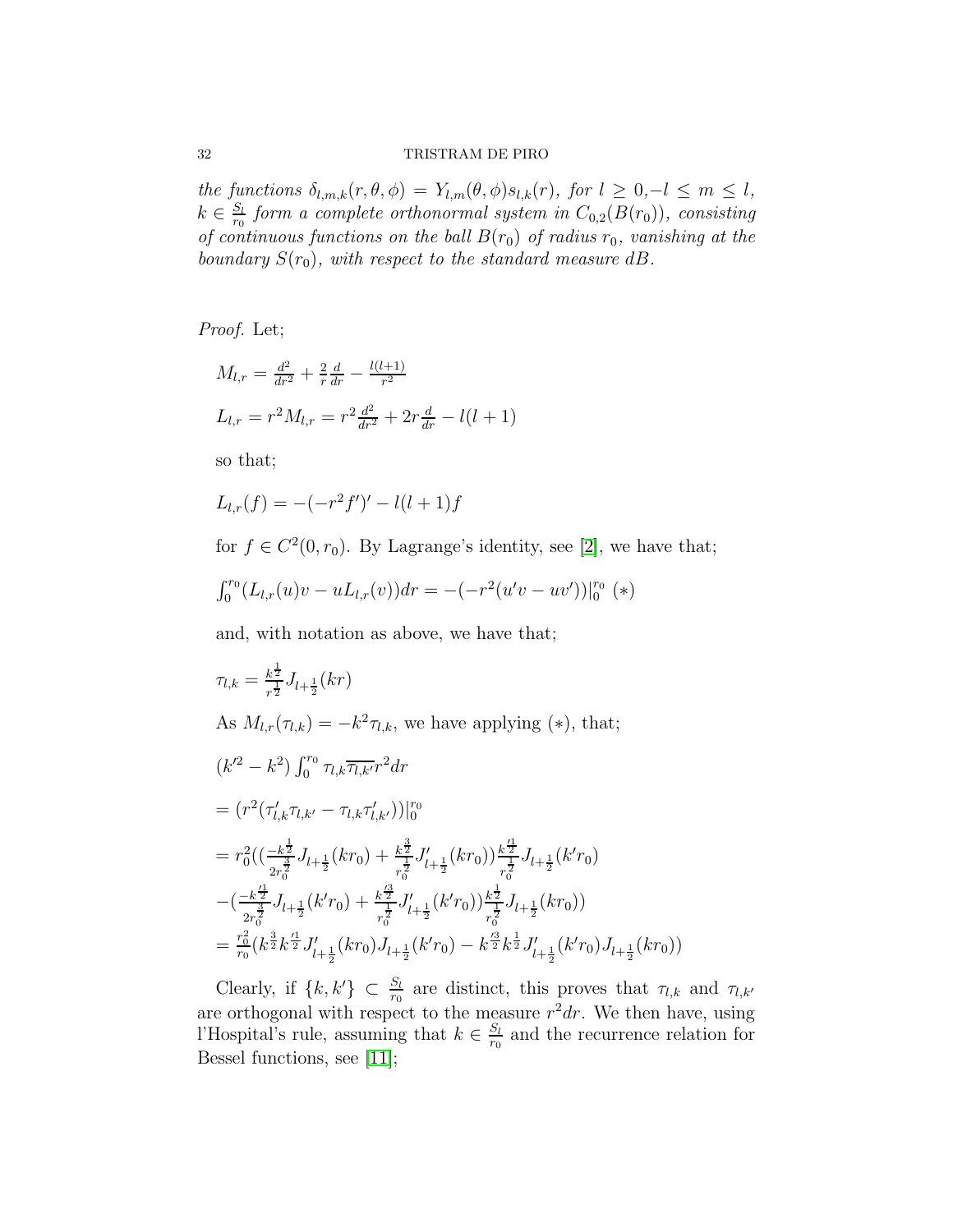SOME ARGUMENTS FOR THE WAVE EQUATION IN QUANTUM THEORY 33

$$
\begin{split}\n&||\tau_{l,k}||_{r^2dr}^2 = lim_{k'\to k} \frac{r_0(k^{\frac{3}{2}}k^{\frac{t_1}{2}}J'_{l+\frac{1}{2}}(kr_0)J_{l+\frac{1}{2}}(k'r_0) - k^{\frac{t_3}{2}}k^{\frac{1}{2}}J'_{l+\frac{1}{2}}(k'r_0)J_{l+\frac{1}{2}}(kr_0))}{(k'+k)(k'-k)} \\
&= \frac{r_0}{2} lim_{k'\to k} \frac{(kJ'_{l+\frac{1}{2}}(kr_0)J_{l+\frac{1}{2}}(k'r_0) - k'J'_{l+\frac{1}{2}}(k'r_0)J_{l+\frac{1}{2}}(kr_0))}{(k'-k)} \\
&= \frac{r_0}{2} (kr_0J'_{l+\frac{1}{2}}(kr_0)J'_{l+\frac{1}{2}}(kr_0) - J'_{l+\frac{1}{2}}(kr_0)J_{l+\frac{1}{2}}(kr_0) - kr_0J''_{l+\frac{1}{2}}(kr_0)J_{l+\frac{1}{2}}(kr_0)) \\
&= \frac{kr_0^2}{2} [J'_{l+\frac{1}{2}}(kr_0)]^2 \\
&= \frac{kr_0^2}{2} [J_{l+\frac{3}{2}}(kr_0)]^2\n\end{split}
$$

It follows immediately, that, for fixed  $l \geq 0$ , the  $s_{l,k}$  form an orthonormal system. The proof that the  $s_{l,k}$  form a complete system is sketched in [\[18\]](#page-38-2). As  ${Y_{l,m} : l \ge 0, -l \le m \le l}$  forms an orthogonal system on  $S(1)$ , we have that;

$$
\int_{S(r_0)} \delta_{l,m,k} \overline{\delta_{l',m',k'}} dB
$$
\n
$$
= \int_{S(r_0)} Y_{l,m} s_{l,k} \overline{Y_{l',m'} s_{l',k'}} dB
$$
\n
$$
= \int_0^{r_0} \int_{S(1)} Y_{l,m} \overline{Y_{l',m'}} (\theta, \phi) s_{l,k} \overline{s_{l',k'}} (r) r^2 dS(1) dr
$$
\n
$$
= \delta_{l,m} \delta_{l,k}
$$

proving that the  $\delta_{l,m,k}$  form an orthonormal system. Completeness then follows easily from completeness of the  $Y_{l,m}$  and the  $s_{l,k}$ .

 $\Box$ 

<span id="page-32-0"></span>**Lemma 3.5.** For the fundamental electric field solutions  $\overline{E}_{l_0,k}^{\alpha,\beta}$  $\frac{a}{a}$ <sub>0</sub>, $k_0$ , as de- $\emph{fined below, the corresponding time averaged energies} < U_{em,l_0,k_0}^Q> ,$ determined by the conserved quantity  $Q \neq 0$ , defined below, are quantised and display the properties of the Balmer series. Moreover, for a general bounded electric field solution  $\overline{E}$ , determined by  $(\rho, \overline{J})$ , satisfy-ing the hypotheses of Lemma [3.2,](#page-26-0) the corresponding energy  $U_{em}$  can be computed in terms of the fundamental energies.

*Proof.* We compute the electric field  $\overline{E}$ , assuming the magnetic field  $\overline{B}$ vanishes. By Maxwell's equations;

$$
\tfrac{\partial \overline{E}}{\partial t} = -\tfrac{1}{\epsilon_0} \overline{J}
$$

so that, integrating (†††††) of Lemma [3.2,](#page-26-0) requiring the boundedness condition, using the result of Lemma [3.4,](#page-30-0) and the relations, (♯) of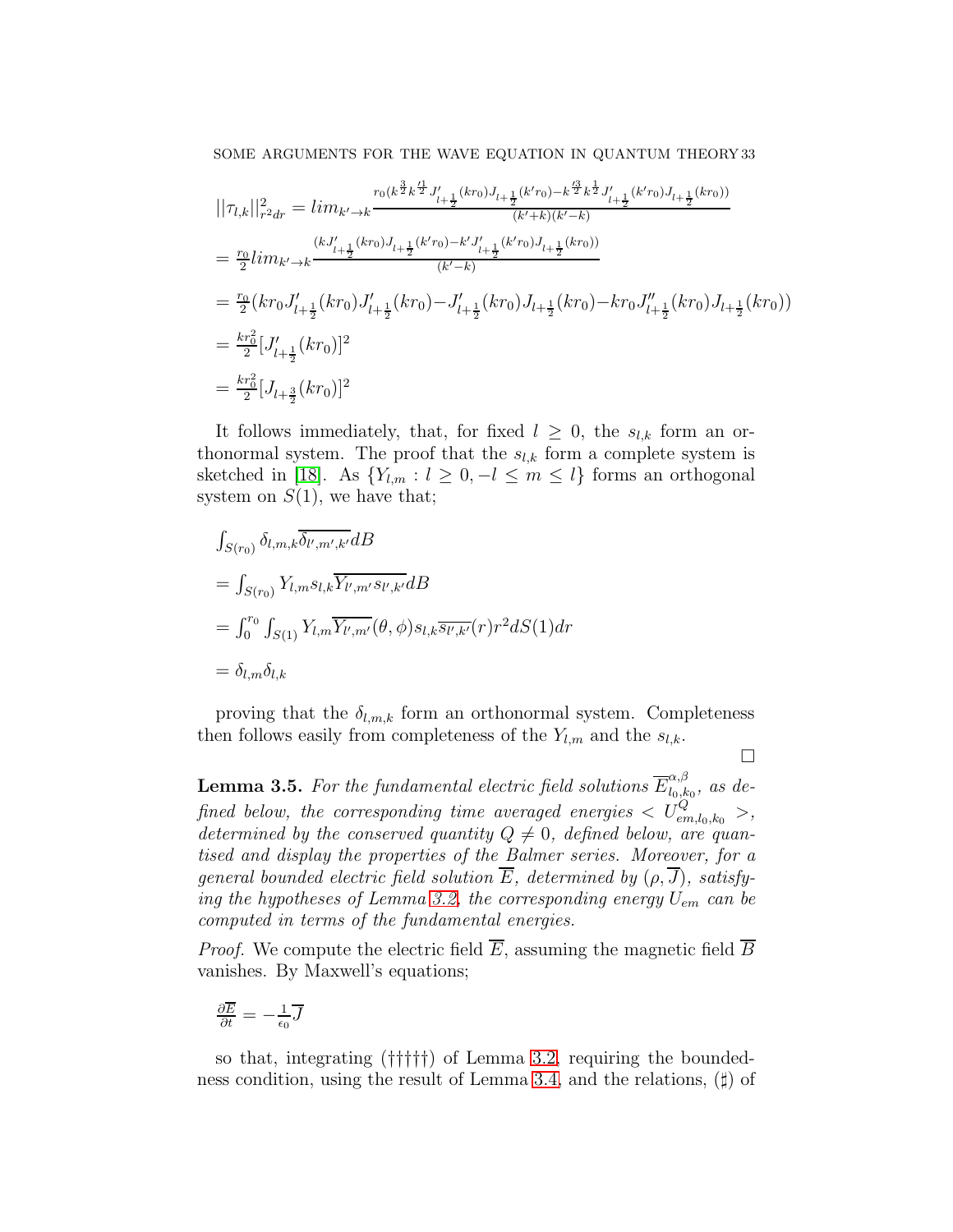Lemma [3.2,](#page-26-0) we have;

$$
\overline{E} = \frac{-1}{\epsilon_0} \sum_{l \ge 0} \sum_{l \le m \le l} \sum_{k \in \frac{S_l}{r_0}} \left( \frac{\overline{U_1}(l,m,k)}{-ick} \gamma_{l,m,k} e^{-ickt} + \frac{\overline{V_1}(l,m,k)}{ick} \gamma_{l,m,k} e^{ickt} \right)
$$
\n
$$
= \frac{-1}{\epsilon_0 \sqrt{\eta}} \sum_{l \ge 0} \sum_{l \le m \le l} \sum_{k \in \frac{S_l}{r_0}} \left( \frac{\overline{U}(l,m,k)c_{l,k}}{-ick} \delta_{l,m,k} e^{-ickt} + \frac{\overline{V}(l,m,k)c_{l,k}}{ick} \delta_{l,m,k} e^{ickt} \right)
$$
\n(Hint)

From here, we rely on the fact, proved in [\[18\]](#page-38-2), that for  $\{l_1, l_2\} \subset \mathcal{Z}_{\geq 0}$ distinct, the Bessel functions  $J_{l_1+\frac{1}{2}}$  and  $J_{l_2+\frac{1}{2}}$  have no common zeros. We define the fundamental solutions  $\overline{E}_{l_0,k}^{\alpha,\beta}$  $l_{0,k_{0}}, l_{0} \geq 0, k_{0} \in S_{l_{0}}$  by requiring that  $\alpha$  and  $\beta$  are both supported at a single point  $k_0 \in S_{l_0}$  of the discrete union  $\bigcup_{l\geq 0} S_l$ , so that;

$$
\overline{E}_{l_0,k_0}^{\alpha,\beta} = \frac{-1}{\epsilon_0 \sqrt{\eta}} \sum_{-l_0 \le m \le l_0} \left( \frac{\overline{U}(l_0, m, k_0) c_{l_0, k_0}}{-ick_0} \delta_{l_0, m, k_0} e^{-ick_0 t} + \frac{\overline{V}(l_0, m, k_0) c_{l_0, k_0}}{ick_0} \delta_{l_0, m, k_0} e^{ick_0 t} \right),
$$
\n
$$
(\sharp \sharp)
$$

and both  $\overline{U}(l_0, m, k_0)$  and  $\overline{V}(l_0, m, k_0)$  are defined by (\*\*\*), in Lemma [3.2.](#page-26-0) By Poynting's Theorem, see [\[7\]](#page-37-0), using the facts  $(*), (**)$  of Lemma [3.2,](#page-26-0) and the coefficient relations in Lemmas [3.1](#page-23-0) and [3.4,](#page-30-0) the total energy stored in the electric field  $\overline{E}_{l_0,k}^{\alpha,\beta}$  $\mu_{0,k_0}$ , restricted to  $B(r_0)$ , is given by;

$$
U_{em,l_0,k_0}^{\alpha,\beta} = \frac{\epsilon_0}{2} \int_{B(r_0)} |\overline{E}_{l_0,k_0}^{\alpha,\beta}|^2 d\overline{x}
$$
  
\n
$$
= \frac{\epsilon_0}{2} \int_{B(r_0)} (\overline{E}_{l_0,k_0}^{\alpha,\beta}, \overline{E}_{l_0,k_0}^{\alpha,\beta}) d\overline{x}
$$
  
\n
$$
= \frac{\epsilon_0}{2} \frac{1}{\eta \epsilon_0^2} \sum_{-l_0 \le m \le l_0} \frac{c_{l_0,k_0}^2}{c^2 k_0^2} (|\overline{U}(l_0, m, k_0)|^2 + |\overline{V}(l_0, m, k_0)|^2 - 2Re((\overline{U}(l_0, m, k_0), \overline{V}(l_0, m, k_0))e^{-2ick_0t})
$$
  
\n
$$
= \frac{1}{2\eta \epsilon_0} \sum_{-l_0 \le m \le l_0} \frac{c_{l_0,k_0}^2}{c^2 k_0^2} (|\alpha(k_0)|^2 + |\beta(k_0)|^2 - 2Re(\alpha(k_0)\beta(k_0)^*e^{-2ick_0t})) \frac{k_0^4}{8\pi^3} |\overline{W}(l_0, m)|^2
$$
  
\n
$$
= \frac{r_0^2 k_0^3 J_{l_0+\frac{3}{2}}^2 (k_0 r_0)}{32\epsilon_0 c^2 \pi^3 \eta} (|\alpha(k_0)|^2 + |\beta(k_0)|^2 - 2Re(\alpha(k_0)\beta(k_0)^*e^{-2ick_0t})) \sum_{-l_0 \le m \le l_0} |\overline{W}(l_0, m)|^2
$$
  
\n
$$
= \frac{r_0^2 k_0^3 J_{l_0+\frac{3}{2}}^2 (k_0 r_0) \beta_{l_0}}{32\epsilon_0 c^2 \pi^3 \eta} (|\frac{cf(k_0)}{k_0}|^2 + |\frac{-cg(k_0)}{k_0}|^2 - 2Re(\frac{cf(k_0)}{k_0} - \frac{cg(k_0)^*}{k_0}e^{-2ick_0t}))
$$
  
\n
$$
= \frac{r_0^2 k_0 J_{l_0+\frac{3}{2}}^2 (k_0 r_0) \beta_{l
$$

))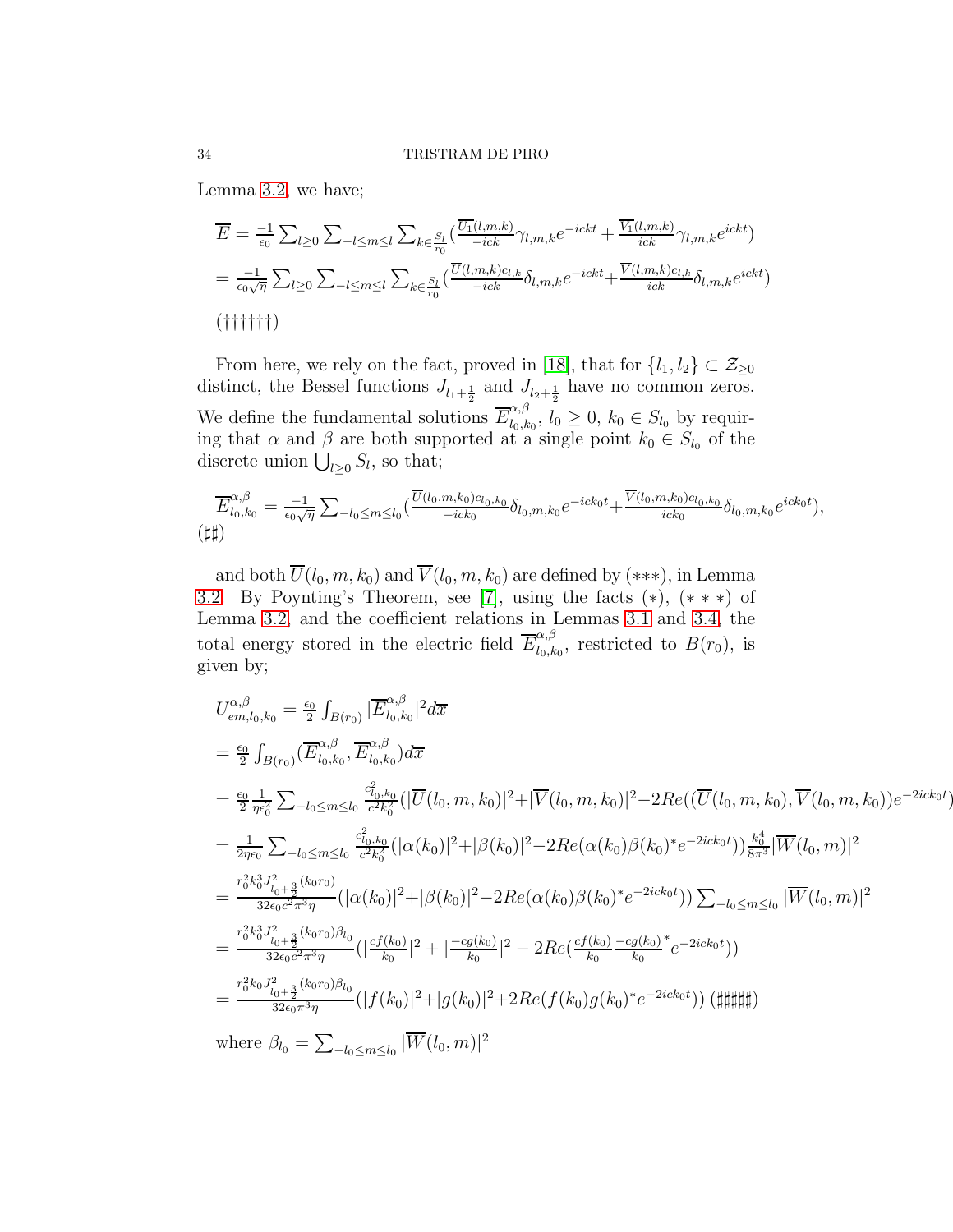Now let;

$$
Q^{\alpha,\beta}_t = \int_{B(r_0} \rho_t^{\alpha,\beta} d\overline{x}
$$

Note that  $Q_t^{\alpha,\beta}$  $\alpha, \beta$  is conserved, as, by the continuity equation, the divergence theorem, and the vanishing of  $\overline{J}_t^{\alpha,\beta}$  on  $S(r_0)$ ;

$$
\frac{dQ_t^{\alpha,\beta}}{dt} = \int_{B(r_0)} \frac{\partial \rho_t^{\alpha,\beta}}{\partial t} d\overline{x}
$$

$$
= \int_{B(r_0)} -div(\overline{J}_t^{\alpha,\beta}) d\overline{x}
$$

$$
= \int_{S(r_0)} -\overline{J}_t^{\alpha,\beta} \cdot d\overline{S}_{r_0} = 0
$$

Using the relations  $f(\overline{k}) = \frac{\alpha(k)k}{c}$  and  $g(\overline{k}) = -\frac{\beta(k)k}{c}$  $\frac{k}{c}$  from Lemma [3.1](#page-23-0) and the radial condition, we have, using the integral representation in Lemma [3.1,](#page-23-0) that for a fundamental solution;

$$
\rho_{l_0,k_0}^{\alpha,\beta} = \frac{1}{\sqrt{\eta}} \int_{\overline{k} \in S(k_0)} \frac{\alpha(k_0)k_0}{c} e^{i(\overline{k} \cdot \overline{x} - k_0 t)} - \frac{\beta(k_0)k_0}{c} e^{i(\overline{k} \cdot \overline{x} + k_0 t)} dS_{k_0}
$$

$$
\frac{\partial \rho_{l_0,k_0}^{\alpha,\beta}}{\partial t} = \frac{1}{\sqrt{\eta}} \int_{\overline{k} \in S(k_0)} \frac{-i\alpha(k_0)k_0^2}{c} e^{i(\overline{k} \cdot \overline{x} - k_0 t)} - \frac{i\beta(k_0)k_0^2}{c} e^{i(\overline{k} \cdot \overline{x} + k_0 t)} dS_{k_0}
$$

We can then use this representation, the result in [\[9\]](#page-37-13), together with the conservation property, to obtain;

$$
Q = \int_{B(r_0)} \rho_{l_0, k_0}^{\alpha, \beta} d\overline{x}
$$
  
\n
$$
= \frac{1}{\sqrt{\eta}} \int_{\overline{k} \in S(k_0)} \frac{\alpha(k_0)k_0}{c} \left(\frac{2\pi r_0}{k_0}\right)^{\frac{3}{2}} J_{\frac{3}{2}}(k_0 r_0) - \frac{\beta(k_0)k_0}{c} \left(\frac{2\pi r_0}{k_0}\right)^{\frac{3}{2}} J_{\frac{3}{2}}(k_0 r_0) dS_{k_0}
$$
  
\n
$$
= \frac{(\alpha(k_0) - \beta(k_0))}{\sqrt{\eta}} \frac{(2\pi r_0)^{\frac{3}{2}}}{ck_0^{\frac{3}{2}}} k_0 4 \pi k_0^2 J_{\frac{3}{2}}(k_0 r_0)
$$
  
\n
$$
= \frac{(\alpha(k_0) - \beta(k_0))}{\sqrt{\eta}} \frac{(2\pi r_0)^{\frac{3}{2}}}{c} 4 \pi k_0^{\frac{3}{2}} J_{\frac{3}{2}}(k_0 r_0)
$$
  
\n
$$
0 = \int_{B(r_0)} \frac{\partial \rho_{l_0, k_0}^{\alpha, \beta}}{\partial t} d\overline{x}
$$
  
\n
$$
= \frac{-i(\alpha(k_0) + \beta(k_0))}{\sqrt{\eta}} \frac{(2\pi r_0)^{\frac{3}{2}}}{c} 4 \pi k_0^{\frac{5}{2}} J_{\frac{3}{2}}(k_0 r_0)
$$

so that, rearranging  $\alpha(k_0) = -\beta(k_0) f(k_0) = g(k_0)$ , and, for  $l_0 \neq 1$ ;

$$
\alpha(k_0) = \frac{Q\sqrt{\eta}c}{8\pi(2\pi r_0)^{\frac{3}{2}}k_0^{\frac{3}{2}}J_{\frac{3}{2}}(k_0r_0)}
$$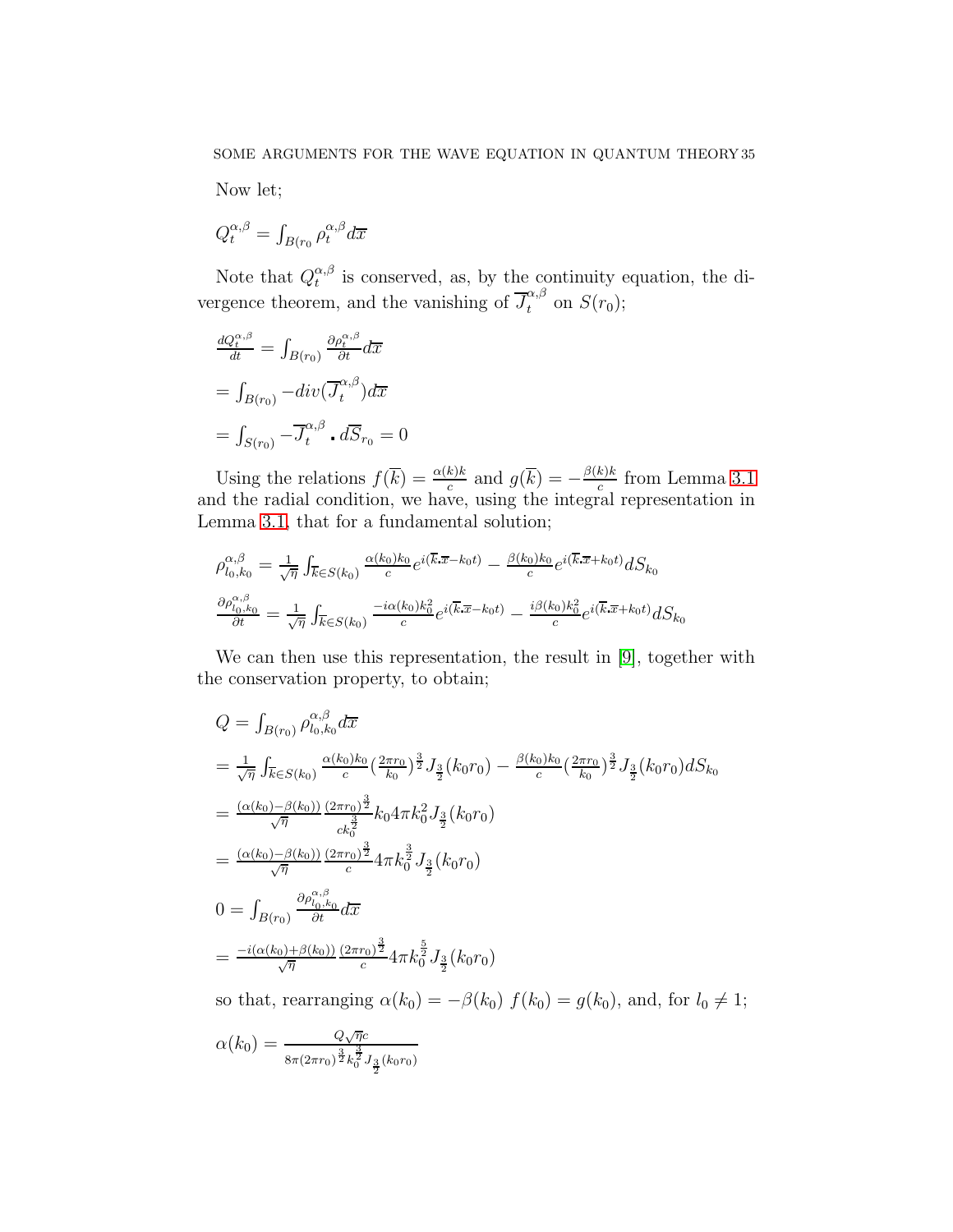$$
f(k_0) = \frac{Q\sqrt{\eta}}{8\pi(2\pi r_0)^{\frac{3}{2}}k_0^{\frac{1}{2}}J_{\frac{3}{2}}(k_0r_0)}
$$

Now we can substitute in (####), to obtain;

$$
U_{em,l_0,k_0}^{Q} = \frac{r_0^2 k_0 J_{l_0 + \frac{3}{2}}^2 (k_0 r_0) \beta_{l_0}}{32 \epsilon_0 \pi^3 \eta} \left( \frac{2Q^2 \eta (1 + \cos(2ck_0 t))}{64 \pi^2 (2\pi r_0)^3 k_0 J_{\frac{3}{2}}^2 (k_0 r_0)} \right)
$$
  
= 
$$
\frac{Q^2 \beta_{l_0} (1 + \cos(2ck_0 t))}{1024 \pi^8 \epsilon_0 r_0} \frac{J_{l_0 + \frac{3}{2}}^2 (k_0 r_0)}{J_{\frac{3}{2}}^2 (k_0 r_0)}
$$

and, taking the average over a cycle;

$$
= \tfrac{Q^2 \beta_{l_0}}{1024 \pi^8 \epsilon_0 r_0} \tfrac{J_{l_0+\frac{3}{2}}^2(k_0 r_0)}{J_{\frac{3}{2}}^2(k_0 r_0)}
$$

By the explicit representation of Bessel functions in Lemma [3.2,](#page-26-0) we have that;

$$
\frac{J_{l_0+\frac{3}{2}}^2(k_0r_0)}{J_{\frac{3}{2}}^2(k_0r_0)} = \frac{(P_{l_0+1}(\frac{1}{k_0r_0})sin(k_0r_0) - Q_{l_0}(\frac{1}{k_0r_0})cos(k_0r_0))^2}{(P_1(\frac{1}{k_0r_0})sin(k_0r_0) - Q_0cos(k_0r_0))^2}
$$

and, using the asymptotic description of  $\frac{S_{l_0}}{r_0}$  for large values of  $k_0$ , in Lemma [3.2,](#page-26-0) we have that;

$$
cos(k_0r_0) \simeq (-1)^{n_0} (-1)^{\frac{l_0}{2}} (l_0 \text{ even})
$$
  

$$
cos(k_0r_0) \simeq 0 (l_0 \text{ odd})
$$
  

$$
sin(k_0r_0) \simeq 0 (l_0 \text{ even})
$$
  

$$
sin(k_0r_0) \simeq (-1)^{n_0} (-1)^{\frac{l_0-1}{2}} (l_0 \text{ odd})
$$

so that, for  $l_0$  even;

$$
\frac{J_{l_0+\frac{3}{2}}^2(k_0r_0)}{J_{\frac{3}{2}}^2(k_0r_0)} \simeq \frac{Q_{l_0}^2(\frac{1}{k_0r_0})}{Q_0^2} = \frac{Q_{l_0,0}^2}{Q_0^2} + \frac{2Q_{l_0,0}Q_{l_0,2}}{Q_0^2k_0^2r_0^2} + O(\frac{1}{k_0^4r_0^4})
$$

and, for  $l_0$  odd;

$$
\frac{J_{l_0+\frac{3}{2}}^2(k_0r_0)}{J_{\frac{3}{2}}^2(k_0r_0)} \simeq \frac{P_{l_0+1}^2(\frac{1}{k_0r_0})}{P_1^2(\frac{1}{k_0r_0})} = \frac{P_{l_0+1,1}^2}{P_{1,1}^2} + \frac{2P_{l_0+1,1}P_{l_0+1,3}}{P_{1,1}^2k_0^2r_0^2} + O(\frac{1}{k_0^4r_0^4})
$$

It follows that, for  $l_0$  even, and large  $\{k_0,k_1\};$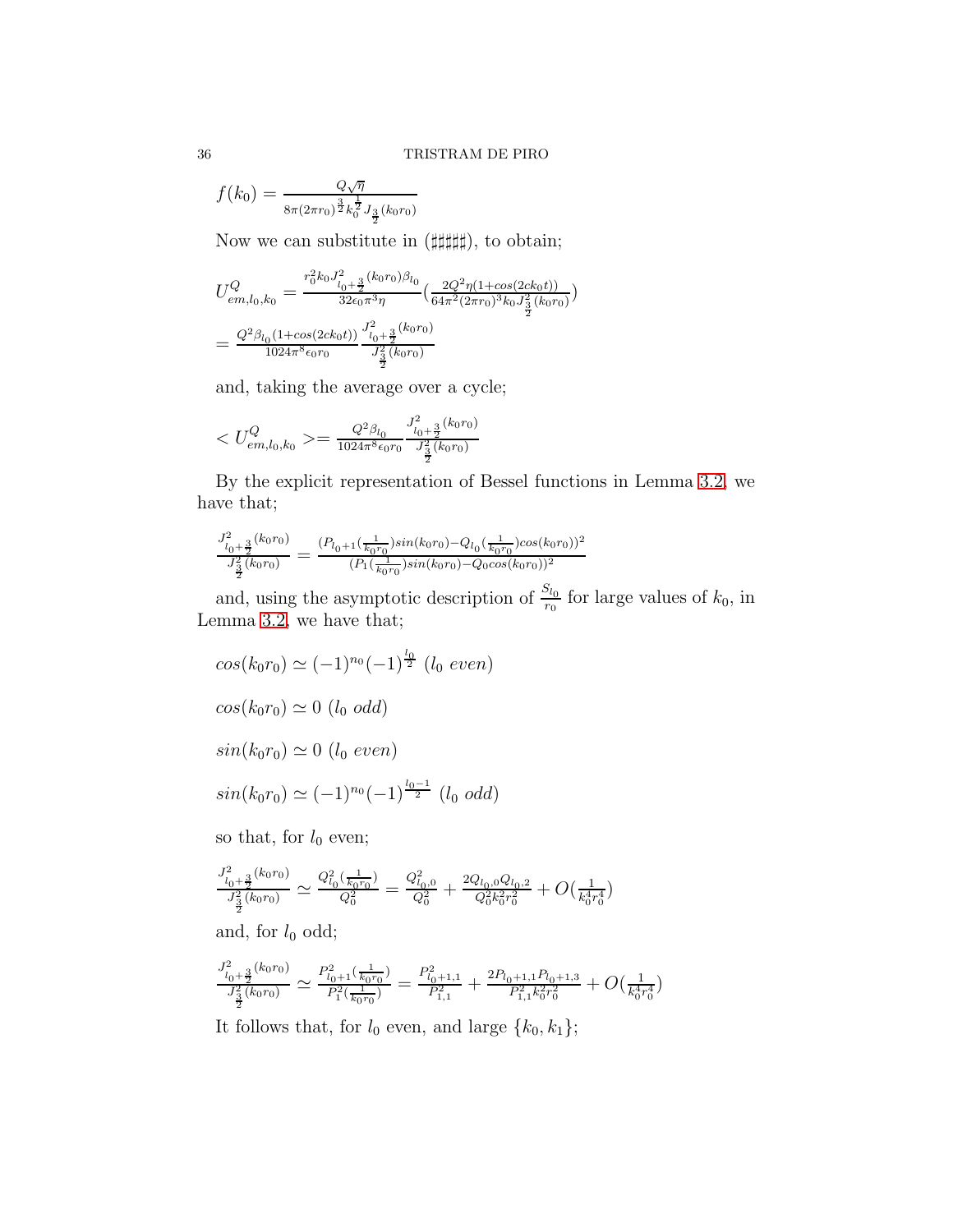$$
\begin{aligned} &< U_{em,l_0,k_0}^Q > - < U_{em,l_0,k_1}^Q > \simeq \frac{2Q^2Q_{l_0,0}Q_{l_0,2}\beta_{l_0}}{1024\pi^8\epsilon_0Q_0^2r_0^3(k_0^2-k_1^2)} \\ &\simeq \frac{Q^2Q_{l_0,0}Q_{l_0,2}\beta_{l_0}}{128\pi^{10}\epsilon_0Q_0^2r_0(m_0^2-m_1^2)} \end{aligned}
$$

and for  $l_0$  odd, and large  $\{k_0, k_1\}$ ;

$$
\begin{aligned} &< U_{em,l_0,k_0}^Q > - < U_{em,l_0,k_1}^Q > \simeq \frac{2Q^2 P_{l_0+1,1} P_{l_0+1,3} \beta_{l_0}}{1024 \pi^8 \epsilon_0 P_{1,1}^2 r_0^3 (k_0^2 - k_1^2)} \\ &< \frac{Q^2 P_{l_0+1,1} P_{l_0+1,3} \beta_{l_0}}{128 \pi^{10} \epsilon_0 P_{1,1}^2 r_0 (m_0^2 - m_1^2)} \end{aligned}
$$

where  $k_0 \simeq \frac{\pi}{r_0}$  $\frac{\pi}{r_0}(n_0 + \frac{l_0}{2})$  $\frac{l_0}{2}$ ) and  $m_0 = 2n_0 + l_0$ ,  $k_1 \simeq \frac{\pi}{r_0}$  $\frac{\pi}{r_0}(n_1 + \frac{l_0}{2})$  $\frac{\ell_0}{2}$  and  $m_1 = 2n_1 + l_0$ , with  $\{m_1, m_2\} \subset \mathcal{Z}_{\geq 1}$ 

which agrees closely with the Balmer series as claimed. Observe that for distinct  $(l_0, k_0)$  and  $(l_1, k_1)$ , using the representation  $(\sharp \sharp)$  and the orthogonality of the series  $\delta_{l,m,k}$ , that for  $\{\alpha_0,\beta_0\}$  and  $\{\alpha_1,\beta_1\}$  supported on  $k_0 \in S_{l_0}$  and  $k_1 \in S_{l_1}$  respectively, that;

$$
\int_{B(r_0)} \overline{E}_{l_0,k_0}^{\alpha_0,\beta_0} \overline{\overline{E}_{l_1,k_1}^{\alpha_1,\beta_1}} d\overline{x} = 0 \ (\sharp\sharp\sharp\sharp)
$$

For any  $\overline{E}$  represented as in (††††††) we have that;

$$
\overline{E} = \sum_{l \geq 0} \sum_{k \in S_l} \overline{E}_{k,l}^{\alpha_k, \beta_k}
$$

where  $\alpha_k$  and  $\beta_k$  are the restrictions of  $\alpha$  and  $\beta$  to  $k \in S_l$ . It follows  $from (sharp), (sharp)$ , that;

$$
U_{em} = \int_{B(r_0)} |\overline{E}|^2 d\overline{x}
$$
  
=  $\sum_{l \ge 0} \sum_{k \in S_l} \int_{B(r_0)} |\overline{E}_{k,l}^{\alpha_k, \beta_k}|^2 d\overline{x}$   
=  $\sum_{l \ge 0} \sum_{k \in S_l} U_{em,k,l}^{Q_{k,l}^{\alpha_k, \beta_k}}$   
where  $Q_{k,l}^{\alpha_k, \beta_k} = \int_{B(r_0)} \rho_{k,l}^{\alpha_k, \beta_k} d\overline{x}$ 

 $\Box$ 

**Remarks 3.6.** Note that the condition  $Q = 0$  places no restriction on the values of  $\alpha$  and  $\beta$ , when  $l_0 = 1$ . As the values of  $\alpha$  and  $\beta$  can vary continuously, this suggests that the quantisation phenomenon, observed in the previous lemma, occurs only when the atom is ionised, in which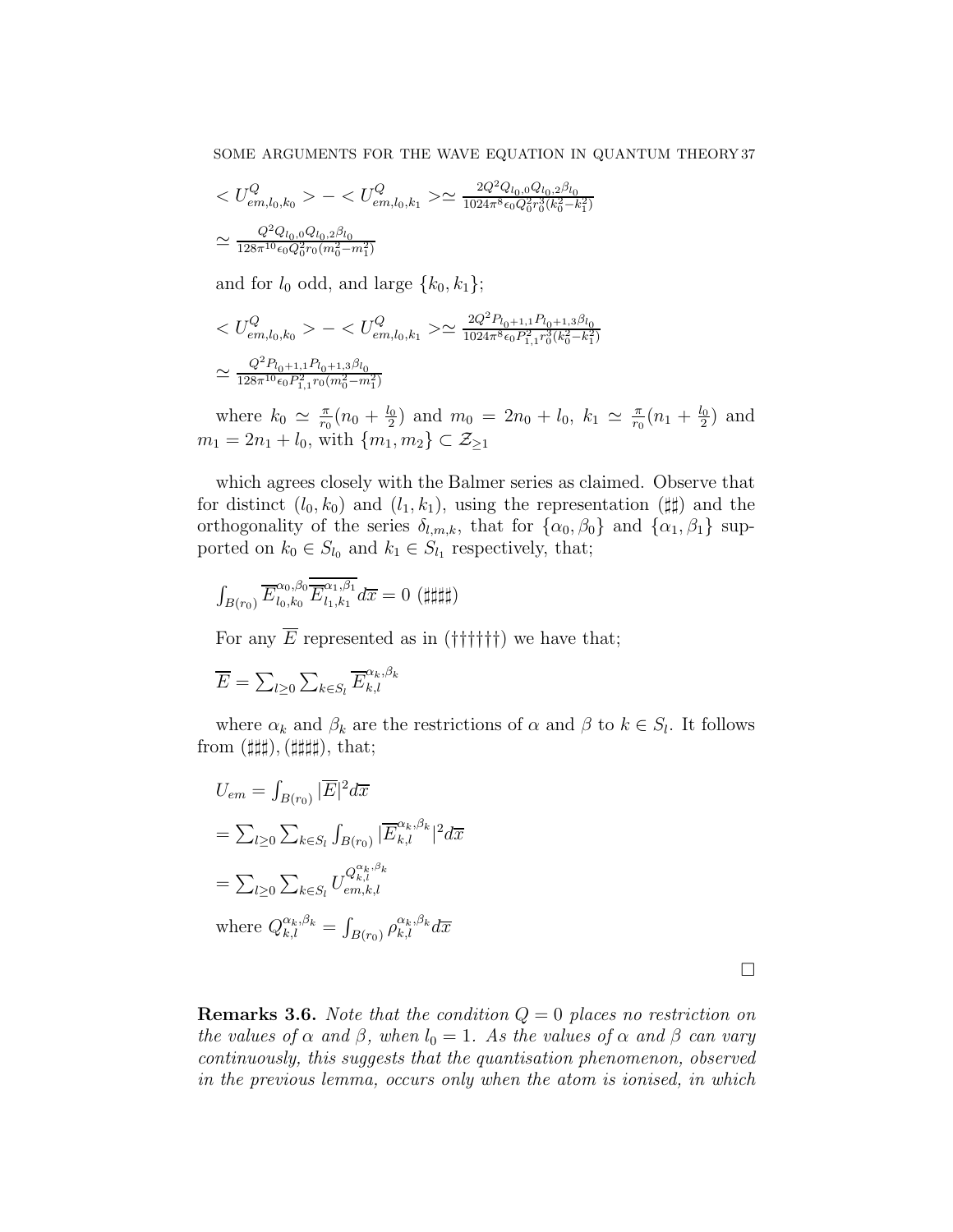case  $Q \neq 0$  and we observe the behaviour of the Balmer series. This point of view is supported by the results of the Franck-Hertz experiment.

#### **REFERENCES**

- <span id="page-37-10"></span><span id="page-37-5"></span>[1] Vector Analysis, Bourne and Kendall, Oldbourne Mathematical Series, (1967).
- [2] Elementary Differential Equations and Boundary Value Problems, Seventh Edition William Boyce and Richard DiPrima, John Wiley and Sons, (2001)
- <span id="page-37-8"></span>[3] Electromagnetic Fields and Waves, Third Edition, Dale Corson, Francois Lorrain and Paul Lorrain, W.H Freeman and Company, (1988).
- <span id="page-37-12"></span>[4] Basics of Bessel Functions, Joella Deal, University Honor Theses, Portland State University, (2018).
- <span id="page-37-7"></span>[5] Partial Differential Equations, Lawrence Evans, AMS Graduate Studies in Mathematics, (1998).
- <span id="page-37-4"></span>[6] Introductory Quantum Physics and Relativity, Jacob Dunningham and Vlatko Vedral, Imperial College Press, (2011).
- <span id="page-37-0"></span>[7] Introduction to Electrodynamics, David Griffiths, Pearson International, (2008).
- <span id="page-37-6"></span>[8] Instructor's Solutions Manual, Introduction to Electrodynamics, Third Edition, David Griffiths, Pearson International, (2004).
- <span id="page-37-13"></span>[9] Math Stackexchange, https://math.stackexchange.com/questions/3310890/integralof-exp-over-the-unit-ball
- <span id="page-37-11"></span>[10] Revisiting the orthogonality of Bessel functions of the first kind on an infinite interval, J. Ponce de Leon, European Journal of Physics, (2015).
- <span id="page-37-9"></span>[11] Quantum Mechanics, Volume 1, Albert Messiah, North Holland Publishing, (1965)
- <span id="page-37-1"></span>[12] Quantum Mechanics, Sixth Edition, Jim Napolitano and Alastair Rae, CRC Press, Taylor and Francis, (2016).
- <span id="page-37-2"></span>[13] A Nonstandard Solution to the Wave Equation, Tristram de Piro, available at [http://www.curvalinea.net,](http://www.curvalinea.net) submitted to Annals of Pure and Applied Logic, (2020).
- <span id="page-37-3"></span>[14] Computing the Distribution of Velocities of some Solutions to the Nonstandard Diffusion Equation, Tristram de Piro, available at [http://www.curvalinea.net,](http://www.curvalinea.net) (2019).